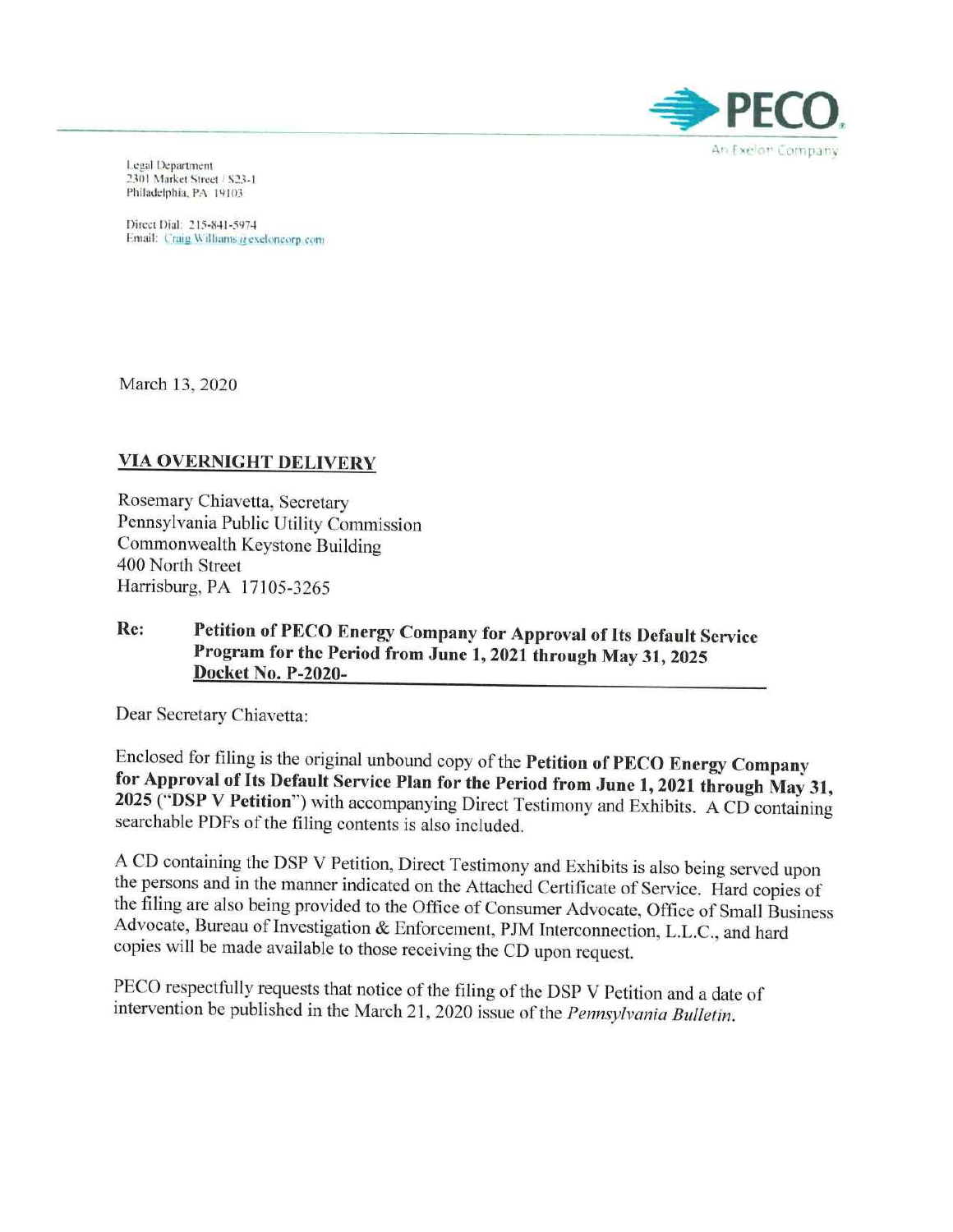**Rosemary Chiavetta, Secretary March 13, 2020** Page 2

If you have any questions, please do not hesitate to contact me directly at 215-841-5974.

Very truly yours,

Very truly yours,<br> *Chai* Me

Enclosures

c: Per Certificate of Service (w/encls.) The Honorable Gladys Brown Dutrieuille, Chairman (w/encls.) The Honorable David W. Sweet (Vice Chairman) (w/encls.) The Honorable John F. Coleman, Jf., Commissioner (w/encls.) The Honorable Andrew G. Place, Commissioner (w/encls.) The Honorable Ralph V. Yanora, Commissioner (w/encls.) Cheryl Walker-Davis, Director, Office of Special Assistants (w/enc1s.) Paul T. Diskin, Director, Bureau of Technical Utility Services (w/encls.)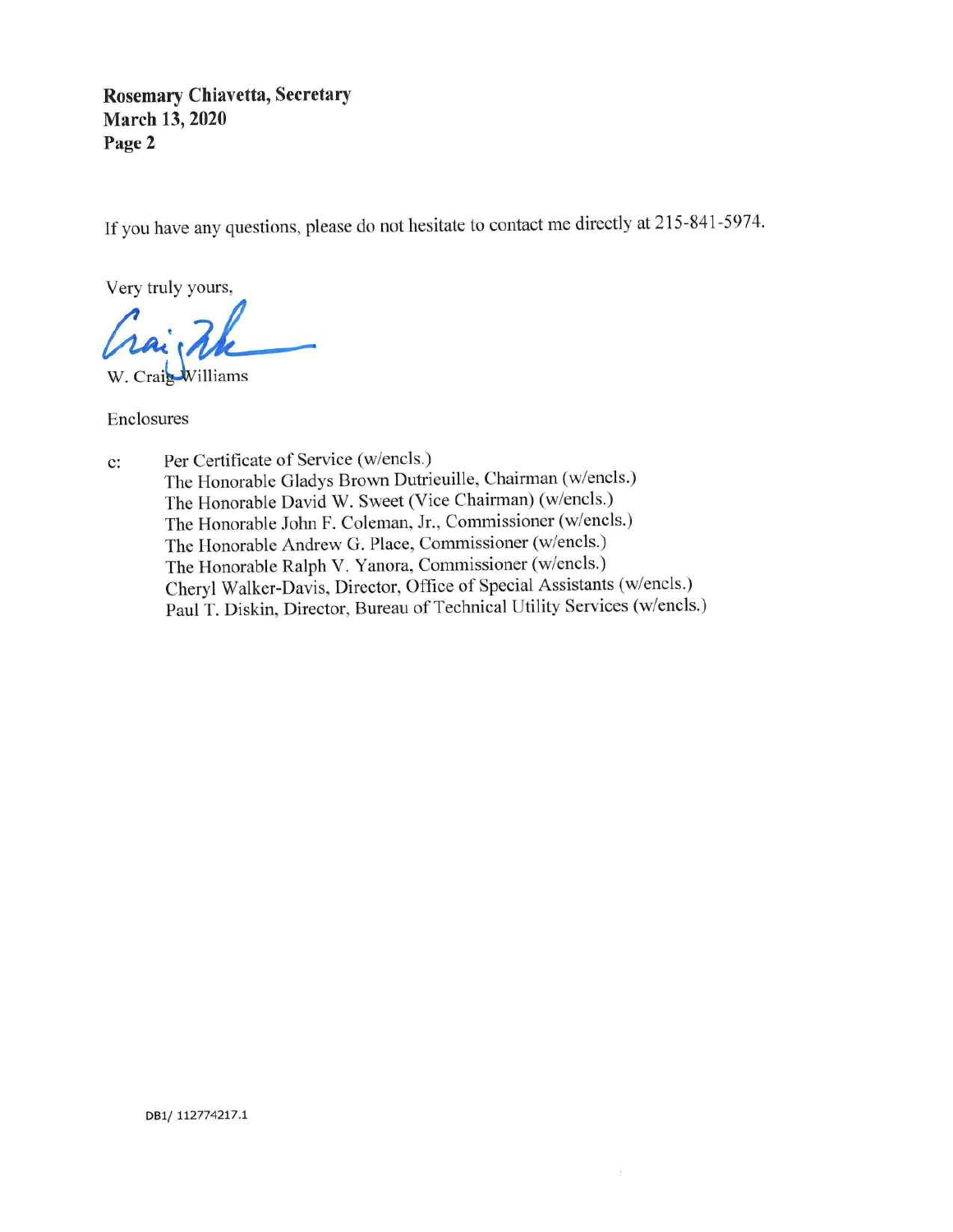# BEFORE THE **PENNSYLVANIA PUBLIC UTILITY COMMISSION**

 $\ddot{\cdot}$ 

**PETITION OF PECO ENERGY COMPANY FOR APPROVAL OF ITS DEFAULT SERVICE PROGRAM FOR THE PERIOD FROM JUNE 1,2021 THROUGH MAY 31, 2025**

**Docket No. P-2020-**

## **CERTIFICATE OF SERVICE**

 $\ddot{\cdot}$ 

I hereby certify and affirm that I have this day served a copy of the **Petition of**

**PECO Energy Company for Approval of Its Default Service Program for the Period**

**from June 1,2021 through May 31, 2025** on the following persons in the matter

specified in accordance with the requirements of 52 Pa. Code § 1.54:

## **BY OVERNIGHT MAIL**

Tanya 1. McCloskey Acting Consumer Advocate Office of Consumer Advocate 555 Walnut Street 5th Floor, Forum Place Harrisburg, PA 17101-1923

John Evans Small Business Advocate Commonwealth of Pennsylvania Office of Small Business Advocate Forum Place 555 Walnut Street, First Floor Harrisburg, PA 17101

Richard Kanaskie Director & Chief Prosecutor Bureau of Investigation & Enforcement Pennsylvania Public Utility Commission Commerce Keystone Building 400 North Street, 2nd Floor Harrisburg, PA 17105-3265

## **BY FIRST CLASS MAIL**

Christopher O'Hara Vice President, General Counsel, Law & Chief Compliance Officer PJM Interconnection 2750 Monroe Boulevard Audubon, PA 19403-2497

\*Charis Mincavage McNees, Wallace & Nurick LLC 100 Pine Street Harrisburg,PA 17108-1166 **Counsel for PAIEUG** 

Elizabeth R. Marx Pennsylvania Utility Law Project 118 Locust Street Harrisburg, PA 17101 *Counsel for CAUSE-PA* 

\*Deanne M. O'Dell Eckert, Seamans, Cherin & Mellott, LLC 213 Market Street, 8th Floor Harrisburg, PA 17101 *Counsel for RESA* 

\*CD only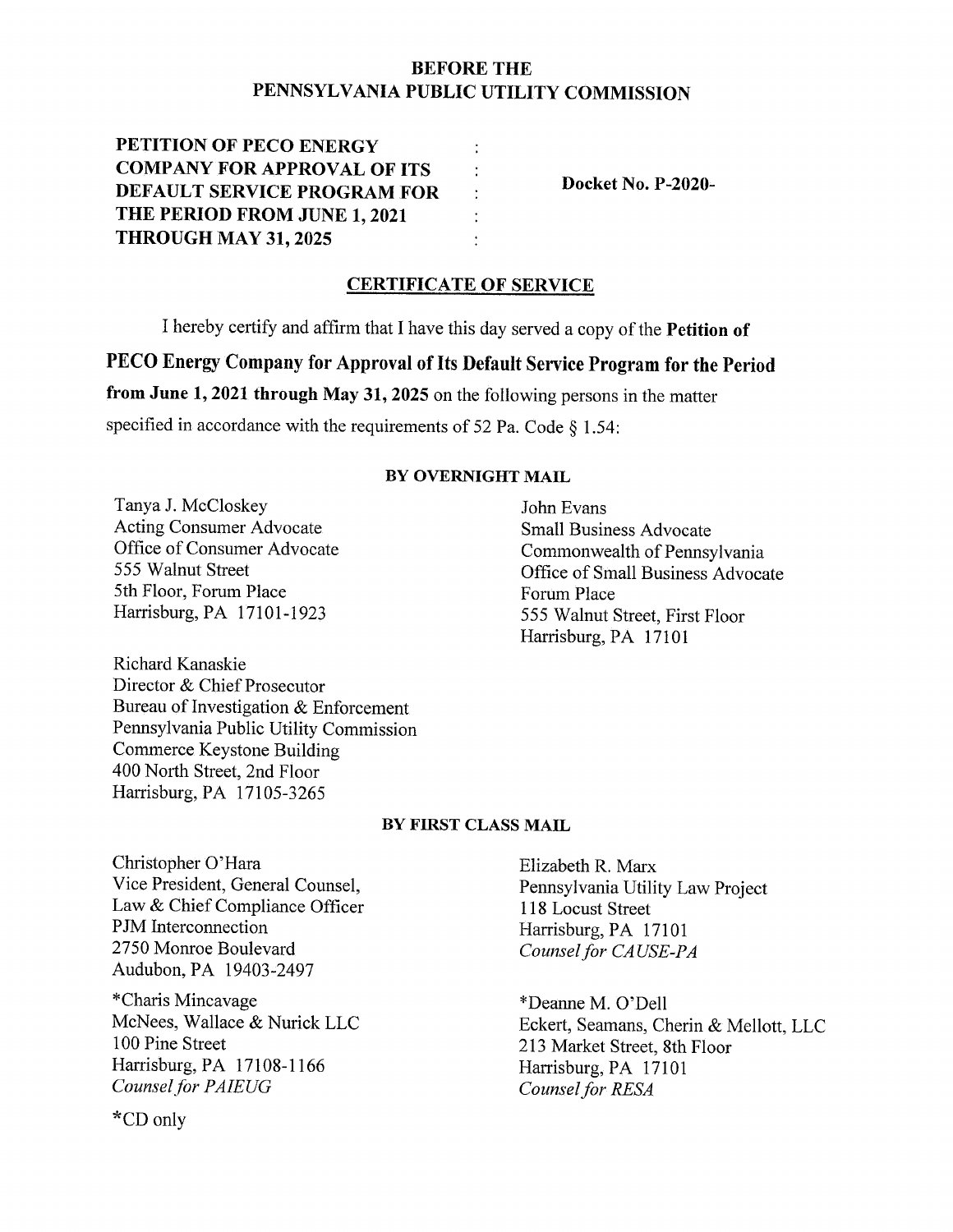# **BY FIRST CLASS MAIL \*ELECTRIC GENERATION SUPPLIERS**

Accenture LLP 161 North Clark Street Suite 2300 Chicago, IL 60601

Achieve Energy Solutions LLC 4550 Lena Drive Mechanicsburg, PA 17055

Advantage Energy Partners, LLC 2009 Mackenzie Way, Suite 100 Cranberry Twp., PA 16066

Advisors Energy Group LLC P.O. Box 3108 Linden, NJ 07036

AEP Energy Inc. 1 Easton Oval, Suite 200 Columbus, OH 43219

Affinity Energy Management, LLC 220 Cherry Blossom Place Hockessin, DE 19707

Aggressive Energy, LLC 78 Rapelye Street Brooklyn, NY 11231

Agway Energy Services, LLC 5793 Widewaters Parkway Syracuse, NY 13214

Alfa Energy, LLC 440 North Wells, Suite 640 Chicago, IL 60654

Alpha Gas & Electric, LLC 971 Route 45, Suite 202 Pomona, NY 10970

**\***CD only

Acclaim Energy LTD d/b/a Acclaim Energy Advisors Two Riverway, Suite 800 Houston, TX 77056

ADL High Voltage, Inc. P.O. Box 1569 Keller, TX 76244-1596

Adveen Energy LLC 56 Price Road Presto, PA 15142

Aegean Energy Advisors LLC P.O. Box 770464 Woodside, NY 11377

Affiliated Power Purchasers International, LLC 112 East Market Street Salisbury, MD 21801

Agera Energy, LLC 555 Pleasantville Road, Suite 107-S Briarcliff Manor, NY 10510

AGR Group Nevada, LLC 6275 South Pearl Street, Suite 100 Las Vegas, NV 89120-6274

Albireo Energy, LLC 625 Main Street Avoca, PA 18641

All American Power and Gas PA LLC d/b/a AAP&G 25166 Marion Avenue, Suite 113 Punta Gorda, FL 33950

AlphaBuyer Inc. 1 South Bacton Hill Road, Unit #1 Malvern, PA 19355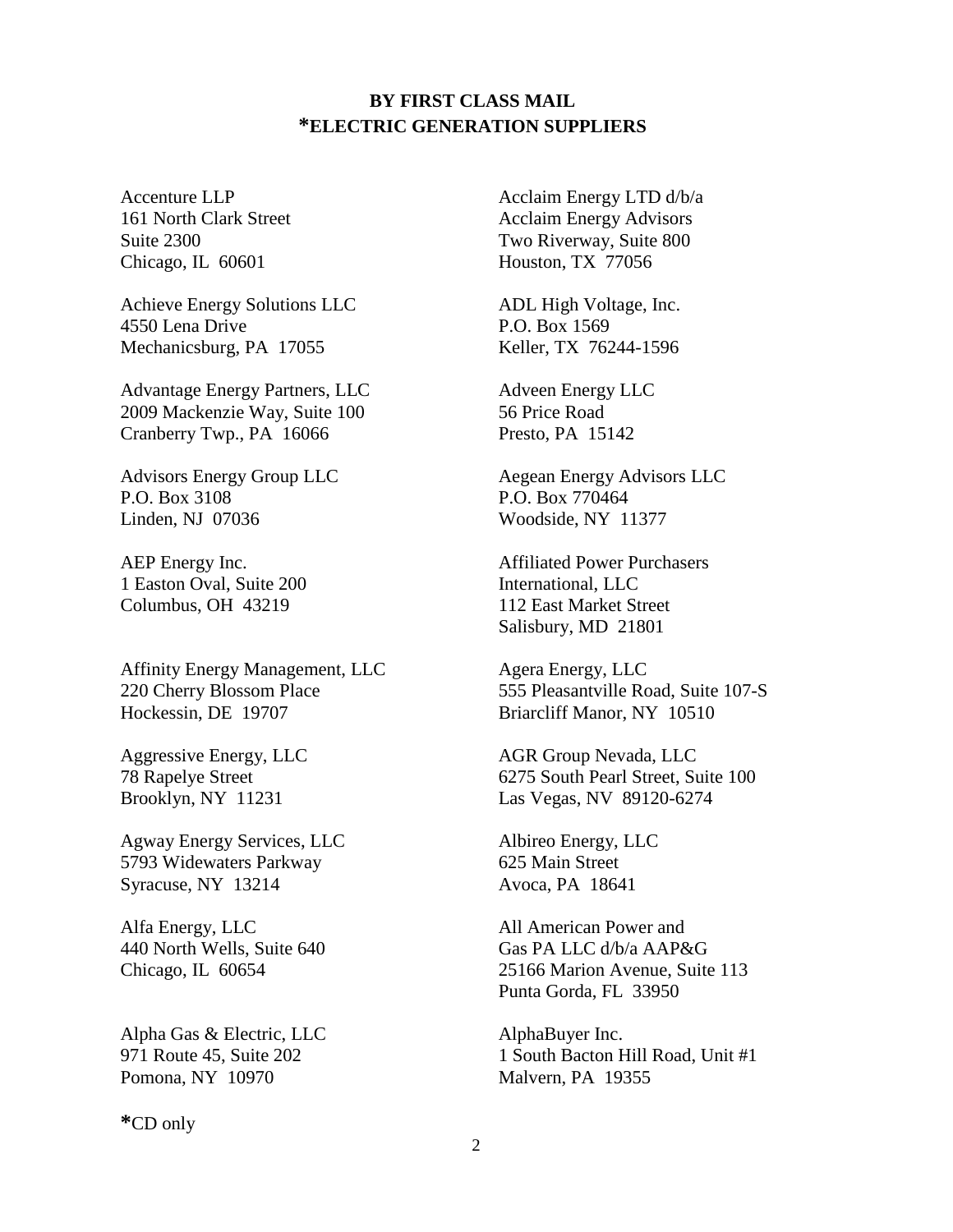Alternative Esco LLC 24 Furnace Street Ext., Suite 1E015 McKees Rocks, PA 15136

Ambit Northeast LLC d/b/a Ambit Energy 6555 Sierra Drive Irving, TX 75039

America Approved Commercial LLC 13451 McGregor Boulevard, Unit 29 Fort Myers, FL 33919

American PowerNet Management LP 45 Commerce Drive Reading, PA 19601-1038

AP Gas & Electric (PA), LLC, d/b/a APG&E 6161 Savoy Drive, Suite 500 Houston, TX 77036

Applied Energy Partners, LLC 1 North White Horse Pike Hammonton, NJ 08037

Arcelormittal USA, LLC 3300 Dickey Road East Chicago, IN 46312

Astral Energy LLC 580 Sylvan Avenue, Suite 2J Englewood Cliffs, NJ 07632

Atlas Commodities II Retail Energy LLC d/b/a Atlas 3900 Essex Lane, Suite 775 Houston, TX 77027

Alternative Utility Services, Inc. 750 Veterans Parkway, Suite 104 P.O. Box 250 Lake Geneva, WI 53147

Amerex Brokers, LLC 1 Sugar Creek Center Boulevard Suite 700 Sugar Land, TX 77478

American Power & Gas of Pennsylvania LLC 10601 Belcher Road South Seminole, FL 33777

AOBA Alliance, Inc. 1025 Connecticut Avenue, North West Suite 1005 Washington, DC 20036

Apollo Edison, LLC 310 Nottingham Drive Spring City, PA 19475

Arcadia Power, Inc. 1121 14th Street, North West 3rd Floor Washington, DC 20005

Aspen Energy Corporation 4789 Rings Road, Suite 100 Dublin, OH 43017

Atlantic Energy MD LLC d/b/a Atlantic Energy 4709 30th Street, Suite 400 Long Island City, NY 11101

AUI Associates Inc. 1122 Nottingham Drive West Chester, PA 19380-4055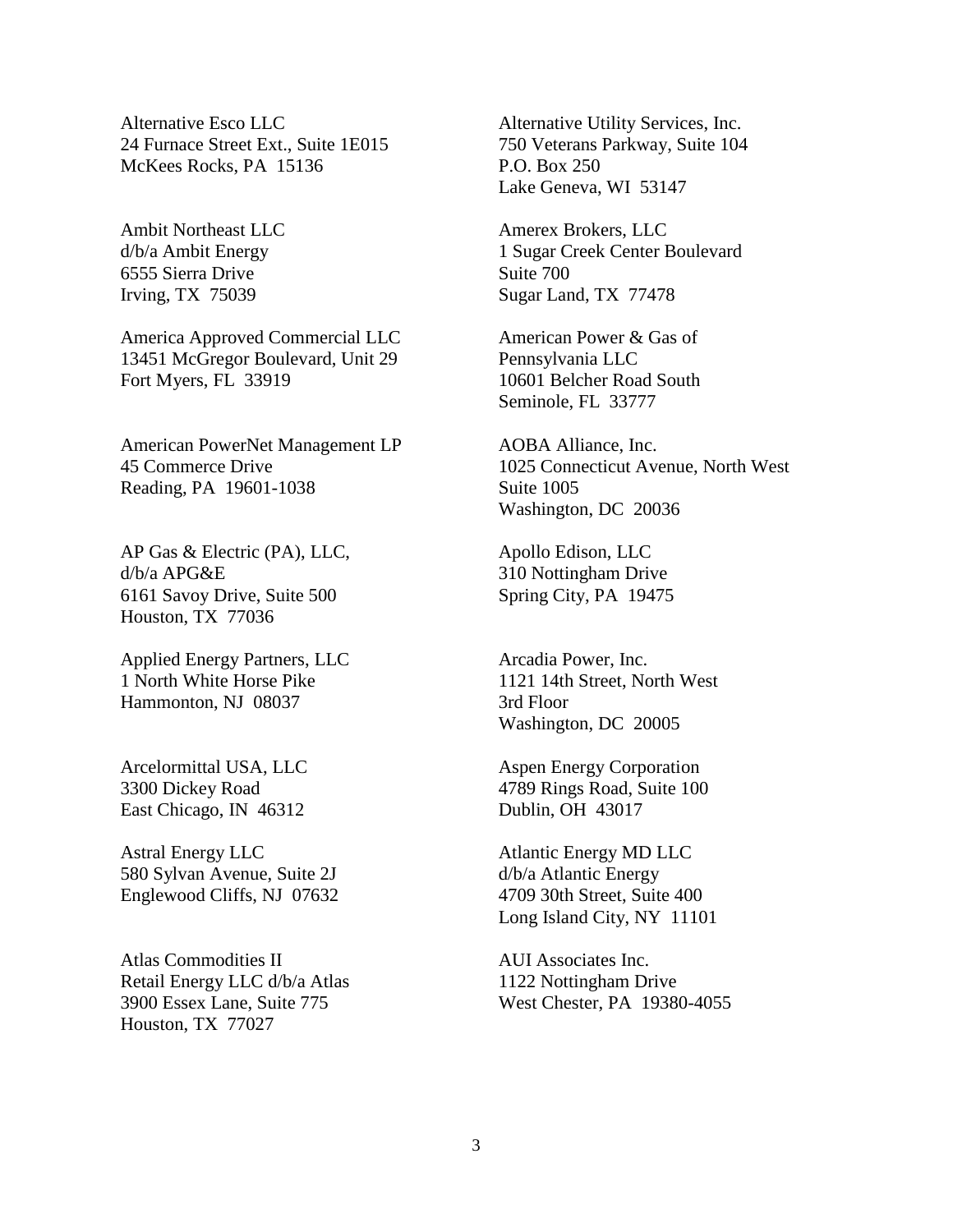Aurora Energy Advisors LLC 3848 Nostrand Avenue Brooklyn, NY 11235

Avangrid Renewables LLC 1125 North West Couch Street Suite 700 Portland, OR 97209

Avion Energy Group, LLC 2654 Lake Park Bend Acworth, GA 30101

Berkshire Energy Partners, LLC 9 Berkshire Road Landenberg, PA 19350

BidURenergy, Inc. 4455 Genesee Street, Building 6 Buffalo, NY 14225

Black Diamond Energy Consultants, Inc. 246 South Oak Street Mt. Carmel, PA 17851

Blue Line Marketing LLC d/b/a Blueline Energy 700 Commerce Drive, Suite 500 Oak Brook, IL 60523

Bollinger Energy Corporation 11560 Crossroads Circle, Suite 100 Middle River, MD 21220

Brice Associates, LLC 477 Cafferty Road Erwinna, PA 18920

Broadway Energy Solutions, Inc. 124 Arnold Avenue Scranton, PA 18505

Avalon Energy Services, LLC P.O. Box 220 Galena, MD 20814

AvidXchange, Inc. 1210 AvidXchange Lance Charlotte, NC 28206

Benchmark Services Inc. 308 Maltbie Street, Suite 102 Syracuse, NY 13204

Best Practice Energy, LLC 24 Salt Pond Road, Unit H-3 Wakefield, RI 02879

Big Bang Energy Group, LLC 26 California Drive Jackson, NJ 08527

Blitz Ventures Inc. d/b/a EnergyBot 1240 Rosecrans Avenue Suite 600 Manhattan Beach, CA 90266

Blue Sky Power LLC 21 Tanner Street, Suite 103 Haddonfield, NJ 08033

Borough of Columbia 308 Locust Street Columbia, PA 17512

Broadleaf, LLC 500 Woodberry Way Chester Springs, PA 19425

Broker Online Exchange LLC 400 Rella Boulevard, Suite 160 Suffern, NY 10901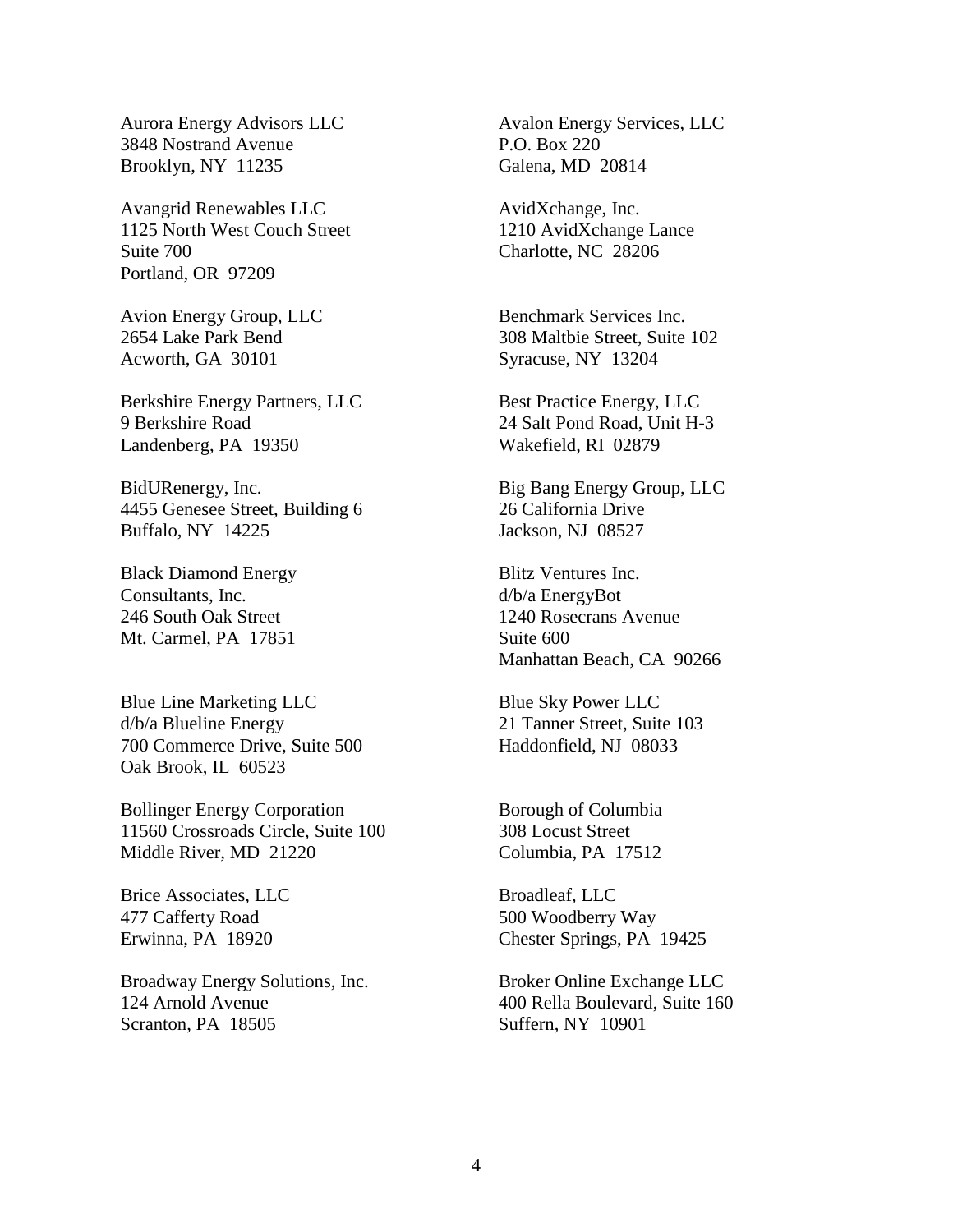Brookfield Renewable Energy Marketing US LLC 41 Victoria Street Zip code J8X 2A1 Gatineau, Quebec

C Group Energy Services, LLC P.O. Box 69 118 Lakeview Trail Conyngham, PA 18219

CA Group USA Inc. 1055 Virginia Drive, Suite 101 Fort Washington, PA 19034

Capital Energy PA LLC d/b/a Sunrise Power & Gas 1770 St. James Place, Suite 606 Houston, TX 77056

CBRE, Inc. 321 North Clark Street, Suite 3400 Chicago, IL 60654

Central Energy-North East, LLC 1150 First Avenue, Suite 501 King of Prussia, PA 19406

Charity+Power, Inc. 2801 Belden Drive Los Angeles, CA 90068

Choice Energy LLC d/b/a 4 Choice Energy LLC 601 South West 9th Street, Suite F Des Moines, IA 50309-4528

Choose Energy Inc. 1101 Red Ventures Drive Fort Mill, SC 29707

Cima Energy Solutions LLC 100 Waugh Drive, Suite 100 Houston, TX 77007

Burton Energy Group, Inc. 11675 Great Oaks Way, Suite 350 Alpharetta, GA 30022

C.I.S. Energy LLC 541 Willow Valley Drive O'Fallon, MO 63366

Calpine Energy Solutions, LLC 401 West A Street, Suite 500 San Diego, CA 92101-3017

Capital Energy, Inc. 125 Maiden Lane, Suite 3C New York, NY 10038

CCES, LLC d/b/a Clean Currents 8403 Colesville Road, Suite 310 Silver Spring, MD 20910

Champion Energy Services LLC 1500 Rankin Road, Suite 200 Houston, TX 77073-4807

Choice Energy Services, Retail 5151 San Felipe Street, Suite 2200 Houston, TX 77056-3726

Chrislynn Energy Services, Inc. 3416 Babcock Boulevard Pittsburgh, PA 15237

CleanChoice Energy, Inc. 1055 Thomas Jefferson Street Suite 650 Washington, DC 20007

Clearview Electric, Inc. 901 Main Street, Suite 4700 Dallas, TX 75202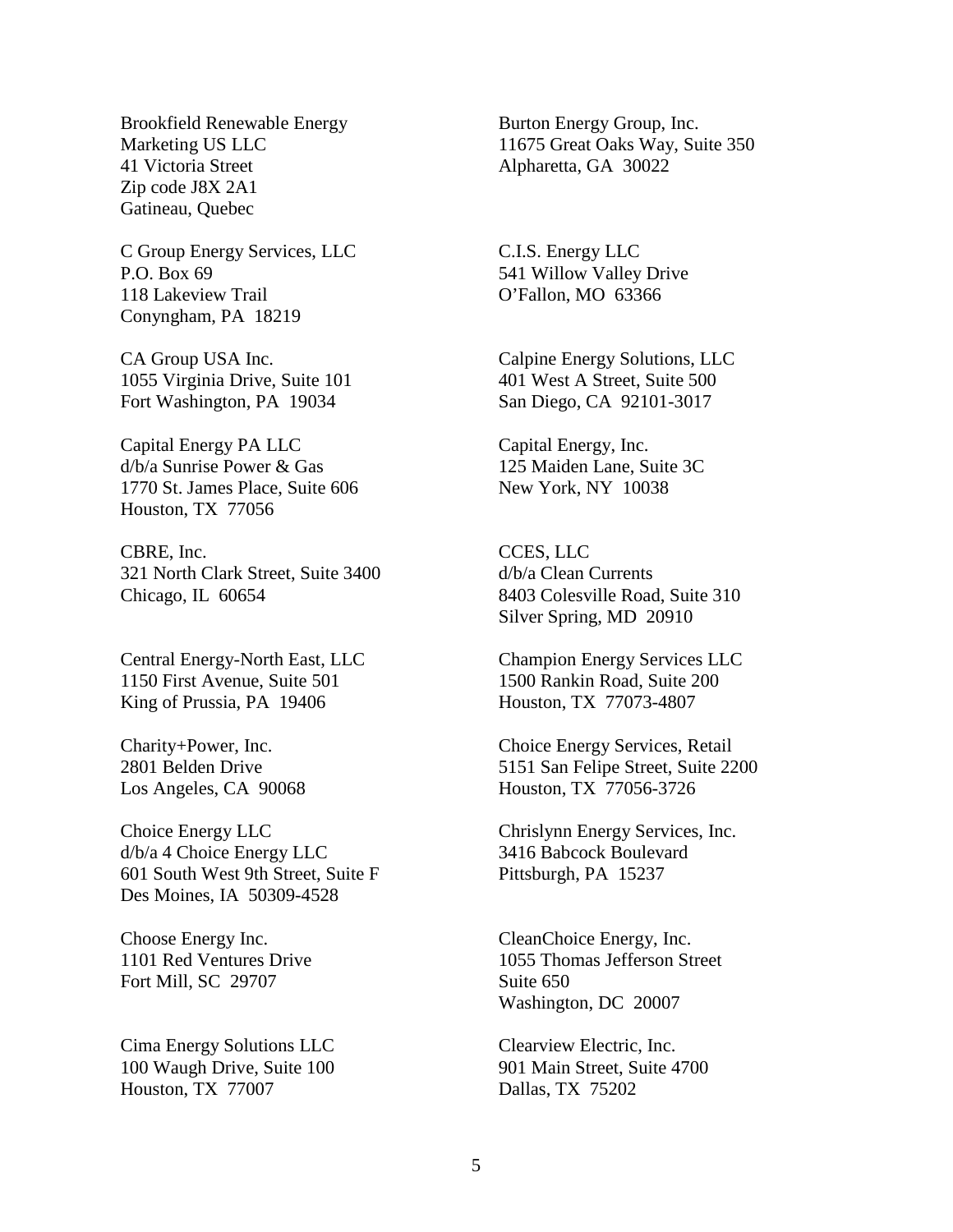Clear Energy Solutions LLC 34192 Spring Brook Avenue Lewes, DE 19958

Click Energy LLC d/b/a Smart Touch Energy 413 Norway Street York, PA 17403

Community Energy Advisors LLC 3725 Medina Road, Suite 112 Medina, OH 44256

Competitive Energy Services LLC 148 Middle Street, Suite 500 Portland, ME 04101

Connect Energy Resources, LLC 11 Settlement Road Amston, CT 06231

Constellation Energy Services, Inc. 700 North Adams Street Green Bay, WI 54301-5144

Consumer Energy Solutions, Inc. P.O. Box 2454 Clearwater, FL 33757-2454

Cost Control Associates, Inc. 310 Bay Road Queensbury, NY 12804

Crimson Power Solutions LLC 110 State Road, Suite 8 Sagamore Beach, MA 02562

Curago Energy LLC d/b/a Curago Energy 8526 Pitlochry Court Dublin, OH 43017

Commercial Utility Consultants, Inc. 1556 McDaniel Drive West Chester, PA 19380

Community Energy, Inc. Three Radnor Corporate Center Suite 300 Radnor, PA 19087

Concord Engineering Group, Inc. 520 South Burnt Mill Road Voorhees, NJ 08043

ConocoPhillips Company 600 North Dairy-Ashford Drive Suite CH-1081 Houston, TX 77079

Constellation NewEnergy Inc. 1310 Point Street, 8th Floor Baltimore, MD 21231

Convenient Ventures LLC d/b/a Energy Objective 415 Norway Street York, PA 17403

CQI Associates, LLC 10729-B Birmingham Way Woodstock, MD 21163

CSD Energy Advisors LLC 2407 Oaks Forks Drive Kingswood, TX 77339

Curvin W Martin 322 Hatchery Road Dalmatia, PA 17017

Definitive Energy Group, Inc. 1375 Hyland Drive Evergreen, CO 80439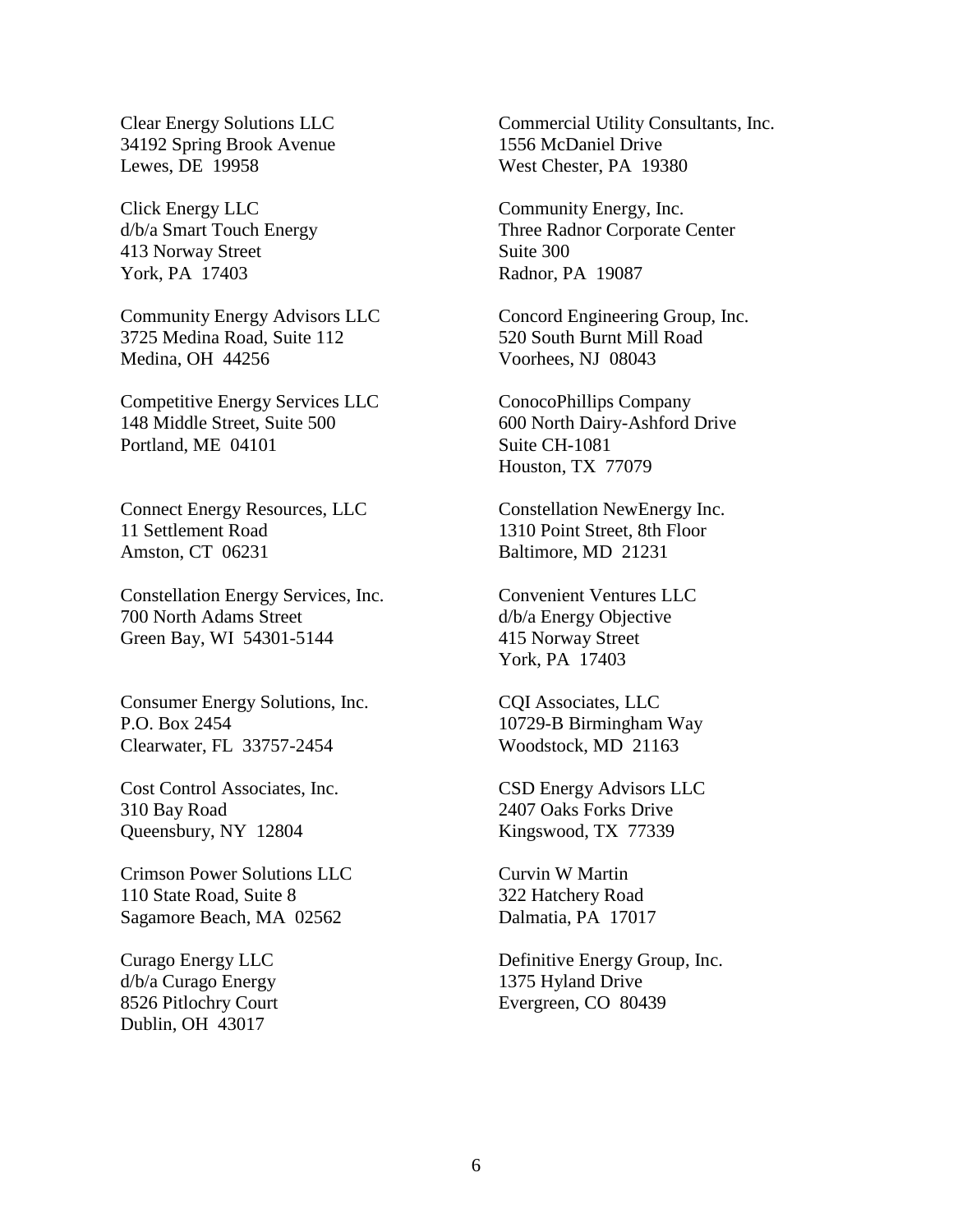Daniel J Reith LLC 2 South Hartford Avenue B4 Atlantic City, NJ 08401

Destination Energy LLC 309 North Oak Street. Roanoke, TX 76262

Direct Energy Business, LLC 1001 Liberty Avenue, Suite 1200 Pittsburgh, PA 15222

Discount Power, Inc. 6 Armstrong Road Shelton, CT 06484

Duquesne Light Energy, LLC 411 Seventh Avenue, 15-2 Pittsburgh, PA 15219

Dynegy Energy Services (East), LLC d/b/a Dynegy 6555 Sierra Drive Irving, TX 75039

East Coast Power & Gas 340 Jackson Avenue Bronx, NY 10454

EDF Energy Services, LLC 601 Travis Street, Suite 1700 Houston, TX 77002

EGP Energy Solutions, LLC d/b/a Atlantic Energy Re 300 East Lombard Street Suite 840 Baltimore, MD 21202

Electric Advisors, Inc. 5272 River Road, Suite 440 Bethesda, MD 20814

Direct Energy Business Marketing LLC 985 Berkshire Boulevard Wyomissing, PA 19609

Direct Energy Services, LLC Eckert Seamans 213 Market Street, 8th Floor Harrisburg, PA 17101

Diversegy, LLC 520 Broad Street Newark, NJ 07102

Dynamis Energy, LLC d/b/a United Energy Services 7328 West University Avenue Suite C Gainsville, FL 32607

Early Bird Power, LLC 1 Adams Street Milton, MA 02186

Ecom-Energy of California, Inc. 5322 Vista Montana Yorba Linda, CA 92886

Edge Insights, Inc. 3 Park Plaza Wyomissing, PA 19610

EGS Advanced Energy Solutions, Inc. 343 North Main Street, Suite 105 Canandaigua, NY 14424

Electricity Ratings, LLC 1502 Sawyer Street, Suite 130 Houston, TX 77007

Elite Energy Group Inc. 199 Jericho Turnpike Second Floor Floral Park, NY 11001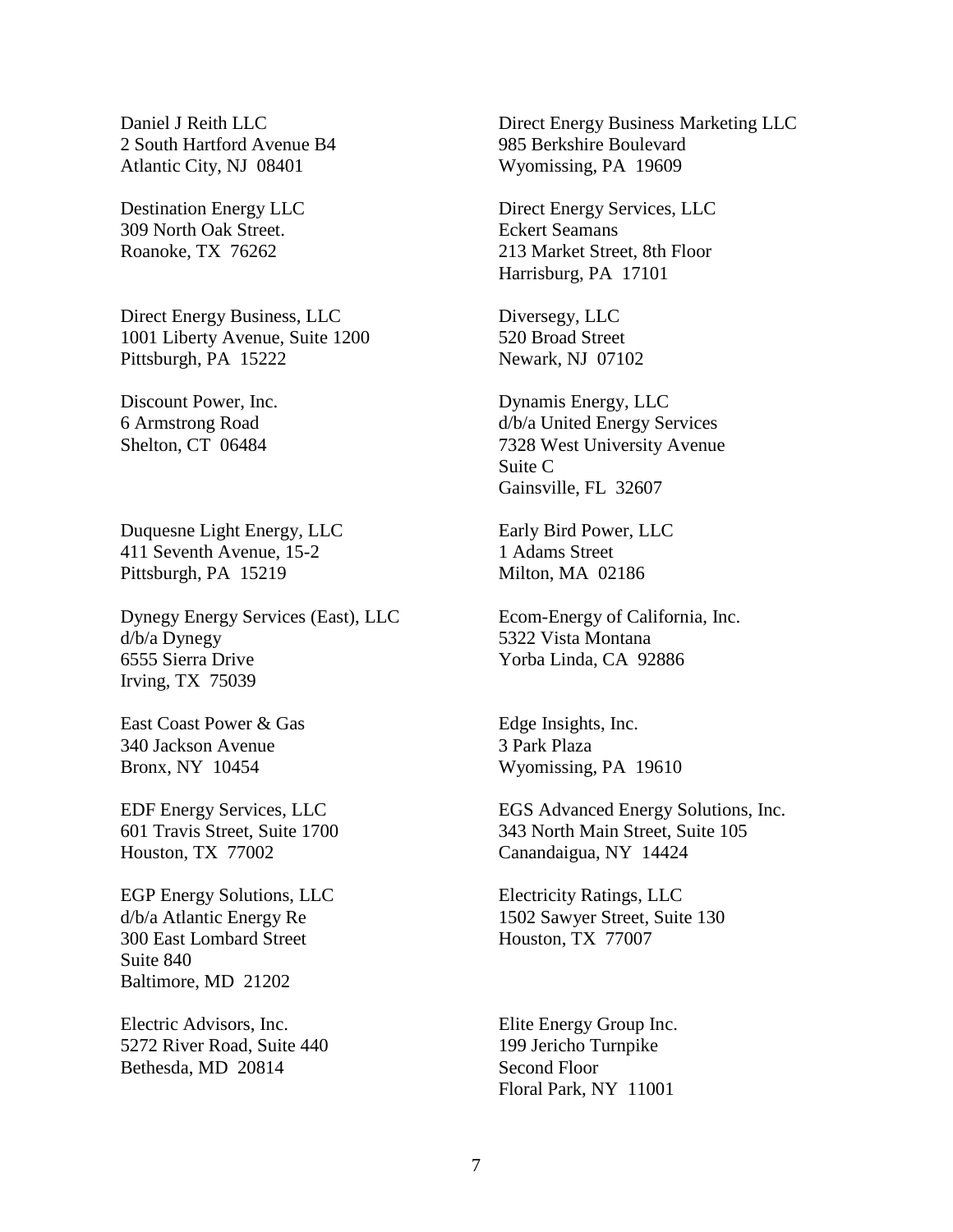Eligo Energy PA LLC 201 West Lake Street, Suite 151 Chicago, IL 60606

Elite Energy Solutions LLC 14100 US Highway 19 N, Suite 132 Clearwater, FL 33764

Enel X North America Inc. 1 Marina Park Drive, Suite 400 Boston, MA 02210

Energy Advisory Service, LLC 9300 John Hickman Parkway, Suite 902 Frisco, TX 75035-5892

Energy Auction House Inc. 44 Route 6A Sandwich, MA 02563

Energy Consultants, LLC 209 Plymouth Avenue West Berlin, NJ 08091

Energy Cooperative of America Inc. 1408 Sweet Home Road, Suite 8 Amherst, NY 14228

Energy Deals LLC 33648 St. Francis Drive Avon, OH 44011

Energy Enablement, LLC Foster Plaza 5 615 Holiday Drive, Suite 300 Pittsburgh, PA 15220

Energy Initiatives, Inc. P.O. Box 479 Chester Heights, PA 19017 Emex LLC 11011 Richmond Avenue Suite 500 Houston, TX 77042

Employers' Energy Alliance of Pennsylvania Inc. 2171 West 38th Street Erie, PA 16508

EnerConnex, LLC 44 Portland Street, 4th Floor Worcester, MA 01608

Energy Auction Exchange LLC 893 West Baxer Drive South Jordan, UT 84095

Energy Choice Solutions LLC d/b/a EnergyWize LLC 400 Chisholm Place, Suite 411 Plano, TX 75075-6911

Energy Cooperative Assoc. of Pa – The Energy Co-op 1315 Walnut Street, Suite 1000 Philadelphia, PA 19107

Energy CX, LLC 3501 Woodhead Drive #5 Northbroook, IL 60062

Energy Edge Consulting, LLC 9601 Katy Freeway, Suite 450 Houston, TX 77024-1394

Energy For A Cause Inc. 3504 Beaumont Loup Spring Hill, FL 34609

Energy Link I LLC 1000 Parkwood Circle, Suite 900 Atlanta, GA 30339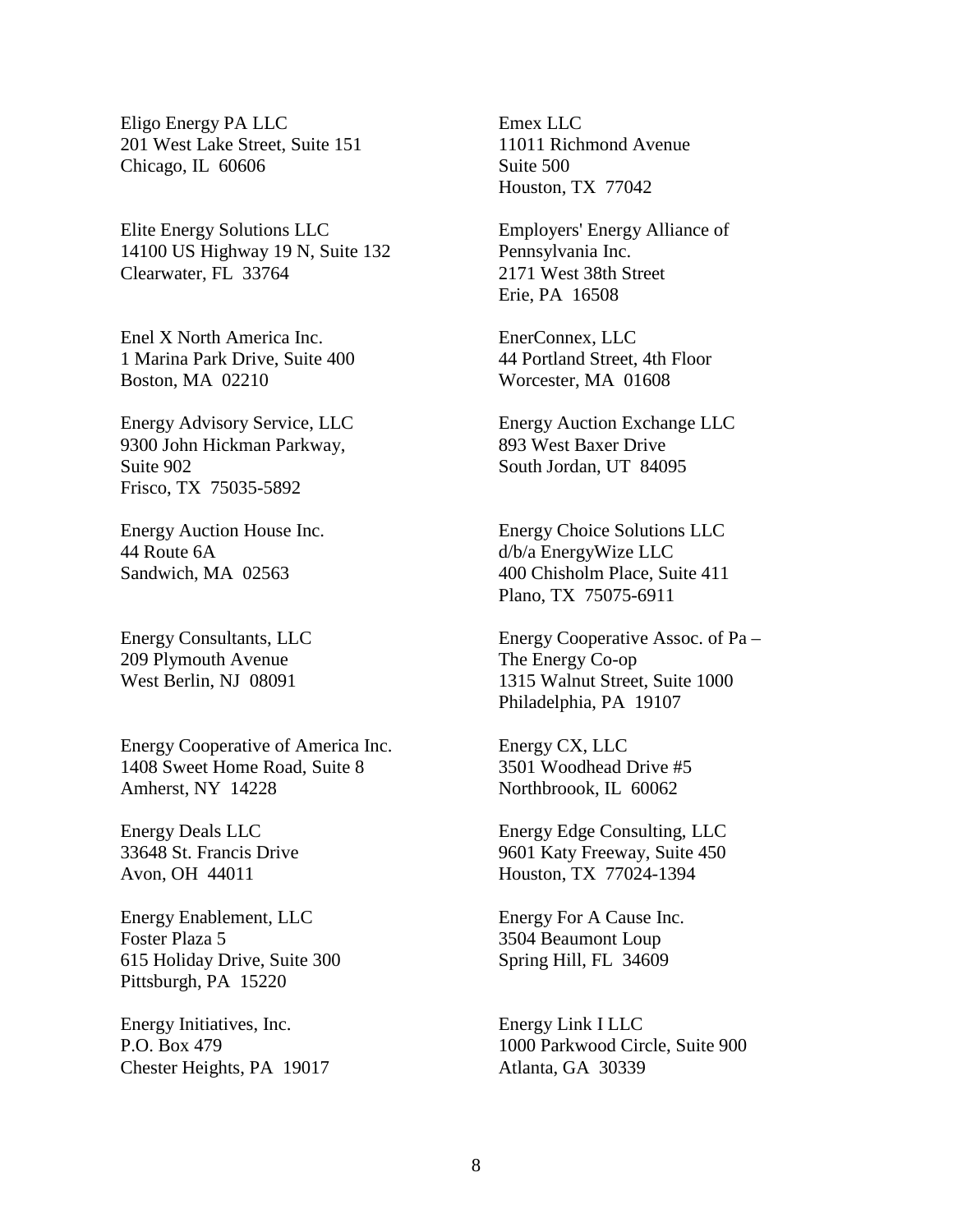Energy Paradigm LLC 6533 Virginia Square Arlington, TX 76017

Energy Plus Holdings, LLC 3711 Market Street, Suite 910 Philadelphia, PA 19104

Energy Professionals, LLC 1315 Cleveland Street Clearwater, FL 33755

Energy Services Providers Inc. d/b/a PA Gas & Electric 535 Connecticut Avenue, 6th Floor Norwalk, CT 06854

Energy Transfer Retail Power, LLC 100 North 10th Street Harrisburg, PA 17105

Energy.Me Midwest LLC 555 Pleasantville Road, Suite 109 Briarcliff Manor, NY 10510

ENGIE Insight Services Inc. 1313 North Atlantic Street, Suite 5000 Spokane, WA 99201

ENGIE Retail, LLC d/b/a Think Energy 1990 Post Oak Boulevard Suite 1900 Houston, TX 77056

Entrust Energy East, Inc. 1301 McKinney Suite 1200 Houston, TX 77010

Everyday Energy, LLC d/b/a Energy Rewards 6555 Sierra Drive Irving, TX 75039

Energy Procurement Partners, Inc. 4 White Fawn Lane Pittsburgh, PA 15238

Energy Savers Inc. 306 McKnight Park Drive Pittsburgh, PA 15237-6534

Energy Solutions USA, Inc. 99 West McCanns Boulevard Elmira Heights, NY 14903

Energy Trust, LLC P.O. Box 29914 Baltimore, MD 21230

EnerPenn USA, LLC d/b/a Y.E.P. d/b/a YEP Energy 7660 Woodway Drive, Suite 471A Houston, TX 77063

ENGIE Resources, LLC 1990 Post Oak Boulevard Suite 1900 Houston, TX 77056

Entrust Energy 1301 McKinney, Suite 1200 Houston, TX 77010

Erie Energy Partners LLC 3931 Parkside Avenue Erie, PA 16508

Evolution Energy Partners LLC 1 East Uwchlan Avenue, #312 Exton, PA 19341

F&P Holdings, LP 1700 North Highland Road Suite 402 Pittsburgh, PA 15241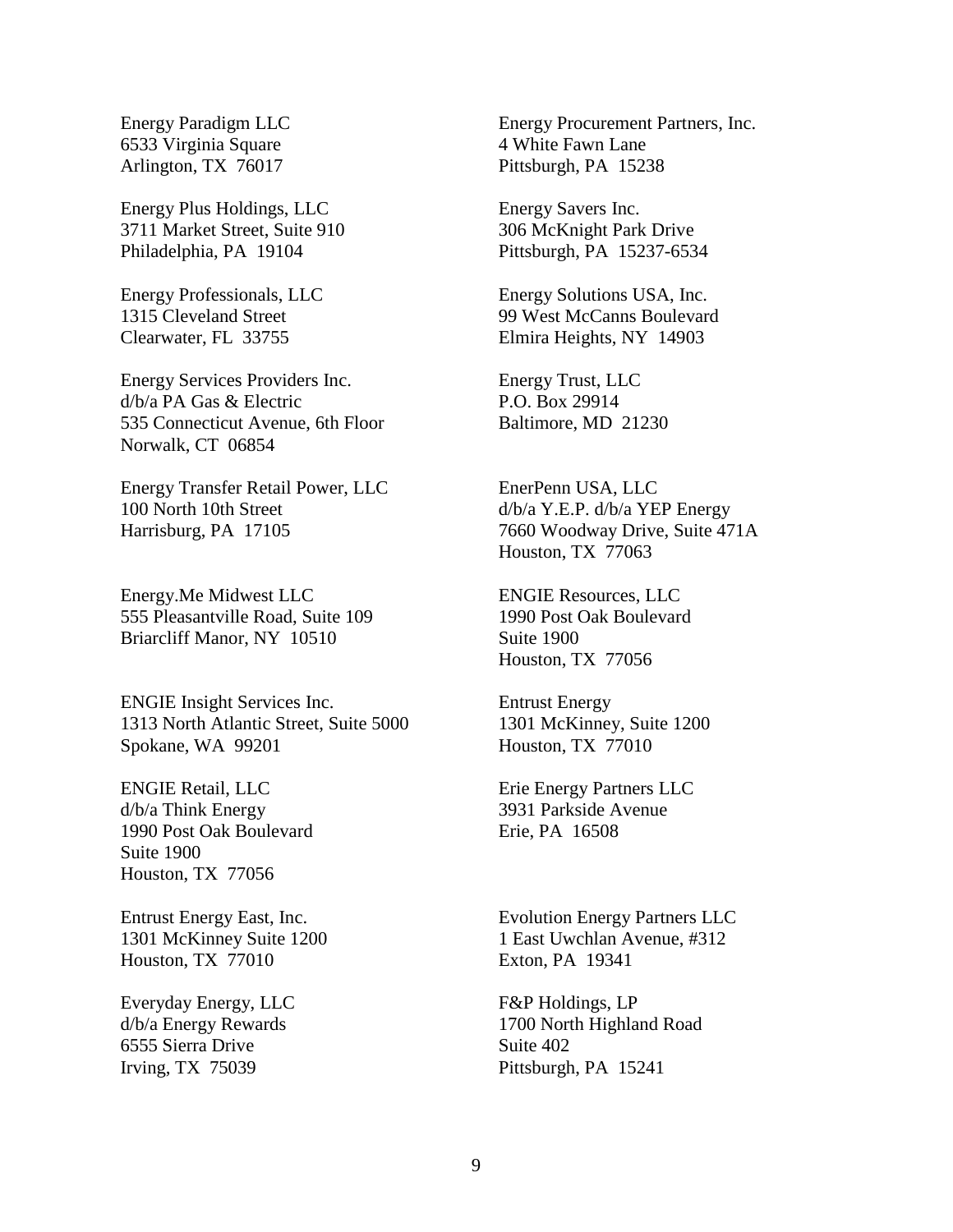EZ Energy Services LLC 199 Lee Avenue, Suite 317 Brooklyn, NY 11211

Fair View Energy Inc. 7782 West Ridge Road Fairview, PA 16415

First Point Power, LLC 300 Jefferson Boulevard Suite 104 Warwick, RI 02888

First Point Power, LLC 300 Jefferson Boulevard Suite 104 Warwick, RI 02888

Freedom Logistics LLC 5 Dartmouth Drive, Suite 301 Auburn, NH 03032

Front Line Power Solutions, LLC 251 Thames Street Bristol, RI 02809

FS Energy LLC 622 Third Avenue, Floor 14 New York, NY 10017

Global Energy LLC d/b/a Global Energy E&G LLC 5 Penn Plaza, 23rd Floor New York, NY 10001

Goldstar Energy Group, Inc. 5429 Harding Highway Building 500 Mays Landing, NJ 08330

Gold Star Energy LLC 140 Grand Street, Suite 300 White Plains, NY 10601

FCStone LLC 1075 Jordan Creek Parkway Suite 300 West Des Moines, IA 50266

Finance Guru LLC 525 West Monroe, Suite 900 Chicago, IL 60661

FirstEnergy Solutions Corp. 341 White Pond Drive, B3 Akron, OH 44320

Freepoint Energy Solutions, LLC 3050 Post Pak Boulevard, Suite 1330 Houston, TX 77056

Frontier Utilities Northeast, LLC 5444 Westheimer, Suite 1100 Houston, TX 77056

Gateway Energy Services Corporation 12 Greenway Plaza, Suite 205 Houston, TX 77046

Global Vision Energy, LLC 1738 Creekview Drive Fogelsville, PA 18051

Global Energy Solutions Corp. 675 Featherbed Lane Garnet Valley, PA 19060

Green Mountain Energy Company 3711 Market Street, Suite 1000 Philadelphia, PA 19104

Greenstar Solutions, LLC 2188 Jenna Court Bethlehem, PA 18020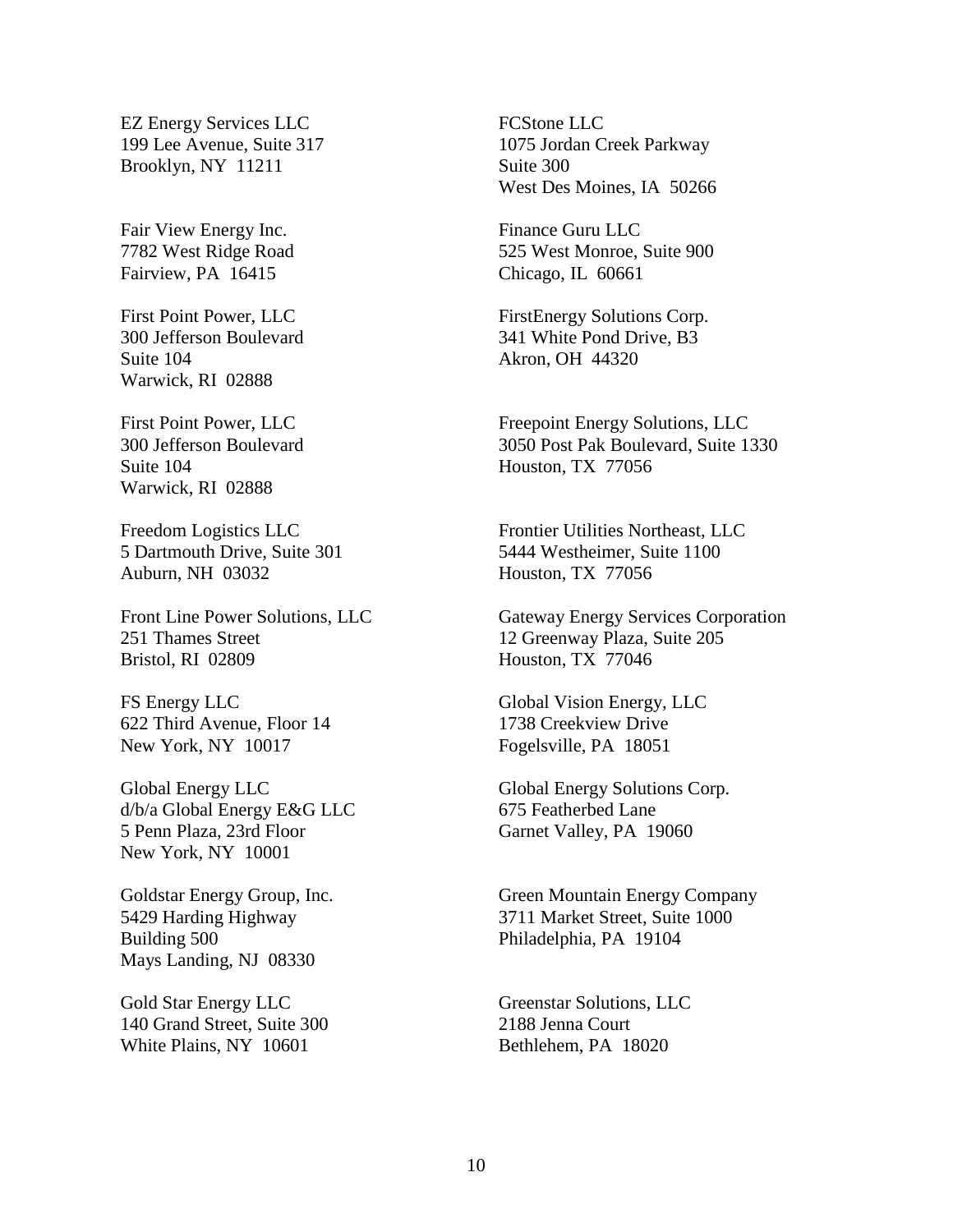Great American Power LLC 2633 McKinney Avenue Suite 130 Dallas, TX 75204

Greenlight Energy, Inc. 108-18 Queens Boulevard Suite 401 Forest Hills, NY 11375

Grid Energy LLC d/b/a Distributed Grid 1010 Oella Avenue Ellicott City, MD 21043

Gulf Stream Energy Consultants LLC 1225 South Myrtle Avenue Clearwater, FL 33756

HB Hayes & Assoc., LLC d/b/a Alternative Energy Source 8225 Farnsworth Road, Suite A-10 Waterville, OH 43566

HealthTrust Purchasing Group, LP 155 Franklin Road, Suite 400 Brentwood, TN 37027

Homeade, LLC d/b/a Zentility 3111 Riverwalk Drive Annapolis, MD 21043

Independence Energy Group, LLC d/b/a Cirro Energy 3711 Market Street, Suite 1000 Philadelphia, PA 19104

IDT Energy, Inc. 315 North Main Street, Suite 300 Jamestown, NY 14701-5124

Independent Energy Consultants, Inc. 215 West Garfield, Suite 210 Aurora, OH 44202

Groundswell, Inc. 1156 15th Street North West Suite 840 Washington, DC 20005

H.P. Technologies, Inc. 33648 St. Francis Drive Avon, OH 44011

Health Resource Network, Inc. d/b/a HRNEnergy 201 Columbia Turnpike, Suite D Florham Park, NJ 07932

Hiko Energy, LLC 12 College Road Monsey, NY 10952

Hospital Energy, LLC 7 Portwalk Place #1523 Portsmouth, NH 03801

Hudson Energy Services LLC 6345 Dixie Road, Suite 200 Mississauga, ON L5T 2E6

Hovey Energy, LLC 140 Grant Street, Suite 300 White Plains, NY 10601

Inertia Resources, Inc. 361 Newbury Street, 5th Floor Boston, MA 02115

Inspire Energy Holdings, LLC 30 South 15th Street #1400 Philadelphia, PA 19120

Integrity Comm. of OH, LLC d/b/a Integrity Energy 5711 Grant Avenue Cleveland, OH 44105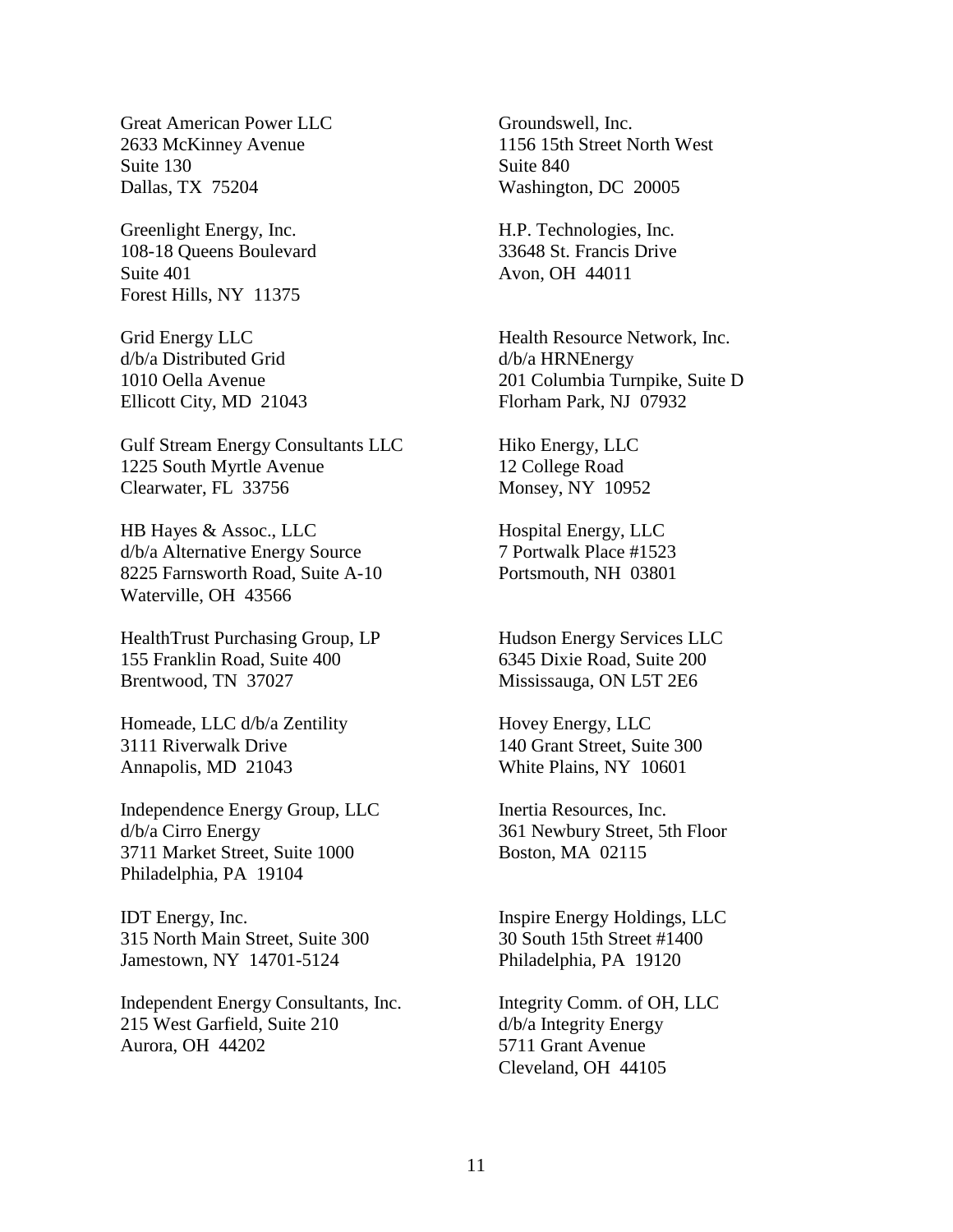Infinity Power Partners, LLC 2603 Augusta Drive, Suite 450 Houston, TX 77057

Integrated Energy Services, LLC 450 Lexington Avenue, 4th Floor New York, NY 10017

Intelligen Resources, LP 403 Koldin Drive Aledo, TX 76008

Interstate Gas Marketing, Inc. 2018 South 6th Street Indiana, PA 15701

J.J. Jasmahn, LTD d/b/a Jasmahn Energy 7107 Azalea Dallas, TX 75230

JMI Consultants, LLC 2809 Wehrle Drive, Suite 9 Williamsville, NY 14221

Kevin J Cobb & Assoc. d/b/a Quest Energy Solutions 203 Southbridge Street Auburn, MA 01501

Just Energy Solutions, Inc. d/b/a Just Energy 5251 Westheimer Road Suite 1000 Houston, TX 77056-5414

Key Energy Consulting LLC 950 Union Meeting Road Blue Bell, PA 19422

Interactive Energy Group, LLC 5251 Westheimer Road Suite 1000 Houston, TX 77056

Interstate Gas Supply d/b/a IGS Energy 1379 Butter Churn Drive Herndon, VA 20170-2051

Jack Rich, Inc. d/b/a Anthracite Power and Light 617 Altamont Boulevard Frackville, PA 17931

John Orr d/b/a Energy Management Services 61 Knollwood Lane New Canaan, CT 06840

Just Energy Pennsylvania Corp. 6345 Dixie Road, Suite 200 Mississauga, ON L5T 2E6

Josco Energy USA, LLC 200 Route 17 South, Suite 200C Mahwah, NJ 07430

Keytex Energy Solutions, LLC 200 Brush Run Road, Suite C Greensburg, PA 15601

Kinetic Energy Associates, LLC 100 North 10th Street Harrisburg, PA 17101

KWH Savings, LLC 5693 West Howard Street Niles, IL 60714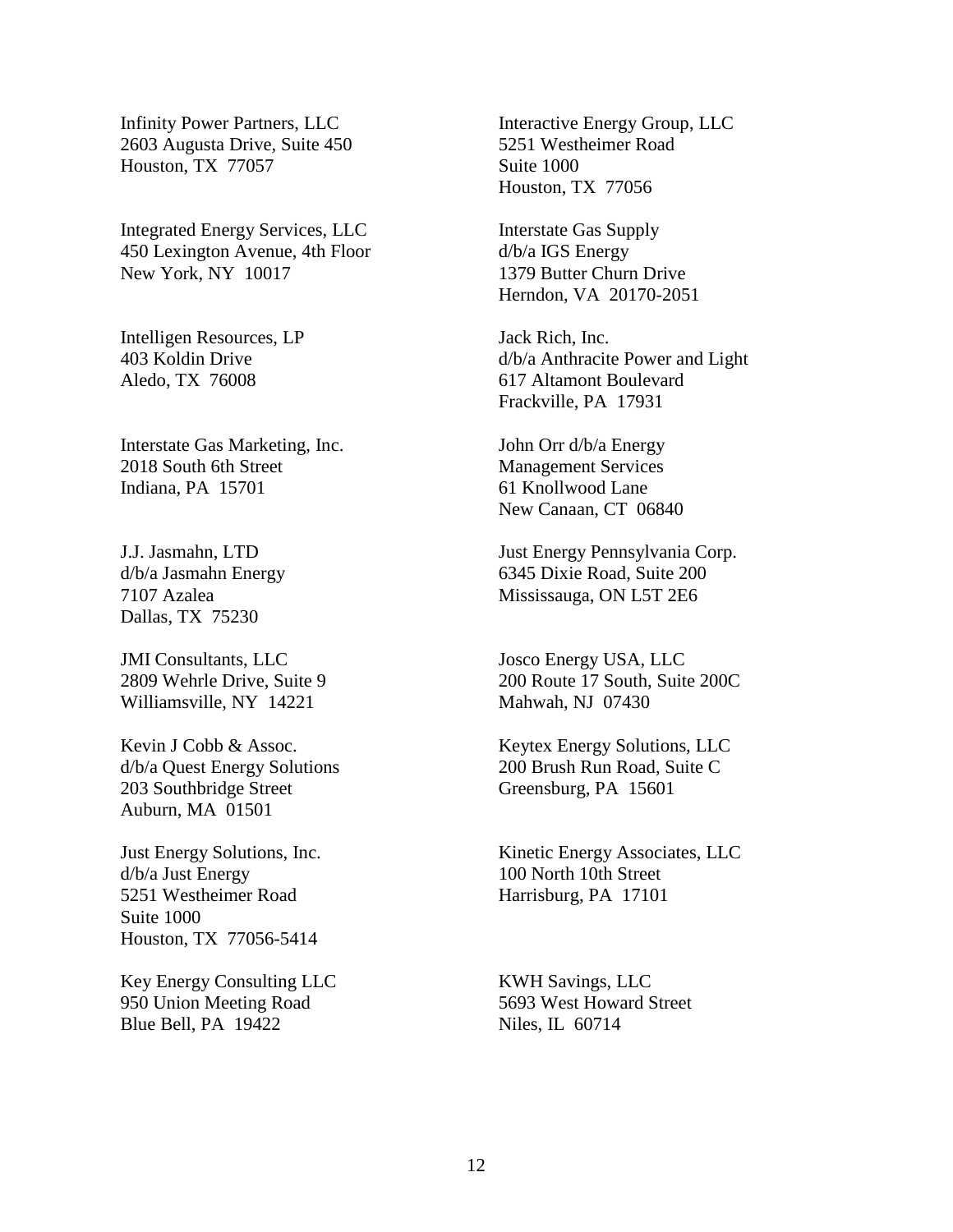Kinect Energy, Inc. 500 Cherrington Parkway Suite 400 Moon Township, PA 15108

Kobiona LLC 67 West Main Street, Suite 412 Clinton, CT 06413

L5E 4545 Fuller Drive, Suite 412 Irving, TX 75038

Liberty Power Delaware LLC 2100 West Cypress Creek Road Fort Lauderdale, FL 33309-1823

LifeEnergy, LLC 2000 West Loop South Suite 2010 Houston, TX 7702

Live Energy, Inc. 120 St. Louis Avenue Suite 133 Fort Worth, TX 76104

Luthin Associates, Inc. 535 Main Street Allenhurst, NJ 07711

LSC Communications US LLC 191 North Wacker Drive Suite 1400 Chicago, IL 60606

M&L Service Providers LLC 134 Leonard Street Lakewood, NJ 08701

Lakepoint Energy LLC 140 Grant Street, Suite 300 White Plains, NY 10601

Liberty Power Holdings 2100 West Cypress Creek Road, Suite 600 Fort Lauderdale, FL 33309-1823

Lincoln Energy Group, LLC 121 West Wacker Drive Suite 1400 Chicago, IL 60601

LouElla Enterprises d/b/a Enerchange Power and Gas 322 North Shore Drive, Suite 200 Pittsburgh, PA 15212

Lower Watt, LLC 12 North Crest Place Lakewood, NJ 08701

Lower Electric, LLC 1307 Shermer Road Northbrook, IL 60062

MAA Inc. d/b/a Industrial Energy 175 Strafford Avenue, Suite One Wayne, PA 19087

Management Services Partners LLC 28 Liberty Street, 6th Floor New York, NY 10005

Mariellen Donohue d/b/a Avalon Energy Consultants 401 North Wawaset Road West Chester, PA 19382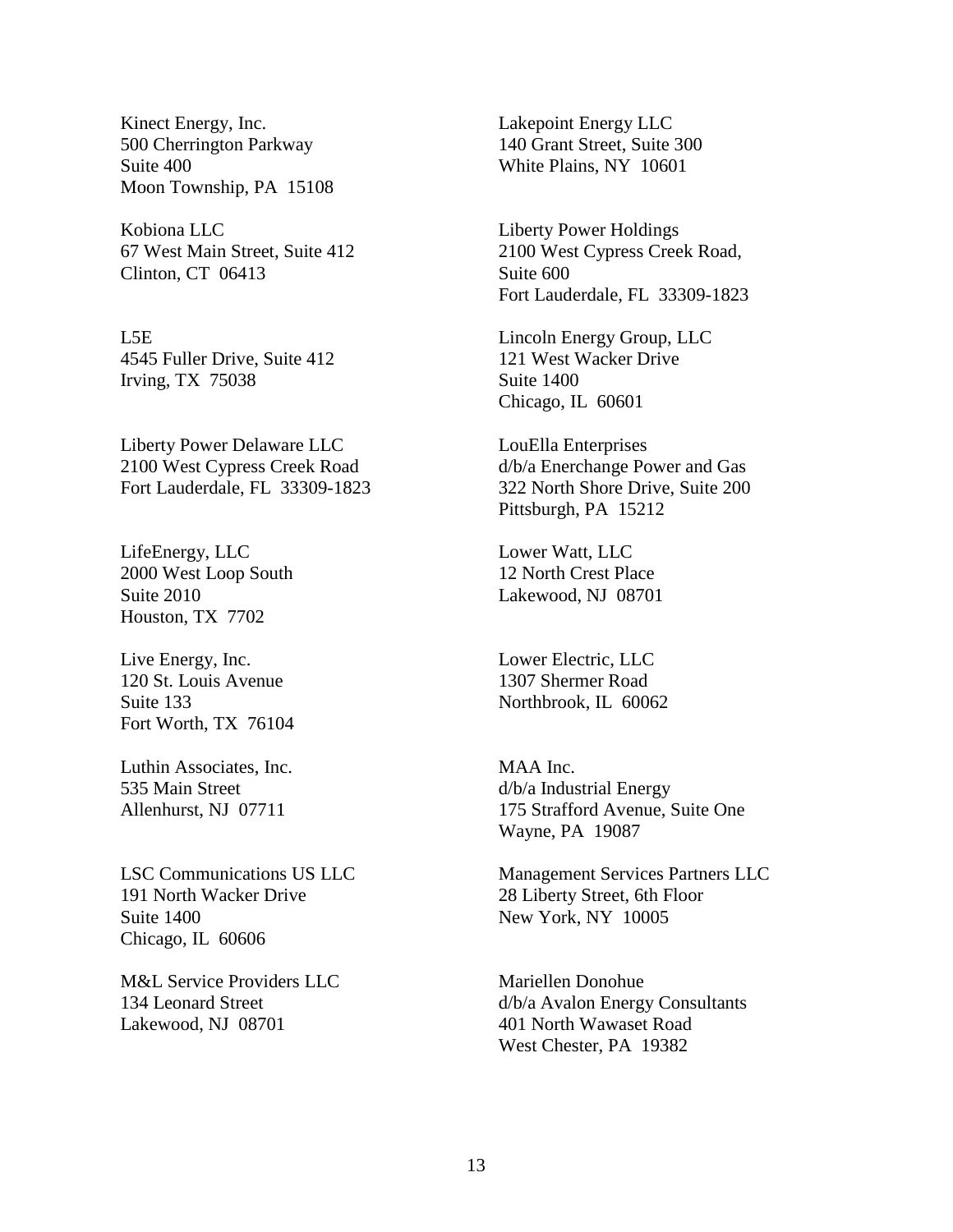Make The Switch USA LLC 1209 Via Visalia San Clemente, CA 92672

Marathon Power LLC 6201 34th Avenue Woodside, NY 11377

Marketing Systems Group, LLC d/b/a Iion Power 27 North Wacker Drive, Suite 560 Riverwoods, IL 60606

MC Squared Energy Services, LLC 175 West Jackson Boulevard Suite 240 Chicago, IL 60604

Meretz Energy Group, LLC 14 North Madison Avenue Suite 206 Spring Valley, NY 10977

Mid Atlantic Energy Services LLC 207 5th Street Vandling, PA 18421

Mondre Energy Inc. 1800 John F. Kennedy Boulevard Suite 1504 Philadelphia, PA 19103

Mobilenet Inc. d/b/a Smith Energy Group 1119 Sandstone Road Greensburg, PA 15601

MP2 Energy NE, LLC 21 Waterway Avenue, Suite 450 The Woodlands, TX 77380-3098 Maryland Energy Advisors d/b/a PointClickSwitch.com 509 South Exeter Street, Suite 320 Baltimore, MD 21202

Median Energy PA LLC 1 Lethbridge Plaza, Suite 2 Mahwah, NJ 07430

Messer Energy Services Inc. 1 Greenwich Street Stewartsville, NJ 08886

Midamerican Energy Services LLC 4299 North West Urbandale Drive Urbandale, IA 50322

Mitchell Energy Management 16 Carillon Court Wilmington, DE 19803-2900

Mirabito Holdings, Inc. d/b/a Mirabito Energy Prod 49 Court Street P.O. Box 5306 Binghampton, NY 13902

MPower Energy NJ LLC 24 Hillel Place Brooklyn, NY 11210

Muirfield Energy, Inc. 425 Metro Place North Suite 550 Dublin, OH 43017

My Energy Option LLC 2 Penn Center West, Suite 328 Pittsburgh, PA 15276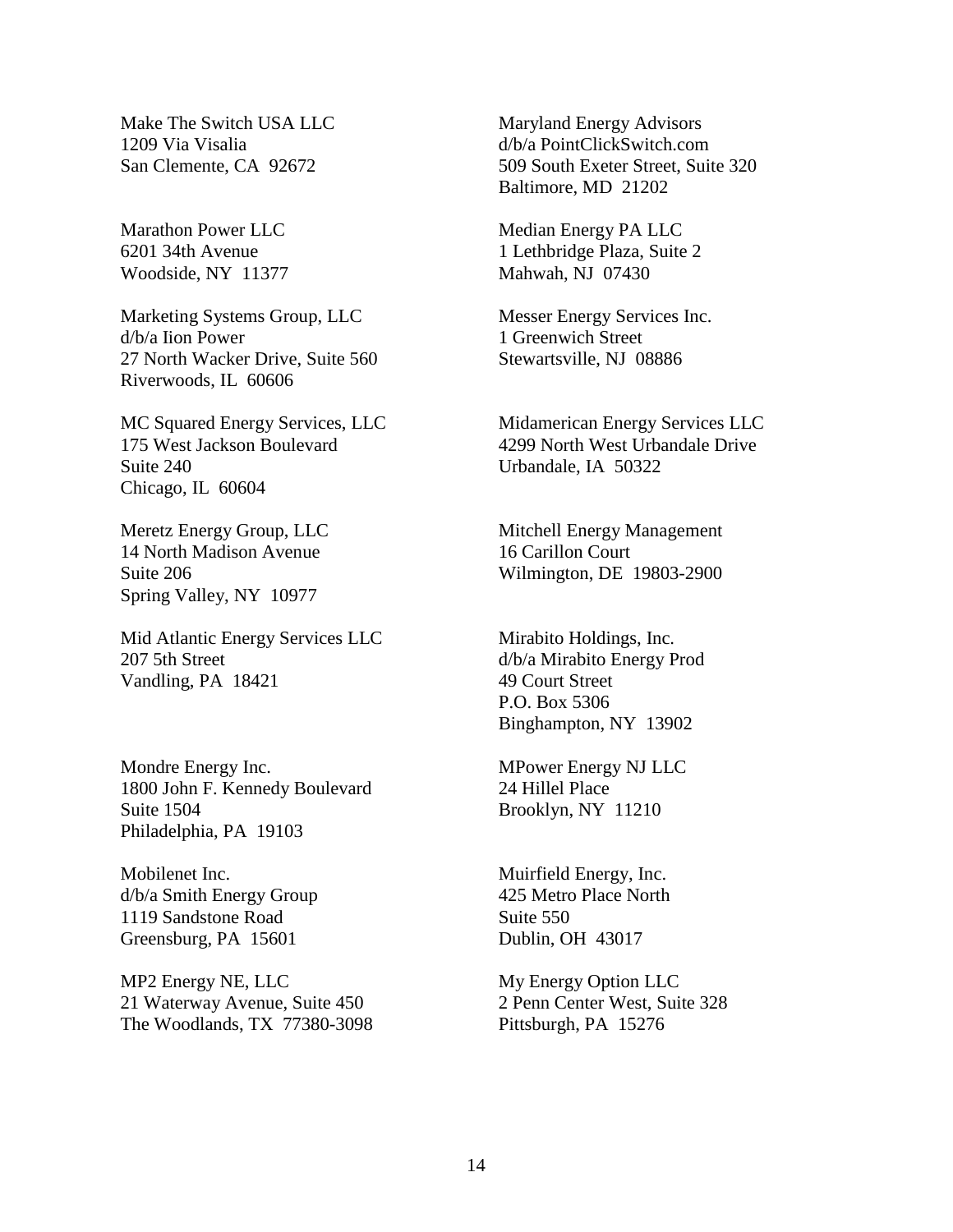MSI Utilities, Inc. 425 Metro Place North Suite 330 Dublin, OH 43017

MVE Energy Solutions, Inc. 2010 West Main Street Ephrata, PA 17522

Nania Energy Incorporated 4200 Cantera Drive, Suite 219 Warrenville, IL 60555

National Energy Advisory, LLC 970 Lake Carillon Drive, Suite 300 St. Petersburg, FL 33716

National Gas & Electric, LLC 12140 Wickchester Lane Suite 100 Houston, TX 77079

National Utilities Refund LLC d/b/a National Energy P.O. Box 332 Fogelsville, PA 18051

Navigate Power LLC 2211 North Elston Avenue Suite 208 Chicago, IL 60614

Natures Current, LLC 501 Cambria Avenue Suite 389 Bensalem, PA 19020

NE Energy LLC 1215 Manor Drive, Suite 202 Mechanicsburg, PA 17055

New River Group, LLC d/b/a Scioto Energy 4041 North High Street 202 Columbus, OH 43214

National Auditing d/b/a National Energy Discounter 500 Purdy Hill Road, Suite 4 Monroe, CT 06468

National Energy Cost Services Inc. 1274 49th Street Brooklyn, NY 11219

National Power Source, LLC P.O. Box 347 Buffalo, NY 14231

National Utility Service, Inc. 1 Maynard Drive P.O. Box 712 Park Ridge, NJ 07656-0712

Nationwide New Energy Management Group, LLC P.O. Box 3077 McKinney, TX 75070

National1 Energy, LLC 101 East Park Boulevard Suite 301 Plano, TX 75074

New America Power LLC 41 University Drive, Suite 400 Newtown, PA 18940

NextEra Energy Services Pennsylvania, LLC 20455 State Highway 249, Suite 200 Houston, TX 77070

Nordic Energy Services, LLC One Tower Lane, Suite 300 Oakbrook Terrace, IL 60181

North American Power and Gas, LLC 20 Glover Avenue Norwalk, CT 06850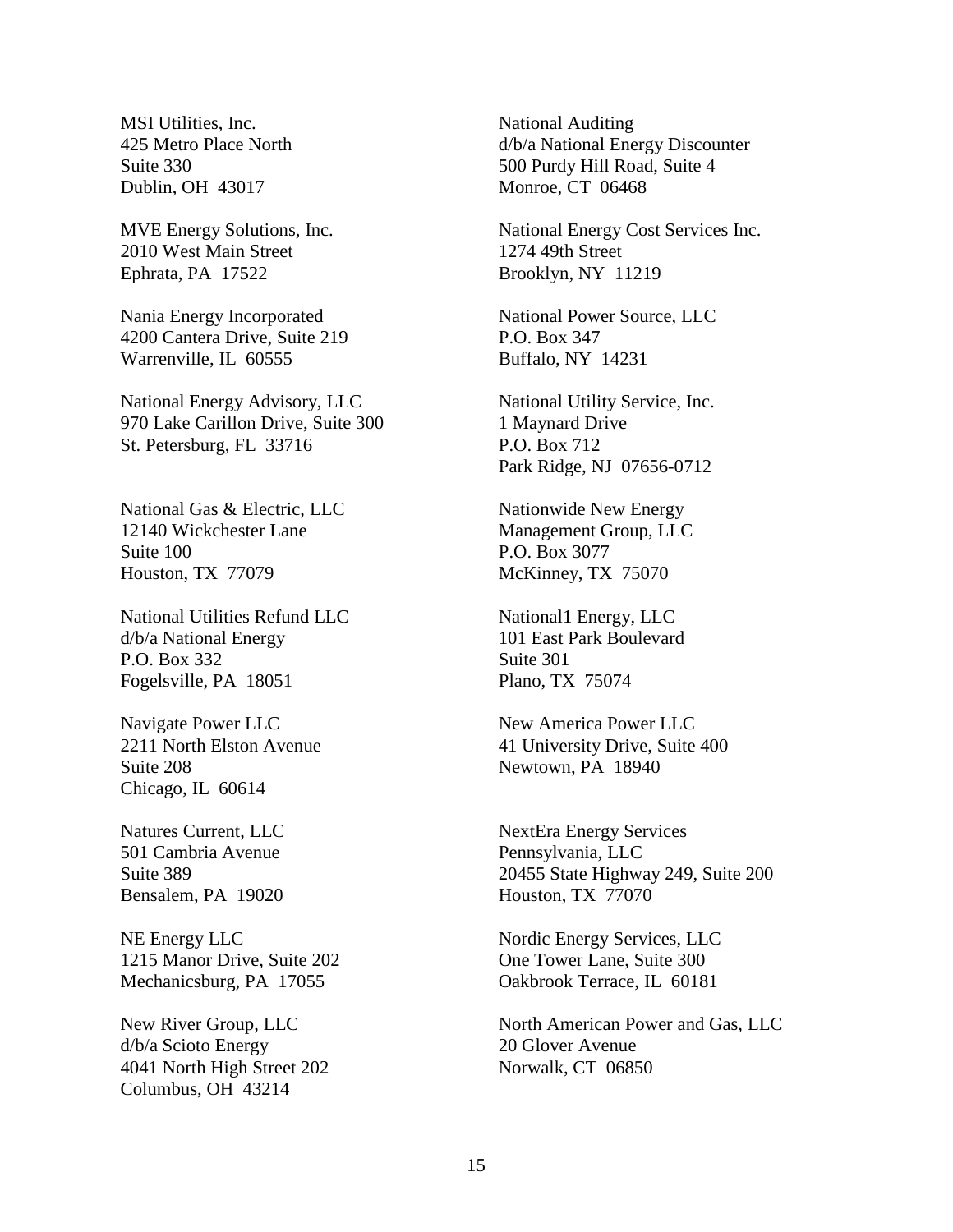Nittany Energy, LLC 321 North Front Street Philipsburg, PA 16866

Noresco, LLC 510 Thornall Street, Suite 170 Edison, NJ 08837

Northeast Energy Advisors, LLC 10900 Perry Highway, #210 Pittsburgh, PA 15090

NRGing, LLC d/b/a NetGain Energy Advisors 6176 Grovedale Court, Suite 200 Alexandria, VA 22310

Onix Energy LLC 580 Sylvan Ave, Suite 2J Englewood Cliffs, NJ 07632

Our Energy Manager LLC 5515 North West 108th Terrace Kansas City, MO 64154

Options Consulting Services LLC 7300 International Drive, Suite 200 Holland, OH 43528

Oxford Energy Services, LLC 2350 North Forrest Road Suite 33B Getzville, NY 14068

Palmco Power PA LLC d/b/a Indra Energy 1515 Market Street, Suite 1200 Philadelphia, PA 19102

Papillon Productions, LLC d/b/a Electricity Club 43 Mistflower Place The Woodlands, TX 77381 Novo Energy Services LLC 156 5th Avenue, Suite 1218 New York, NY 10010

nTherm, LLC 1430 Larimer Street, Suite 302 Denver, CO 80202

Open Market Energy LLC 7625 Wisconsin Avenue Suite 250 Bethesda, MD 20814

Option One Energy, LLC 321 North Clark Street, 5th Floor Chicago, IL 60654

Optimum Group, LLC d/b/a Optimum Energy Solutions 34 Ellis Court Morganville, NJ 07751

PAISBOA Services Corporation 301 Iven Avenue, Suite 315 Wayne, PA 19087

Palmer Energy Company Inc. 5577 Airport Highway Suite 101 Toledo, OH 43615

Park Power, LLC 17 North 2nd Street 16th Floor Harrisburg, PA 17101

Patriot Energy Group, Inc. 209 Burlington Road, Suite 219 Bedford, MA 01703

PES Brokers, Inc. 1305 FM 359, Suite H Richmond, TX 77046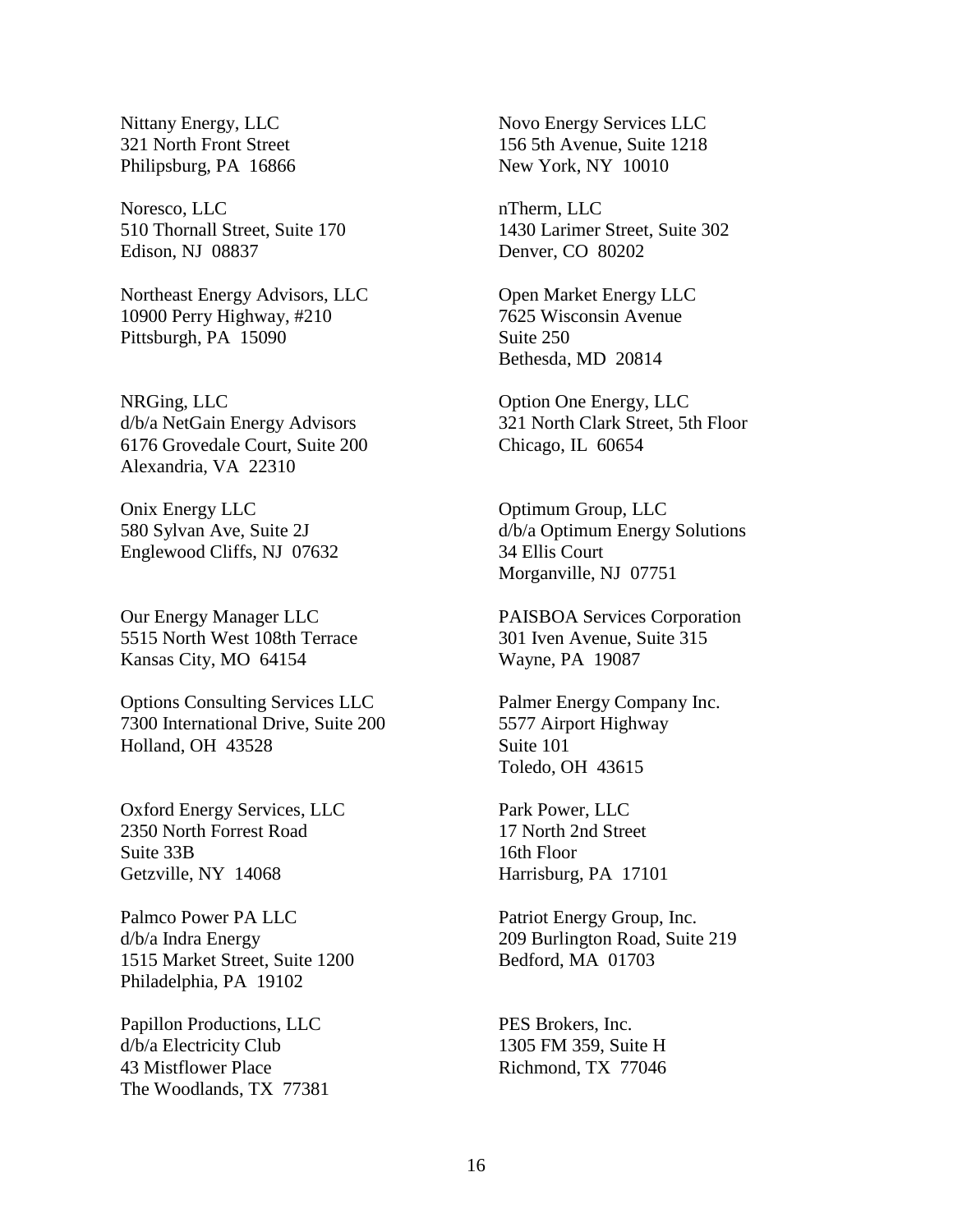Paragon Advisors, LLC 781 Boston Post Road Box 332 Madison, CT 06443

Patch Energy Services, LLC 11040 Martha Ann Court Fairfax Station, VA 22039

Philip Harvey 525 South 4th Street Suite 240 Philadelphia, PA 19147

Power Brokers, LLC d/b/a PB2 Texas, LLC 12700 Park Central Drive Suite 1450 Dallas, TX 75251

Pinnacle Power, LLC 5847 San Felipe Street, #3700 Houston, TX 77075

Plymouth Rock Energy, LLC 1074 Broadway Woodmere, NY 11598

Power Kiosk, LLC 350 North LaSalle Street 9th Floor Chicago, IL 60654

Power Target LLC 211 Black Angus Court Millersville, MD 21108

Premier Power Solutions, LLC 107 Breckenridge Street Grove City, PA 16127

Pilot Power Group Inc. 8910 University Center Lane Suite 520 San Diego, CA 92122

Pennell & Wiltberger, Inc. 165 Township Line Road Suite 2200 Jenkintown, PA 19046

Planet Energy (PA) Corp. d/b/a Riterate Energy 5255 Yonge Street Suite 1500 Toronto, ON M2N 6P4

Power Management Co, LLC 1600 Moseley Road, Suite 100 Victor, NY 14564

Premier Energy Group, LLC 1275 Bound Brook Road Suite 6 Middlesex, NJ 08846

Premiere Marketing LLC, d/b/a Premiere Energy Auct 695 Route 46 West, Suite 408 Fairfield, NJ 07004-1568

Progressive Energy Consultants, LLC 2009 Sunnydale Boulevard, Suite 100 Clearwater, FL 33765

Prospect Resources Inc. 8170 McCormick Boulevard Suite 107 Skokie, IL 60076

Prudential Energy Services Corporation 9225 Katy Freeway, Suite 204 Houston, TX 77024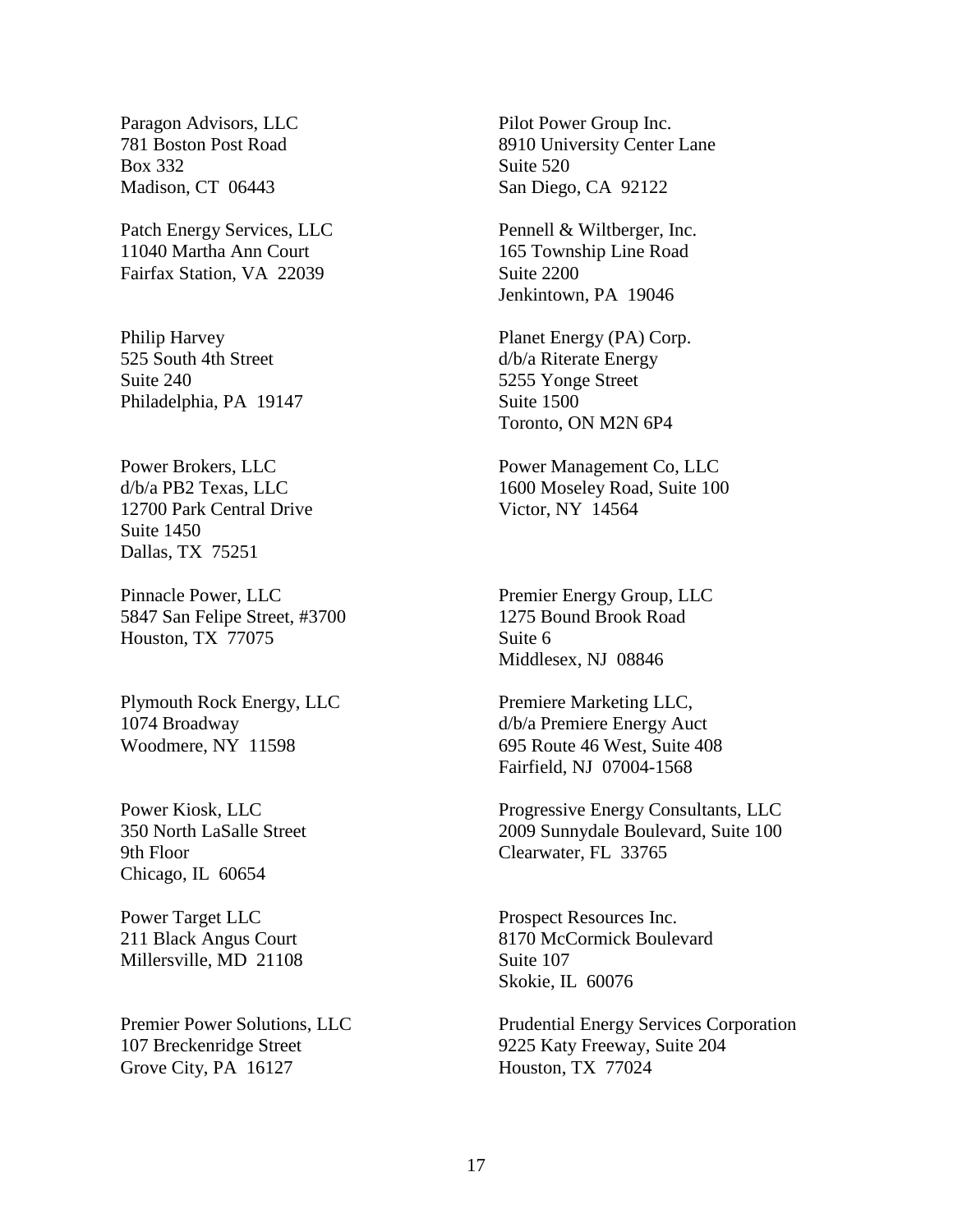Priority Power Management, LLC 5012 Portico Way Midland, TX 79707-3102

Provident Energy Consulting LLC 55 State Road - 1st Floor Media, PA 19063

Pure Energy USA PA, LLC d/b/a Pure Energy USA 648 Bay Street Staten Island, NY 10304

PRX Energy, LLC 900 State State Erie, PA 16501

Public Power, LLC 6555 Sierra Drive Irving, TX 75039

QFB Enterprises, Inc. d/b/a QFB Energy 4004 Hampton Lane Quincy, IL 62305

Reflective Energy Solutions, LLC One University Plaza, Suite 407 Hackensack, NJ 07601

Reliable Power Alternatives Corporation 400 Garden City Plaza, Suite 450 Garden City, NY 11530

Residents Energy 520 Broad Street Newark, NJ 07102

Resource Energy Systems, LLC 4 High Ridge Park, Suite 202 Stamford, CT 06905

Progressive Energy Organization, LLC 2112 West Galena Boulevard Suite 8210 Aurora, IL 60506

PSEG Energy Solutions, LLC 80 Park Plaza T4B Newark, NJ 07102

Quick Energy Solutions LLC 1975 84th Street, D8 Brooklyn, NY 11214

Regional Resources Energy Group, LLC P.O. Box 597 Voorhees, NJ 08043

Reliant Energy Northeast 1000 Main Street Houston, TX 77002

Resource Energy Solutions LLC 4 High Ridge Park, Suite 202 Stamford, CT 06905

Respond Power LLC 100 Dutch Hill Road, Suite 100 Orangeburg, NY 10962

RJT Energy Consultants, LLC 116 Washington Avenue North Haven, CT 06473

Robindale Retail Power Services LLC 2384 North Old Trail Road Shamokin Dam, PA 17876

Richards' Energy Group, Inc. 781 South Chiques Road Manheim, PA 17545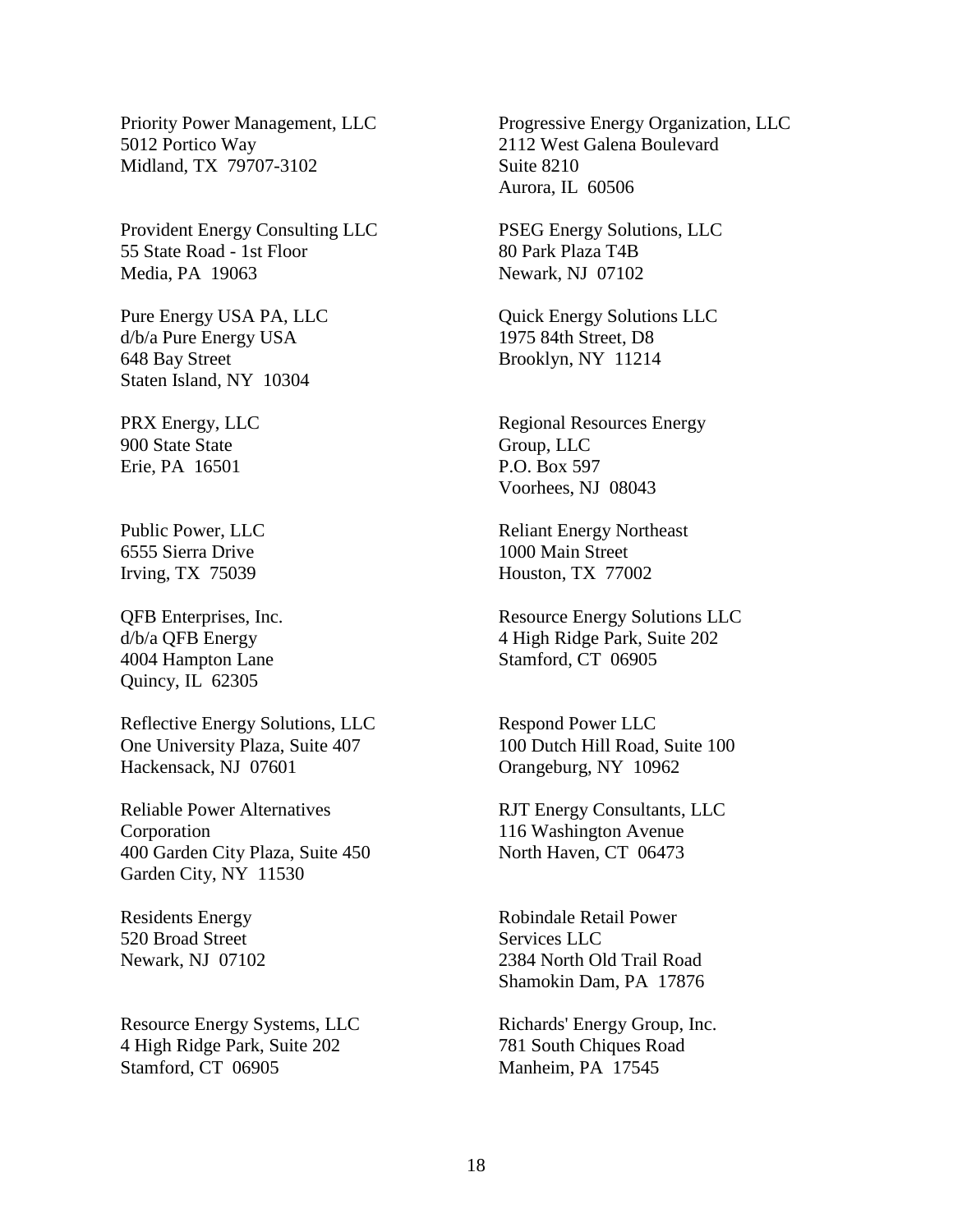RKB Energy Solutions, LLC 487 East Main Street, Suite #114 Mount Kisco, NY 10549

Rushmore Energy, LLC 54 Sugar Creek Center Boulevard Suite 200 Sugar Land, TX 77478

Rosenthal Energy Advisors, Inc. 6244 Preston Creek Drive Dallas, TX 75240

RPA Energy, Inc. P.O. Box 1508 Huntington, NY 11743

Sable Power & Gas, LLC 10801 Hammerly Boulevard Suite 122 Houston, TX 77043

Santanna Natural Gas Corp. d/b/a Santanna Energy Serv 7701 San Felipe Boulevard Suite 200 Austin, TX 78729

Save On Energy, LLC d/b/a SaveOnEnergy.com 1101 Red Ventures Drive For Mill, SC 29707

Search Energy LLC 1760 Hamilton Drive Bloomfield Hills, MI 48302

Service King International Broker db SKI Brokerage 12 College Road, Suite 150 Monsey, NY 10952

Royal Energy, Inc. 10126 Redbud Lane Lenexa, KS 66220

Sanford Energy Associates, LLC d/b/a Powervine Ene P.O. Box 476 Norwalk, CT 06586

Satori Enterprises, LLC d/b/a Satori Energy 300 South Wacker Drive Suite 800 Chicago, IL 60606-6670

School Power, Inc. 315 Fuller Road, Box 686 Dalton, PA 18414

Secure Energy Solutions, LLC 515 Shaker Road East Longmeadow, MA 01028

SFE Energy 100 Milverton Drive, Suite 608 Mississauga, Ontario, Canada L5R 4H1

Siemens Industry, Inc. 4401 Fair Lakes Court Fairfax, VA 22033

SmartestEnergy US LLC 333 West Washington Street Suite 140 Syracuse, NY 13202

Shipley Choice, LLC 100 Kindig Lane Hanover, PA 17331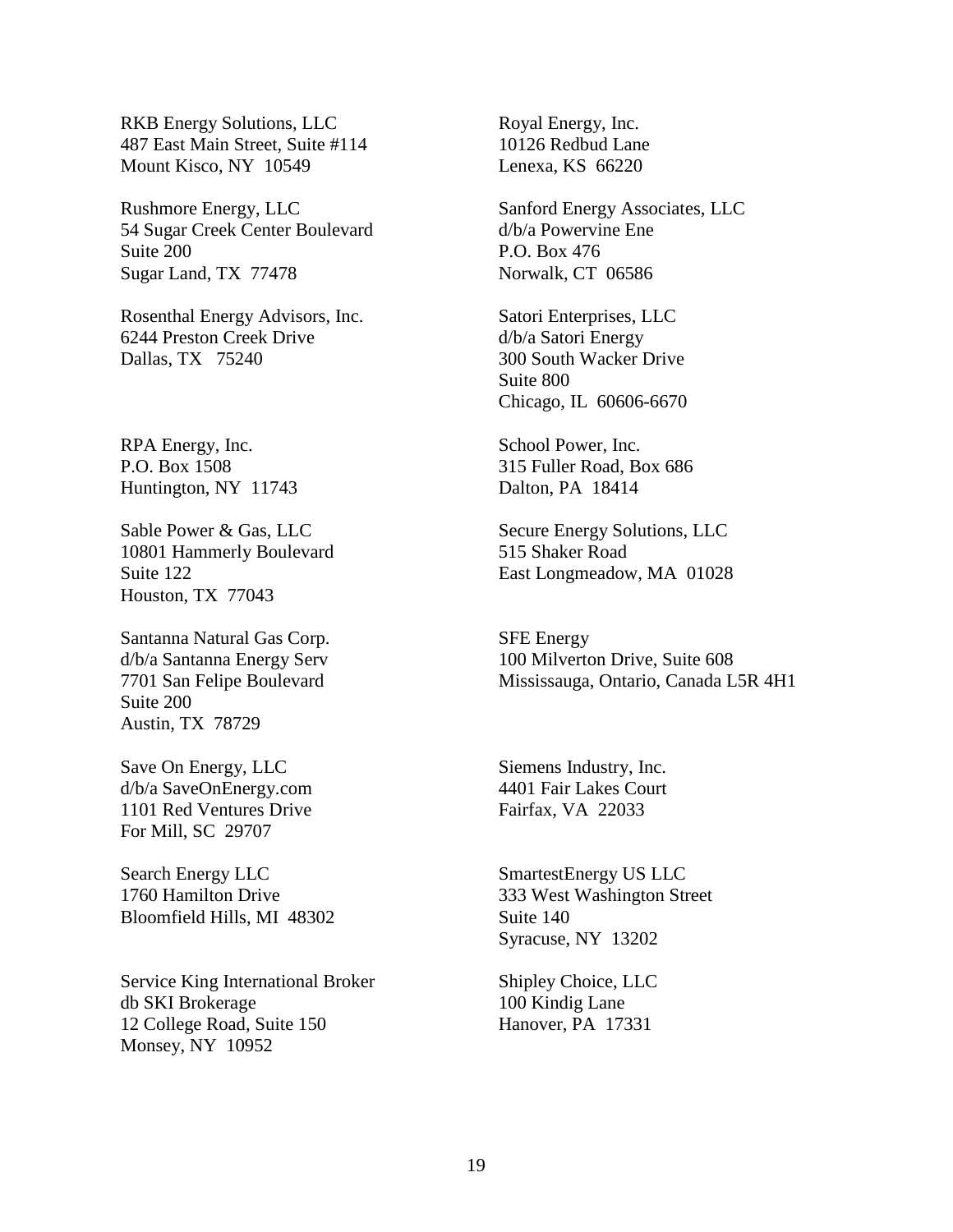SmartEnergy Holdings LLC 106 Maplewood Drive Hazleton, PA 18202

South Jersey Energy Co. #1 South Jersey Plaza, Route 54 Folsom, NJ 08037

Solution Energy, LLC 142 Mineola Avenue, #34 Roslyn Heights, NY 11577

South Bay Energy Corp. 700 Veterans Memorial Highway, #210 Hauppauge, NY 11788

South Shore Trading and Distributors, Inc. 2937 West Estes Avenue Chicago, IL 60645

Spark Energy, LLC 12140 Wickchester Lane Suite 100 Houston, TX 77079

Spring Energy RRH, LLC d/b/a Spring Power & Gas 111 East 14th Street, #105 New York, NY 10003

Stanwich Energy Advisors, LLC 9 Greenwich Office Park, 2nd Floor Greenwich, CT 06831

Starion Energy PA, Inc. P.O. Box 845 Middlebury, CT 06762

Statistical Energy LLC 4967 Countryside Road Lyndhurst, OH 44124

SourceOne, Inc. (DE) d/b/a SourceOne Energy, Inc. 53 State Street, 14th Floor Boston, MA 02109

Southeast Energy Consultants, LLC 2328 US-19 Holiday, FL 34691

Sprague Energy Solutions, Inc. 185 International Drive Portsmouth, NH 03801

Stand Energy Corporation 1077 Celestial Street, Suite 110 Cincinnati, OH 45202-1629

Star Energy Partners 3340 West Market Street Akron, OH 44333

Statewise Energy Pennsylvania LLC d/b/a Statewise 608-100 Milverton Drive Mississauga, ON

Stream Energy Pennsylvania LLC d/b/a Stream Energy 3711 Market Street, Suite 1000 Philadelphia, PA 19104

Summit Energy Svc d/b/a Summit Energy Svc of KY 10350 Ormsby Park Place Suite 400 Louisville, KY 40223

Sunrise Energy Support, LLC 1605 Primrose Lane Kunkletown, PA 18058

Susquehanna Energy Advisors Inc. 20 Street Broad Street Lititz, PA 17543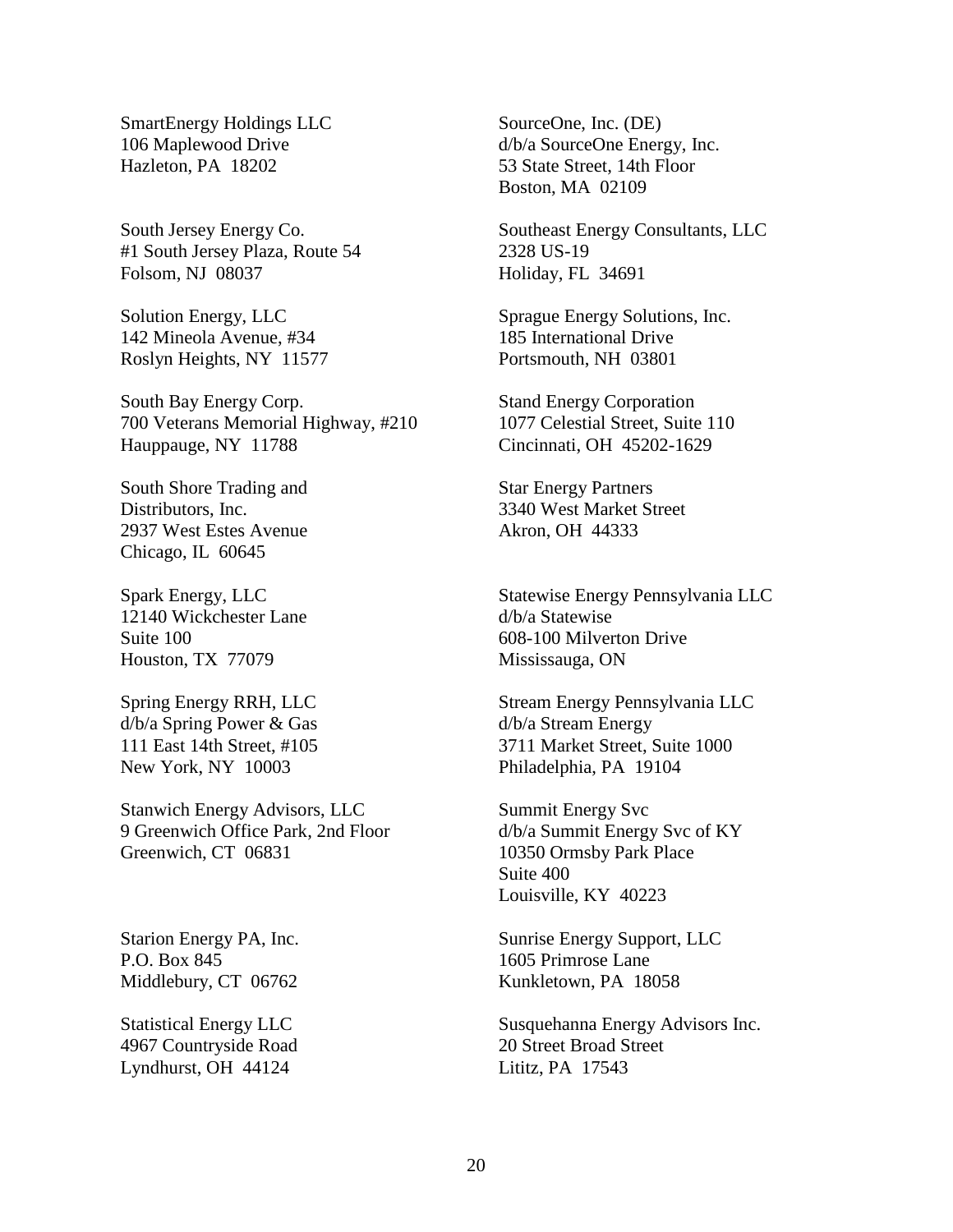Summer Energy Midwest LLC d/b/a Summer Energy 5847 Sann Felipe Street Suite 3700 Houston, TX 77057

Sunlight Energy Group LLC 135 East 57th Street, 6th Floor New York, NY 10022

Sunwave Gas & Power Pennsylvania Inc. 100 Cambridge Street 14th Floor Boston, MA 02114

Sustainable Energy Services Inc. 24700 Center Ridge Road Suite 390 Westlake, OH 44145

Sycamore Insurance Agency Inc. 550 West Merrill Street Birmingham, MI 48009

Talen Energy Marketing, LLC 835 Hamilton Street, Suite 150 Allentown, PA 18101

Telco Pros, Inc. d/b/a TPI Efficiency 2020 Center Street Cleveland, OH 44113

TES Energy Services, LP 17480 Dallas Parkway, #200 Dallas, TX 75287

The Energy Alliance, LLC 5 Colgate Street Closter, NJ 07624

Titan Energy - New England, Inc. 2275 Silas Deane Highway Rocky Hill, CT 06067

Sustainable Star, LLC 3060 Mitchellville Road Suite 216 Bowie, MD 20716-1397

SYR Solutions, LP 14027 Memorial Drive, #425 Houston, TX 77079

Taurus Advisory Group, LLC 27 Lawrence Road Madison, NJ 07490

Tenaska Power Management LLC 1701 East Lamar Boulevard Suite 100 Arlington, TX 76006

Texas Retail Energy, LLC 2608 South East J Street. Bentonville, AR 72716-5530

TFS Energy Solutions, LLC d/b/a Tradition Energy 8 West Broad Street Stamford, CT 06902

The Eric Ryan Corporation 1 Early Street, Suite A Ellwood City, PA 16117

Texzon Utilities, Ltd. 202 North I-35, Suite C Red Oak, TX 75154

The O.E. Group, Inc. 5314 16th Avenue, Suite 187 Brooklyn, NY 11204

TMGES, Inc. 6580 Berrywood Lane Downers Grove, IL 60516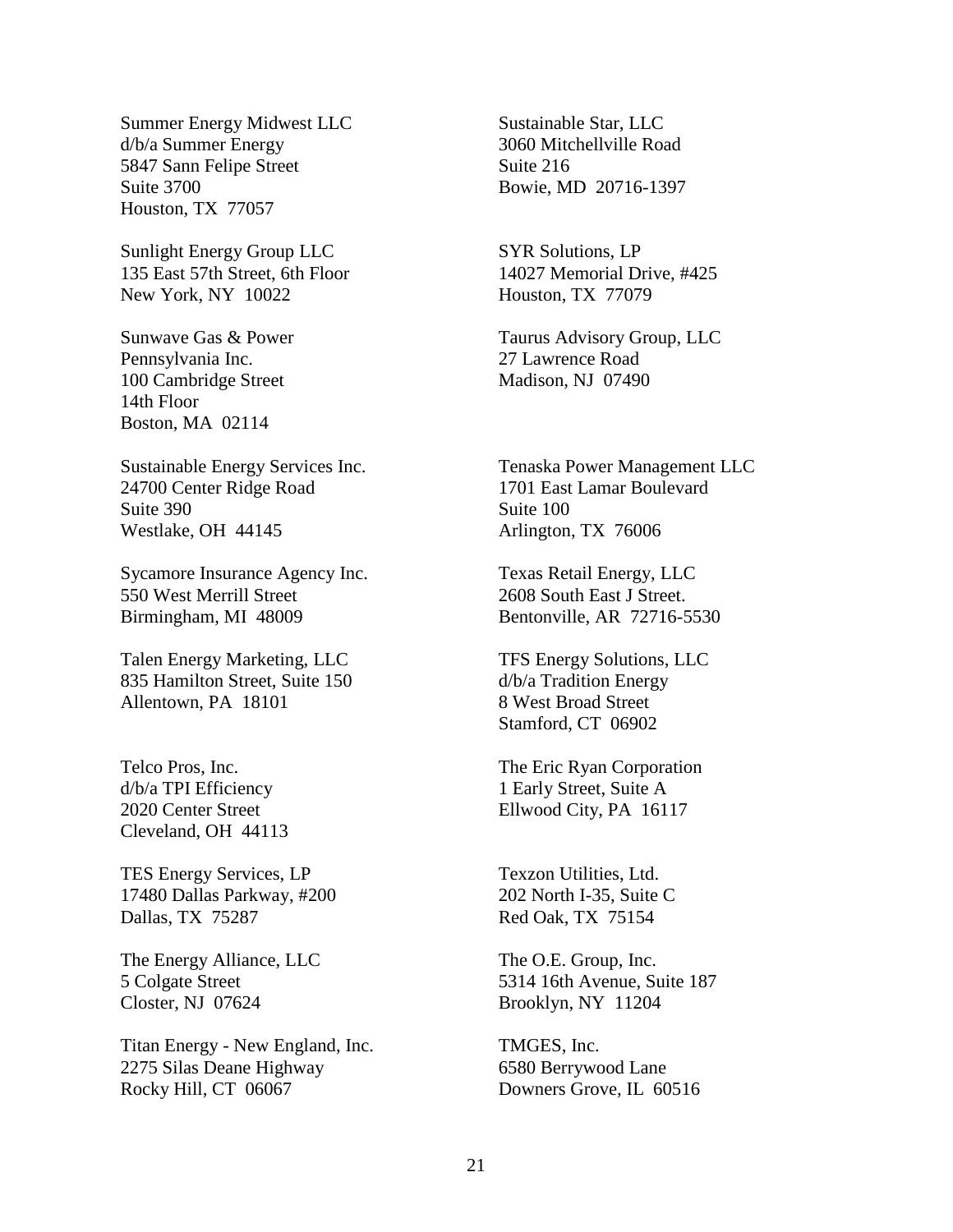The Legacy Energy Group, LLC d/b/a Legecy Energy 58 Winchester Street Warrenton, VA 20186

The Pennsylvania State University 135 East Nittany Avenue, Suite 414 State College, PA 16801

Titan Gas LLC d/b/a Titan Gas and Power 3355 West Alabama, Suite 500 Houston, TX 77098

Tobelmann Energy Brokers, Inc. 15 Kiloran Wynd Road Glenmoore, PA 19343

Tomorrow's Utilities, Inc. 920 West Sproul Road, Suite 204 Springfield, PA 19064-1241

Trane Energy Choice, LLC 2790 Mosside Boulevard Suite 840 Monroeville, PA 15146

Trianglenergy LLC d/b/a Bid Energy Group 2 Shenandoah Drive Lakewood, NJ 08701

Trustees of the University of Pennsylvania 3101 Walnut Street Philadelphia, PA 19104

Unified Energy Alliance, LLC P.O. Box 211 Arendtsville, PA 17303

U.S. Power Trade LLC 1636 North Cedar Crest Boulevard Suite 210 Allentown, PA 18104

Tomorrow Energy Corp. 3151 Briarpark Drive, Suite 100 Houston, TX 77042

Town Square Energy East LLC 3950 East Riggs Road, Suite 1 Chandler, AZ 85248

Transparence Energy Services LLC 1440 East Fort Avenue Baltimore, MD 21230

TriEagle Energy LP 6555 Sierra Drive Irving, TX 75039

Trusted Energy, LLC 5478 Wilshire Boulevard, #303 Los Angeles, CA 90036

Tybec Energy Management Specialists Inc. 12 Royal Drive Lititz, PA 17543

TruEnergy Services, LLC 8222 Douglas Avenue Suite 200 Dallas, TX 75225

UGI Energy Services, LLC 835 Knitting Mills Way Wyomissing, PA 19610

United Power Consultants, Inc. 2001 North Federal Highway Suite 316 Pompano, FL 33602

Unity Electric Discount LLC 5040 Overbrook Avenue Philadelphia, PA 19131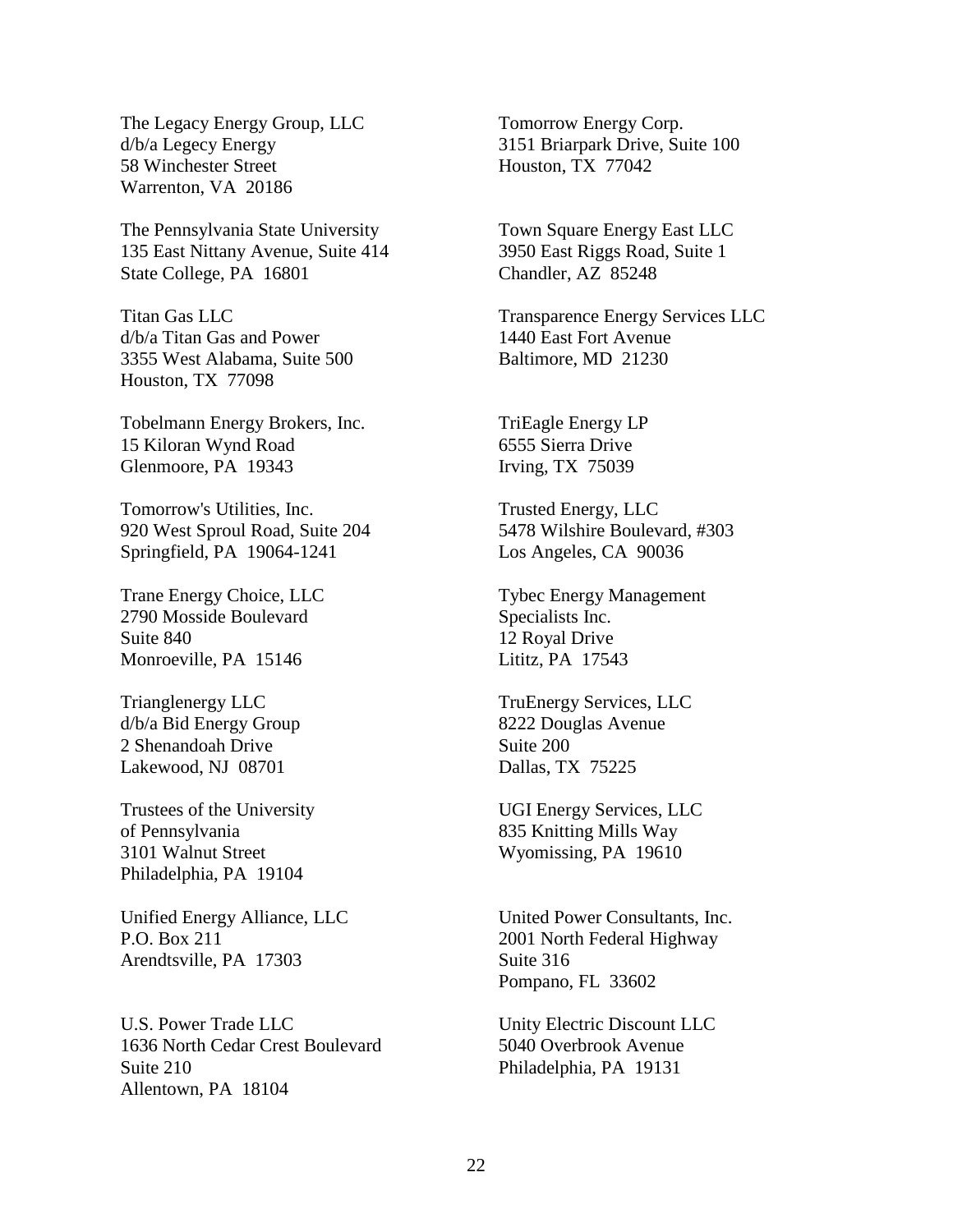Ultimate Energy Advisors, LLC 6922 Flint Cone Drive Dallas, TX 75248

Unified Energy Services, LLC 2625 Greenbriar Drive Houston, TX 77098

Unitil Resources, Inc. d/b/a Usource 6 Liberty Lane West Hampton, NH 03842-1720

URA Inc. a/k/a Utility Rates Analysts d/b/a SDEP 3602 Rosemont Avenue Camp Hill, PA 17011

US Energy Consulting Group LLC 4711 66th Street North St. Petersburg, FL 33709

US Grid Energy, LLC d/b/a US Grid Wholesale 18 Abbott Road Hamilton, NJ 08690

Utiliz LLC 175 Strafford Avenue Suite One PMB 112 Wayne, PA 19087

Viridian Energy PA, LLC 655 Sierra Drive Irving, TX 75039

Verde Energy USA, Inc. 12140 Wickchester Lane Suite 100 Houston, TX 77079

Vervantis Inc. 1334 East Chandler Boulevard Suite #5 A-29 Phoenix, AZ 85048-6268

US Energy Bidders LLC 382 Main Street East Aurora, NY 14052

US Energy Solutions of NJ, Inc. 300 West Somerdale Road Suite 5 Vorhees, NJ 08043

Usource, L.L.C. 1 Liberty Lane East, Suite 220 Hampton, NH 03842

Utility Answers, LLC 695 Route 46 West, Suite 408 Fairfield, NJ 07004

Vanguard Energy Services, LLC 850 East Diehl Road, Suite 142 Naperville, IL 60563

Utilities Marketing Group, LLC 9701 International Court North Suite #A St. Petersburg, FL 33716

Verdigris Energy, LLC 1711 Bur Oak Drive Allen, TX 75002

WattB, Inc. d/b/a WattBuy 1641 Nagle Place, Apartment 318 Seattle, WA 98122

WGL Energy Services 8614 Westwood Center Drive Suite 1200 Vienna, VA 22182

Worthington Energy Consult LLC 445 Hutchinson Avenue, Suite 840 Columbus, OH 43235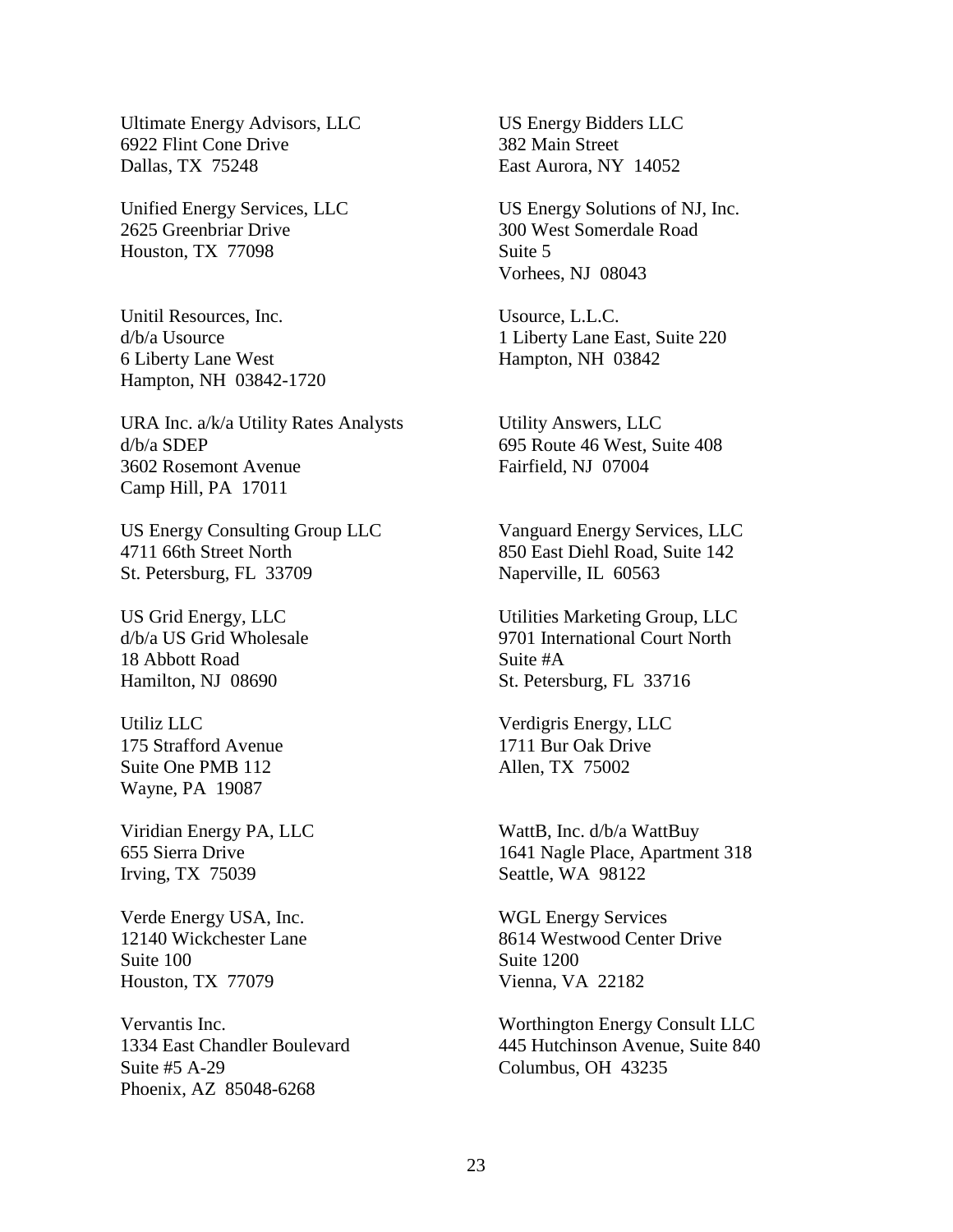Vista Energy Marketing, L.P. 4306 Yoakum Boulevard Suite 600 Houston, TX 77006

Western Reserve Energy Services LLC 3867 West Market Street Suite 268 Akron, OH 44333

Winstar Solutions, LLC 6009 Mendota Drive Plano, TX 75024

Xencom Green Energy, LLC 1609 Precision Drive Plano, TX 75074

Yolon Energy LLC 1 Hartfield Boulevard, Suite 100 East Windsor, CT 06088

XOOM Energy Pennsylvania, LLC 11208 Statesville Road, Suite 200 Huntersville, NC 28078

Yes Energy Inc. 1139 Red Barn Lane Quakertown, PA 18951

Your Choice Energy, LLC 672 Litchfield Lane Dunedin, FL 34698

Yardi Systems, Inc. to East 42nd Street, Suite 2130 New York, NY 10165

6 h / f

/Kenneth M. Kulak (Pa. No. 75509) Anthony C. DeCusatis (Pa. No. 25700) Catherine G. Vasudevan (Pa. No. 210254) Brooke E. McGlinn (Pa. No. 204918) Morgan, Lewis & Bockius LLP 1701 Market Street Philadelphia, PA 19103-2921 215.963.5384 (bus) 215.963.5001 (fax) ken.kulak@morganlewis.com anthony.decusatis@morganiewis.corn catherine.vasudevan@morganlewis.com brooke.mcglinn@morganlewis.com

Dated: March 13, 2020 Counsel for PECO Energy Company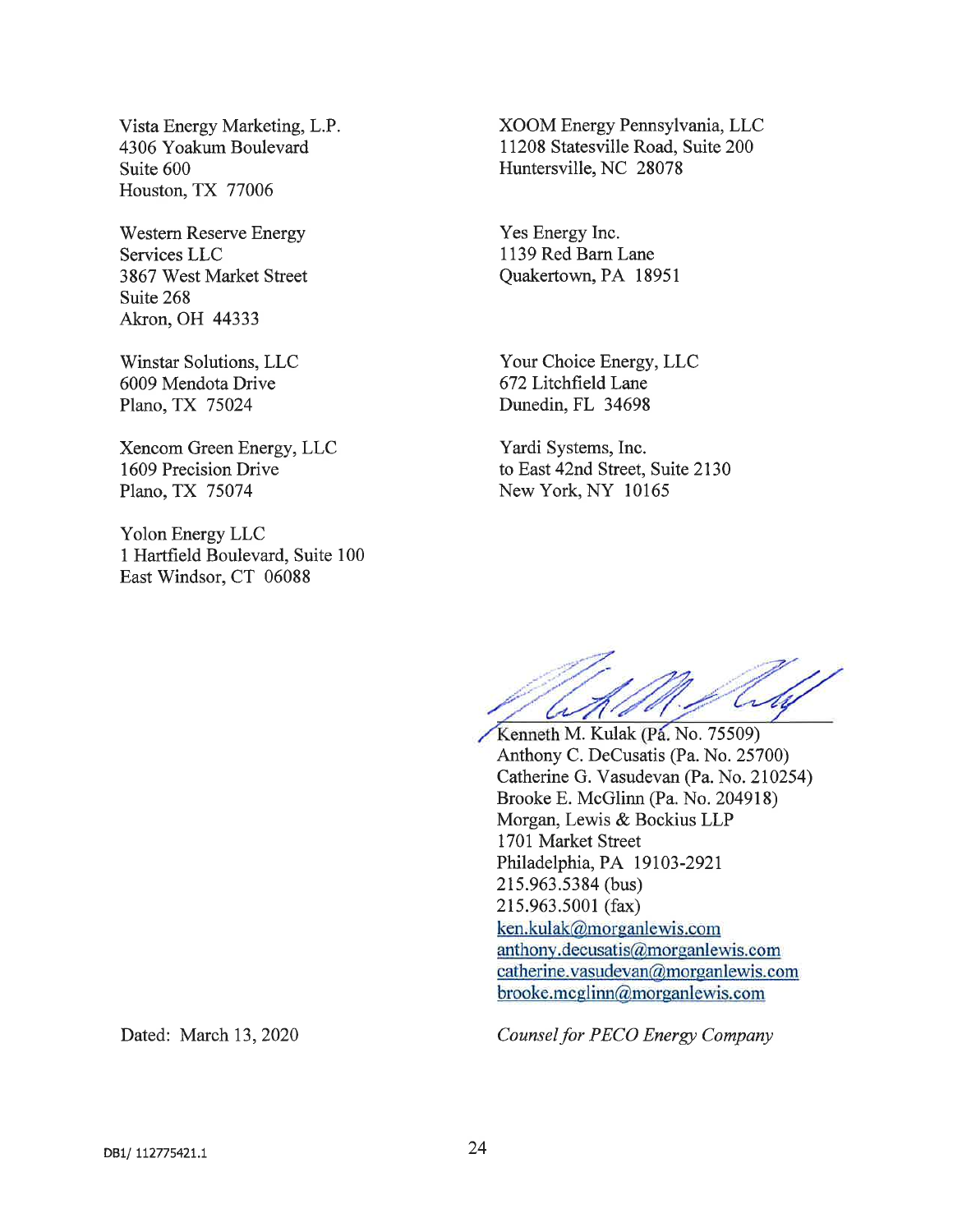## **BEFORE THE PENNSYLVANIA PUBLIC UTILITY COMMISSION**

: : : : :

**PETITION OF PECO ENERGY COMPANY FOR APPROVAL OF ITS DEFAULT SERVICE PROGRAM FOR THE PERIOD FROM JUNE 1, 2021 THROUGH MAY 31, 2025** 

**DOCKET NO. P-2020-** 

## **PETITION OF PECO ENERGY COMPANY**

Pursuant to 66 Pa.C.S. § 2807(e) of the Pennsylvania Public Utility Code ("Code"), the Default Service Regulations<sup>1</sup> of the Pennsylvania Public Utility Commission (the "Commission") and the Commission's Policy Statement on Default Service,<sup>2</sup> PECO Energy Company ("PECO" or the "Company") hereby petitions the Commission for approval of its fifth Default Service Program ("DSP V"), as set forth herein. PECO files this Petition in accordance with its responsibilities as the default service provider for its certificated service territory for the period from June 1, 2021 through May 31, 2025, following the expiration of its current default service program ("DSP IV").<sup>3</sup> PECO requests that the Commission: (1) approve DSP V, including its procurement plan, implementation plan, contingency plan, and associated procurement documents and agreements for default service supply for all PECO customers who do not take generation service from an alternative electric generation supplier ("EGS") or who contract for energy with an EGS which is not delivered; (2) approve the Company's proposal to

<sup>1</sup> 52 Pa. Code §§ 54.181-54.190; *see also Rulemaking Re Elec. Distribution Companies' Obligation to Serve Retail Customers at the Conclusion of the Transition Period Pursuant to 66 Pa.C.S. § 2807(e)(2)*, Docket No. L-00040169 (Order entered May 10, 2007) ("*First Default Service Rulemaking Order*"); *Implementation of Act 129 of October 15, 2008: Default Serv. and Retail Elec. Mkts.*, Docket No. L-2009-2095604 (Order entered Oct. 4, 2011) ("*Second Default Service Rulemaking Order*") (collectively, the "Default Service Regulations").

<sup>2</sup> 52 Pa. Code §§ 69.1801-1817; *see also Default Serv. and Retail Elec. Mkts.*, Docket No. M-2009-2140580 (Order entered Sept. 23, 2011) ("Default Service Policy Statement").

<sup>3</sup> *See Petition of PECO Energy Co. for Approval of Its Default Serv. Program for the Period from June 1, 2017 through May 31, 2021*, Docket No. P-2016-2534980 (Order entered Dec. 8, 2016) ("*DSP IV Order*").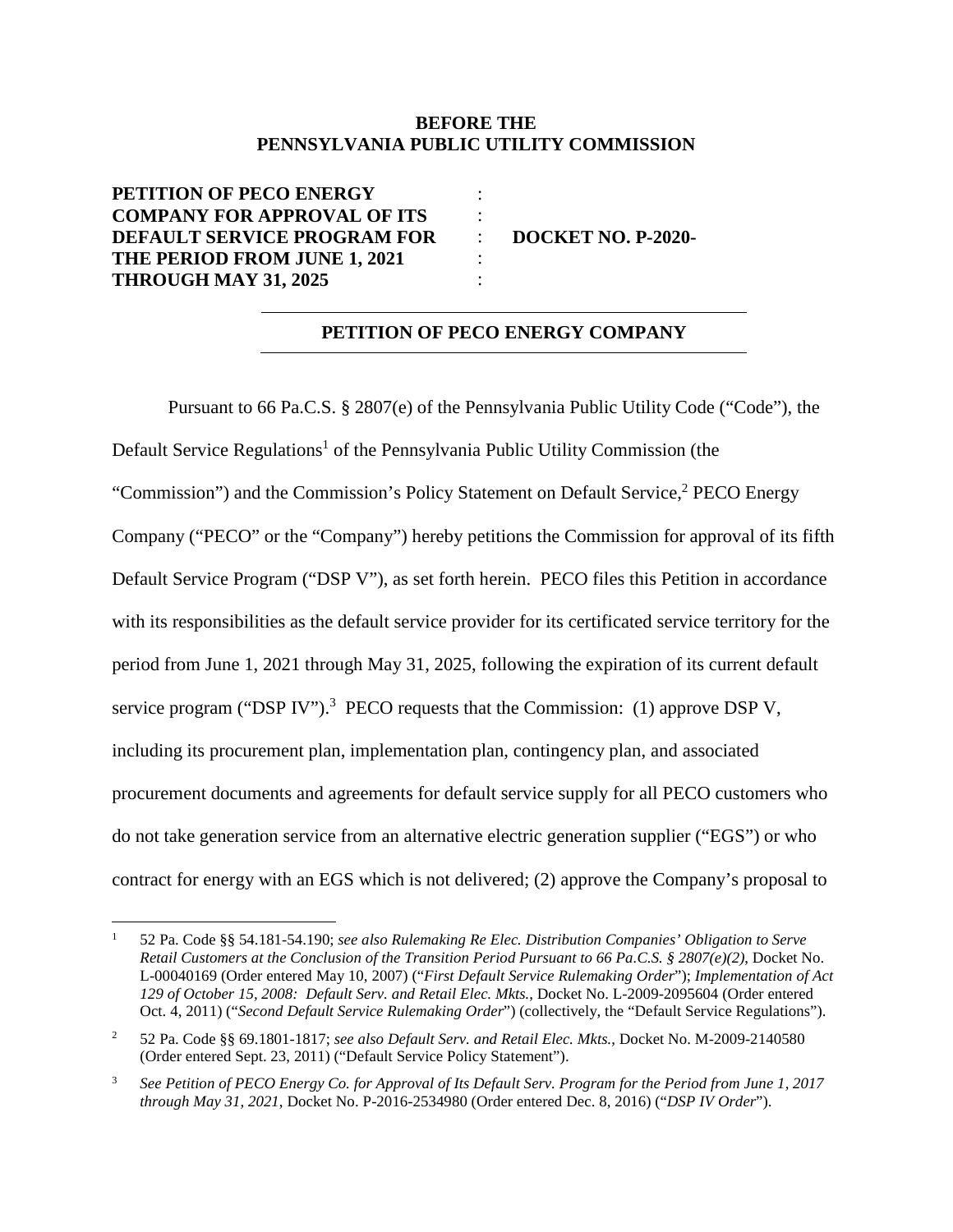solicit new ten-year contracts for Solar Alternative Energy Credits ("Solar AECs") to satisfy the requirements of Pennsylvania's Electricity Generation Customer Choice and Competition Act (the "Competition Act"), $4$  as amended by Act 129 of 2008 ("Act 129"), and Alternative Energy Portfolio Standards Act, 73 P.S. § 1643.1 *et seq*. ("AEPS" or "AEPS Act"); (3) approve NERA Economic Consulting, Inc. ("NERA") to continue as the independent third-party evaluator for PECO's default supply procurements; (4) approve PECO's proposed default service rate design, including PECO's proposed time-of-use ("TOU") rate options, and affirm PECO's right to recover all of its default service costs in accordance with 66 Pa.C.S. § 2807(e)(3.9); (5) grant a waiver of the rate design provisions of 52 Pa. Code § 54.187, to the extent necessary; (6) find that DSP V includes prudent steps necessary to negotiate favorable generation supply contracts; (7) find that DSP V includes prudent steps necessary to obtain least-cost generation supply on a long-term, short-term and spot market basis; (8) find that neither PECO nor its affiliates have withheld from the market any generation supply in a manner that violates federal law; (9) approve continuation of PECO's existing EGS Standard Offer Program, including the associated cost recovery mechanism approved in PECO's prior default service proceedings; (10) approve PECO's proposed plan to facilitate shopping by low income customers enrolled in the Company's Customer Assistance Program ("CAP") (the "CAP Shopping Plan" or "Plan"); and (11) approve PECO's proposed revised uniform Supply Master Agreement ("SMA") and both forms of the proposed Solar AEC Purchase and Sale Agreement as affiliated interest agreements under 66 Pa.C.S. § 2102.

This is PECO's fifth proposed program for default service under the Competition Act. Under DSP IV, PECO continued to meet its default service obligations while fostering

<sup>4</sup> 66 Pa.C.S. §§ 2801-2812.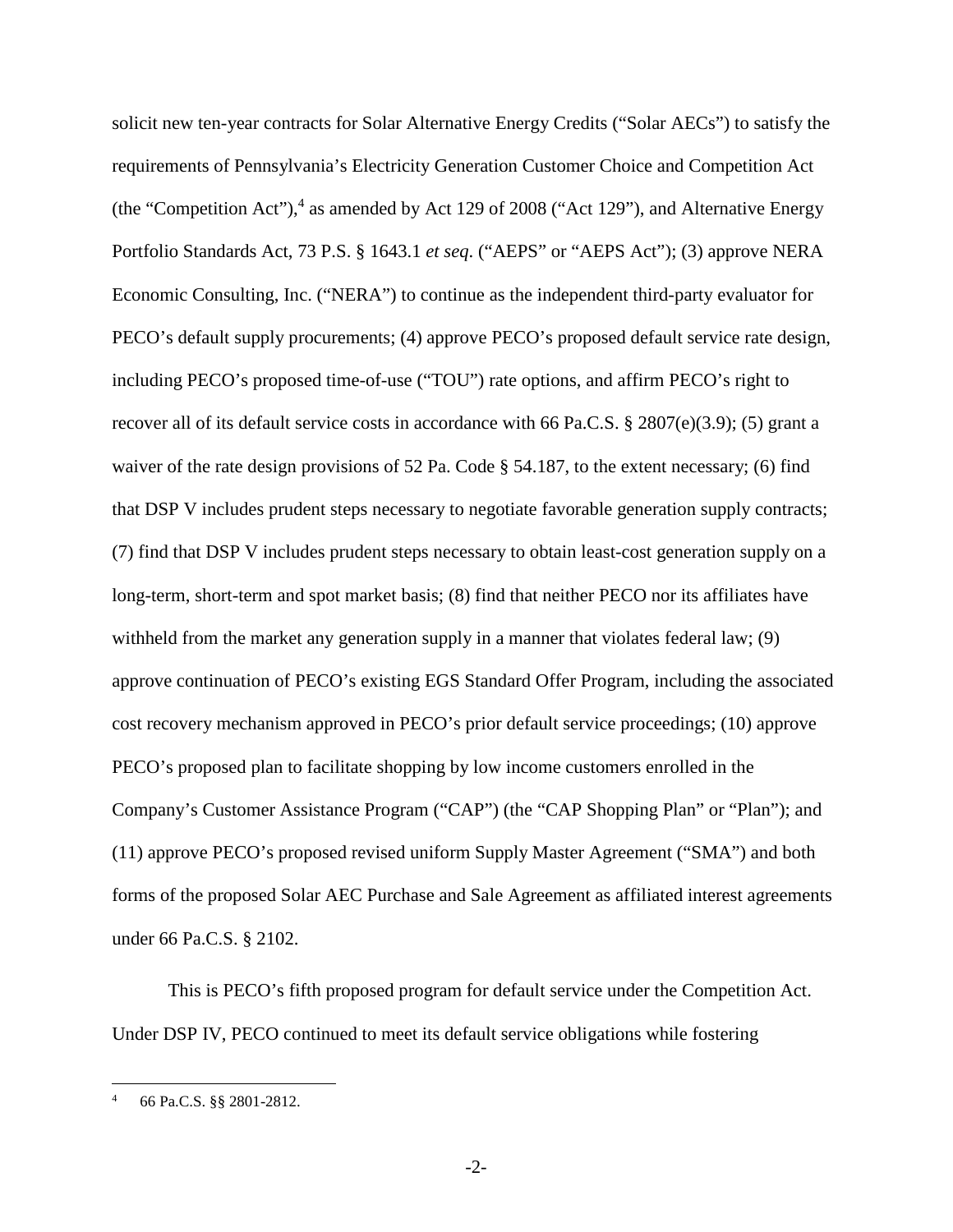competition in retail electric markets by implementing hourly-priced default service for PECO's former "medium" commercial customers (100 kW to 500 kW peak demand), modifying cost recovery mechanisms, and continuing certain retail market enhancements. In DSP V, PECO is proposing to continue the existing and successful products and programs approved by the Commission in DSP IV.

In accordance with the Competition Act, the Commission's Default Service Regulations, and the Default Service Policy Statement, DSP V is designed to enable PECO to obtain a "prudent mix" of procurement contracts and thereby ensure that default service customers have access to an adequate and reliable supply of generation at least cost over time. PECO therefore requests that the Commission approve DSP V as requested herein and grant all other approvals necessary so that PECO can implement DSP V on a timely basis for the benefit of its customers.

#### **I. INTRODUCTION**

1. PECO is a corporation organized and existing under the laws of the Commonwealth of Pennsylvania with its principal office in Philadelphia, Pennsylvania. PECO provides electric delivery service to approximately 1.6 million customers.

2. As a Pennsylvania electric distribution company ("EDC"), PECO serves as default service provider to retail electric customers within its service territory in accordance with its obligations under Section 2807(e) of the Code (66 Pa.C.S. § 2807(e)). As a default service provider, PECO provides electric generation service to those customers who do not select an EGS or who return to default service after being served by an EGS that becomes unable or unwilling to serve them. PECO's current Commission-approved default service program expires on May 31, 2021.

-3-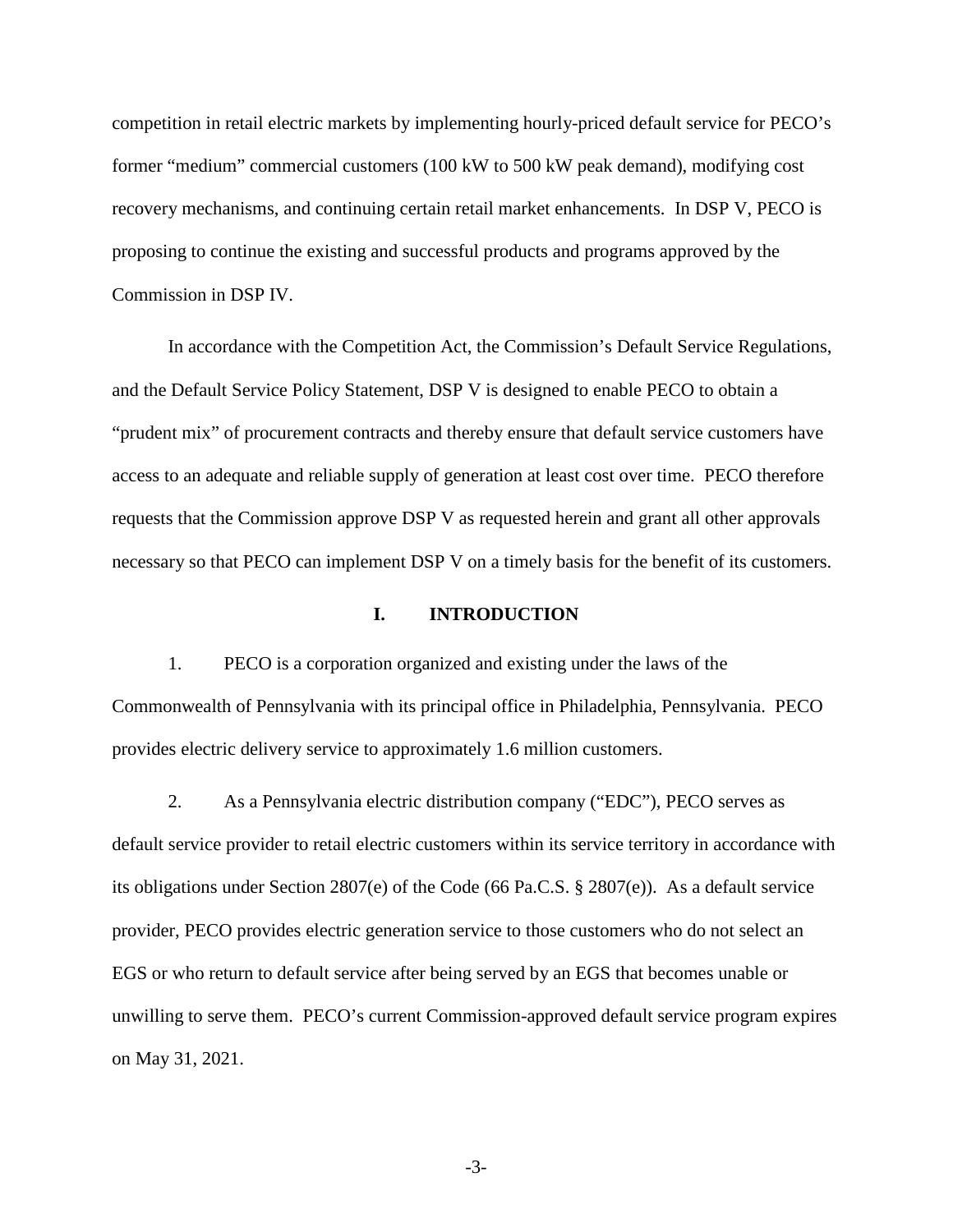3. Under Sections  $2807(e)$  (3.1) - (3.2) and (3.4) of the Competition Act, PECO is required to obtain, through competitive procurement processes, a "prudent mix" of default service supply contracts designed to ensure "adequate and reliable service" at the "least cost to customers over time." 66 Pa.C.S. § 2807(e)(3.7).

4. The AEPS Act requires default service providers like PECO to obtain specified percentages of electricity sold to retail customers from alternative energy sources as measured by alternative energy credits ("AECs") and defined by the AEPS Act. The AEPS Act also includes a "set-aside" that requires some of those AECs to be derived from solar photovoltaic ("PV") facilities. Under Act 40 of 2017 ("Act 40"), PECO must meet its future solar AEPS requirements using Solar AECs generated from solar energy facilities in the Commonwealth of Pennsylvania. During DSP V, PECO's solar AEPS requirement will be 0.5% of its total default service load.<sup>5</sup>

5. Section 54.185 of the Commission's Default Service Regulations provides that a default service provider should file a default service program with the Commission no later than twelve months before its current default service program will expire. Pursuant to the Default Service Regulations, such a default service program must include, *inter alia*: (1) a default service procurement plan, which sets forth PECO's strategy for procuring generation supply and AEPS compliance; (2) an implementation plan identifying the schedule and other details of PECO's proposed competitive procurements for default supply, with forms of supplier documents and agreements and an associated contingency plan; and (3) a rate design plan to recover all reasonable costs of default service, which includes rates, rules and conditions of service and revisions to its tariff. 52 Pa. Code § 54.185.

-4-

<sup>5</sup> 73 P.S. § 1648.3(b)(2)(xv).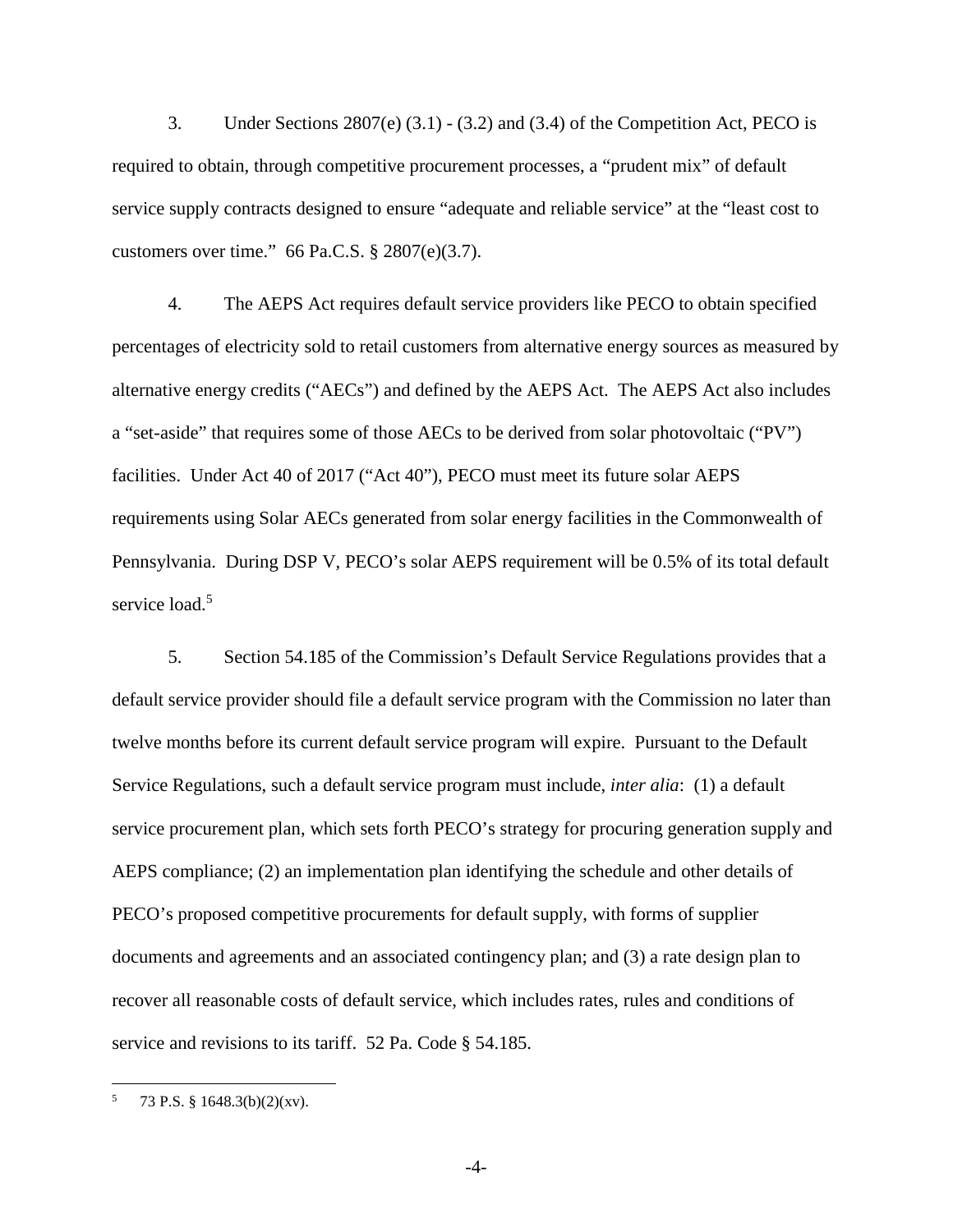6. In promulgating the Default Service Regulations and Policy Statement, the Commission provided the following guidance for default service providers in designing a default service program:

- "In implementing default service standards, Act 129 requires that the Commission be concerned about rate stability as well as other considerations such as ensuring a 'prudent mix' of supply and ensuring safe and reliable service. *See* 66 Pa.C.S. §§ 2807(e)(3.2), (3.4) and (7). In our view, a default service plan that meets the 'least cost over time' standard in Act 129 should not have, as its singular focus, achieving the absolute lowest cost over the default service plan time frame but, rather, a cost for power that is both adequate and reliable and also economical relative to other options."<sup>6</sup>
- "The 'least cost' standard must give the [default service provider] sufficient latitude to select contracts that constitute a 'prudent mix' which includes a sufficient variety of products that adequately take into consideration price volatility, changes in generation supply, customer usage characteristics and the need to assure safe and reliable service."<sup>7</sup>

7. In its *Investigation of Pennsylvania's Retail Electricity Market* at Docket I-2011- 2237952, the Commission directed PECO and other default service providers to undertake a

<sup>6</sup> *Second Default Service Rulemaking,* pp. 11-12.

<sup>7</sup> *Second Default Service Rulemaking,* p. 38; *see also id.* at 56 (expressing preference for use of full requirements contracts in provision of default service).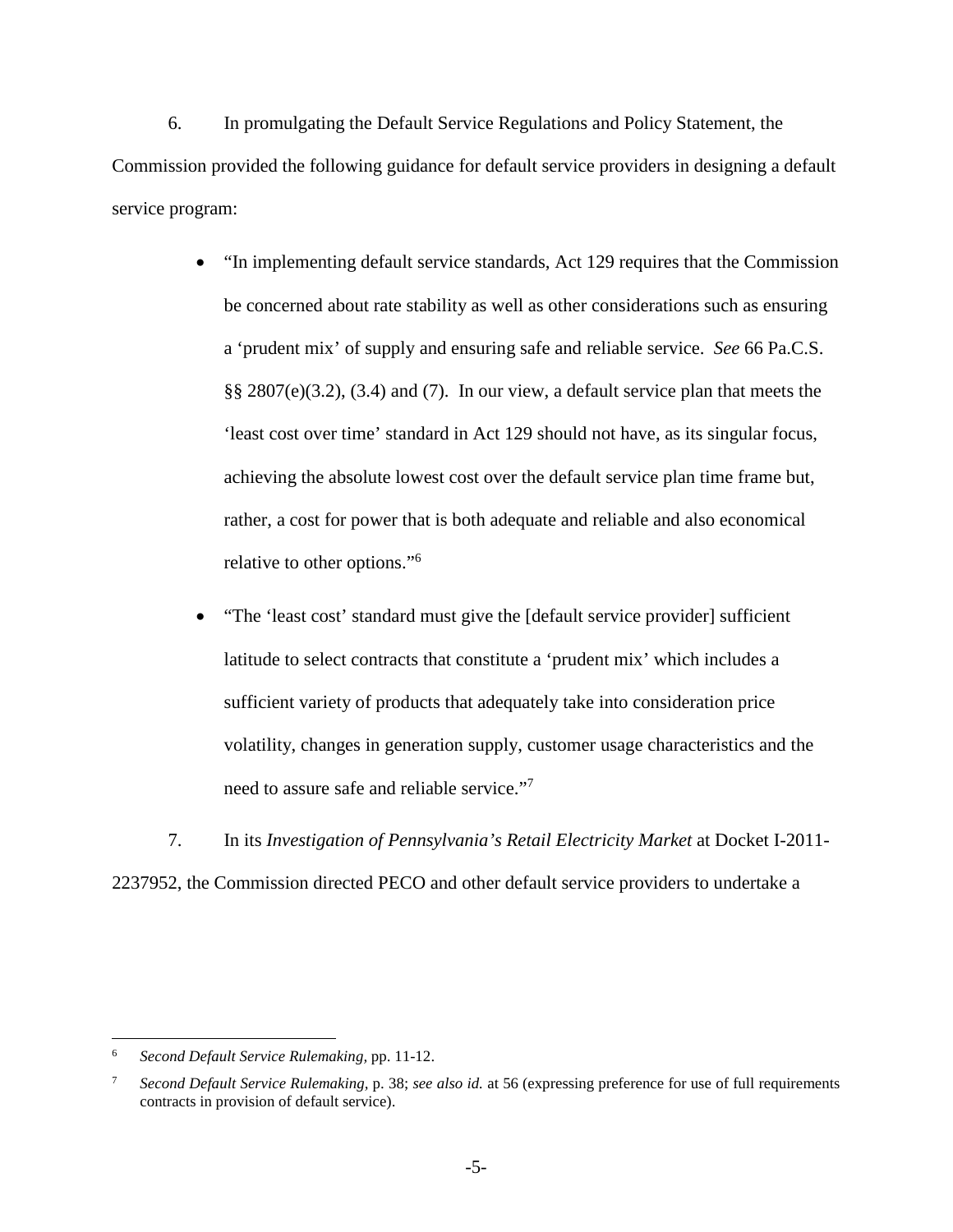variety of retail market enhancements and issued its proposed end state model for default service.<sup>8</sup>

8. On February 26, 2019, the Commission entered an Order at Docket No. M-2019- 3007101 to initiate an investigation of potential opportunities to better reflect wholesale cost causation in default service rates and incentivize customer behavior to lower peak demand. In that proceeding, the Commission subsequently requested that EDCs address several topics in upcoming default service program ("DSP") filings.  $9$  As described in PECO Exhibit JJM-2, those topics include wholesale capacity and transmission cost allocation methodologies, TOU rates in the context of electric vehicle expansion, intervals of adjustment of default service rates, CAP customer shopping for generation service, and Standard Offer Program ("SOP") scripting.

9. PECO is proposing three principal changes to its default service program and the products previously approved by the Commission in DSP IV. First, PECO is proposing to procure new Solar AEC contracts to replace PECO's existing ten-year Solar AEC contracts previously approved by the Commission that will have expired by the end of DSP IV. Second, PECO is introducing new TOU default service rate options for eligible customers in PECO's Residential and Small Commercial procurement classes (the "TOU Rates") to comply with PECO's obligation under Act 129 to offer TOU and real-time rates to all default service customers with smart meters.<sup>10</sup> Finally, PECO is proposing to permit CAP customers to shop for

<sup>8</sup> *See generally Investigation of Pennsylvania's Retail Elec. Mkt.: Intermediate Work Plan*, Docket No. I-2011- 2237952 (Final Order entered Mar. 2, 2012); *Investigation of Pennsylvania's Retail Elec. Mkt.: End State of Default Serv.*, Docket No. I-2011-2237952 (Order entered Feb. 15, 2013) ("*End State Order*").

<sup>9</sup> *Investigation into Default Serv. and PJM Interconnection, LLC Settlement Reforms*, Docket No. M-2019- 3007101 (Secretarial Letter issued Jan. 23, 2020) ("January 2020 Secretarial Letter").

<sup>&</sup>lt;sup>10</sup> 66 Pa.C.S. §§ 2807(f)(5). The hourly-priced default service rate for the Consolidated Large Commercial and Industrial ("C&I") Class already meets Act 129 requirements.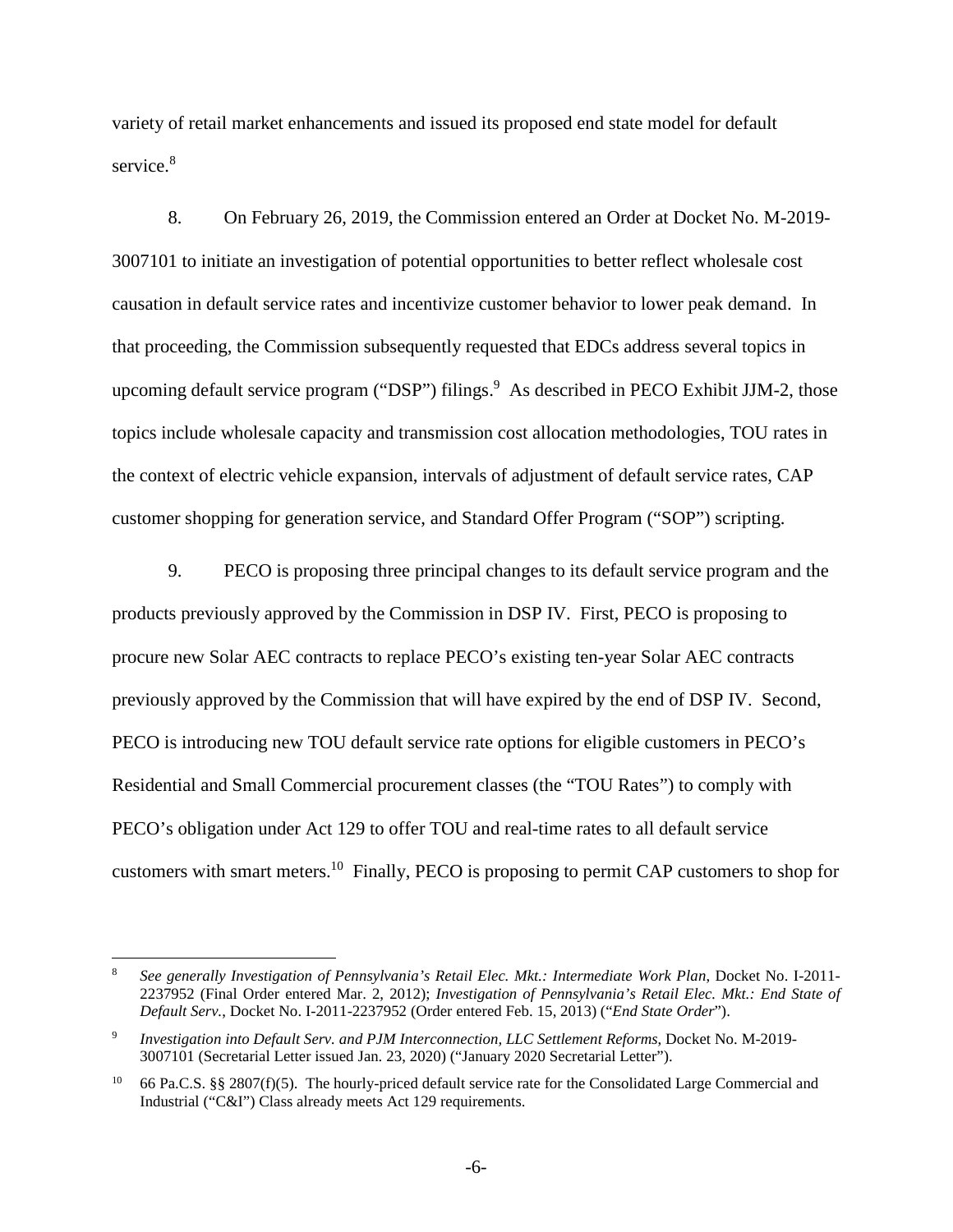generation service in accordance with the Commission's proposed Policy Statement on Electric

Customer Assistance Program Participant Shopping.<sup>11</sup>

10. This Petition summarizes PECO's proposed DSP V and, in so doing, identifies

and describes the DSP V procurement plan, implementation plan, contingency plan and

mechanisms to recover all reasonable costs on a full and current basis. This Petition also

incorporates the following statements, which are attached hereto:

## **PECO Statement No. 1** – **Direct Testimony of John J. McCawley**

Mr. McCawley is PECO's Director of Energy Acquisition. He provides an overview of PECO's DSP V, including PECO's proposed litigation schedule for these proceedings and customer notice, and describes PECO's proposed default service procurement, implementation, and contingency plans for DSP V.

## **PECO Statement No. 2** – **Direct Testimony of Joseph A. Bisti**

Mr. Bisti is a Principal Regulatory and Rates Specialist for PECO. Mr. Bisti describes PECO's existing Generation Supply Adjustment ("GSA") and Transmission Service Charge ("TSC"), new TOU default service rate options, DSP V and CAP Shopping Plan cost recovery, and proposed changes to PECO's Electric Service Tariff.

# **PECO Statement No. 2** – **Direct Testimony of Carol Reilly**

Ms. Reilly is PECO's Manager of Energy Acquisition Operations. She describes the design of PECO's CAP Shopping Plan, including Plan costs and proposed changes to PECO's Electric Generation Supplier Coordination Tariff ("Supplier Tariff"), and discusses continuation of PECO's Standard Offer Program.

<sup>11</sup> *Elec. Distribution Company Default Service Plans – Customer Assistance Program Shopping*, Docket No. M-2018-300658 (Proposed Policy Statement Order entered Feb. 28, 2019) ("*Proposed Policy Statement Order*"). In the January 2020 Secretarial Letter (p. 9), the PUC acknowledged that its proposed CAP shopping policy statement was "unlikely to be final and effective in time for some upcoming DSP proceedings." The Commission therefore directed all EDCs to consider the Commission's prior guidance in the *Proposed Policy Statement Order* and recent decisions in previous default service proceedings in developing CAP proposals for upcoming DSP filings. *Id.*, pp. 9-10.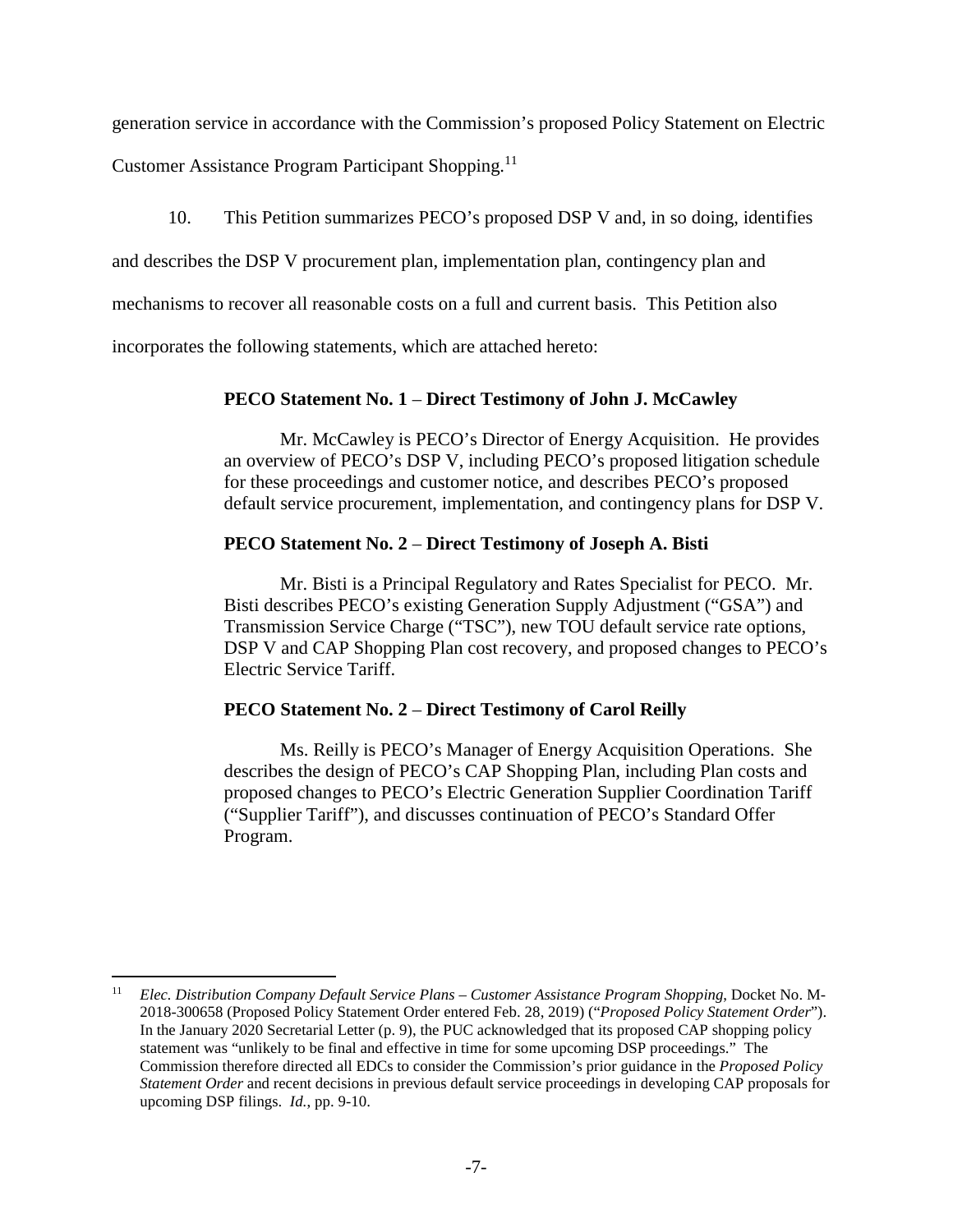## **PECO Statement No. 4 – Direct Testimony of Scott G. Fisher**

Mr. Fisher is a Principal of the NorthBridge Group, an economic consulting firm. Mr. Fisher provides an expert evaluation of PECO's proposed procurement plan as well as a review of "lessons learned" under the Company's prior default service programs, which includes a quantitative analysis of the prices obtained in PECO's previous default service supply solicitations.

11. In order to have sufficient time to undertake the competitive procurement process to obtain default generation supplies for service on and after June 1, 2021 as described in this Petition, PECO requests approval of DSP V by December 2020. Accordingly, PECO respectfully requests that the Commission act upon this Petition on or before its scheduled December 3, 2020 public meeting date.

## **II. PECO'S DEFAULT SERVICE PROCUREMENT AND IMPLEMENTATION PLANS**

# **A. Procurement Classes, Program Term And Supply Portfolio**

12. Under DSP IV, PECO conducts competitive procurements of wholesale power and associated services for three different default service customer classes: (i) Residential customers, (ii) Small Commercial customers with up to and including 100 kW of annual peak demand and lighting customers; and (iii) Consolidated Large C&I customers whose annual peak demand is greater than 100 kW. For DSP V, PECO is proposing to maintain the same procurement groups, and thereby continue to reflect the nature of the load requirements of each customer class and other factors, including the evolution of competitive markets and rate stability.<sup>12</sup>

<sup>&</sup>lt;sup>12</sup> The Commission's Default Service Regulations and Policy Statement provide that customers should be divided into three classes based upon peak load contributions of 0-25 kW, 25-500 kW, and 500 kW and above. *See* 52 Pa. Code §§ 54.187 & 69.1806. As Mr. McCawley explains in his testimony, the Commission has previously granted PECO a waiver from these regulations to implement a lower customer segmentation threshold for the Consolidated Large C&I class and appropriately separate smaller commercial customers from larger C&I customers who receive hourly-priced default service. In accordance with 52 Pa. Code § 54.185(g), PECO again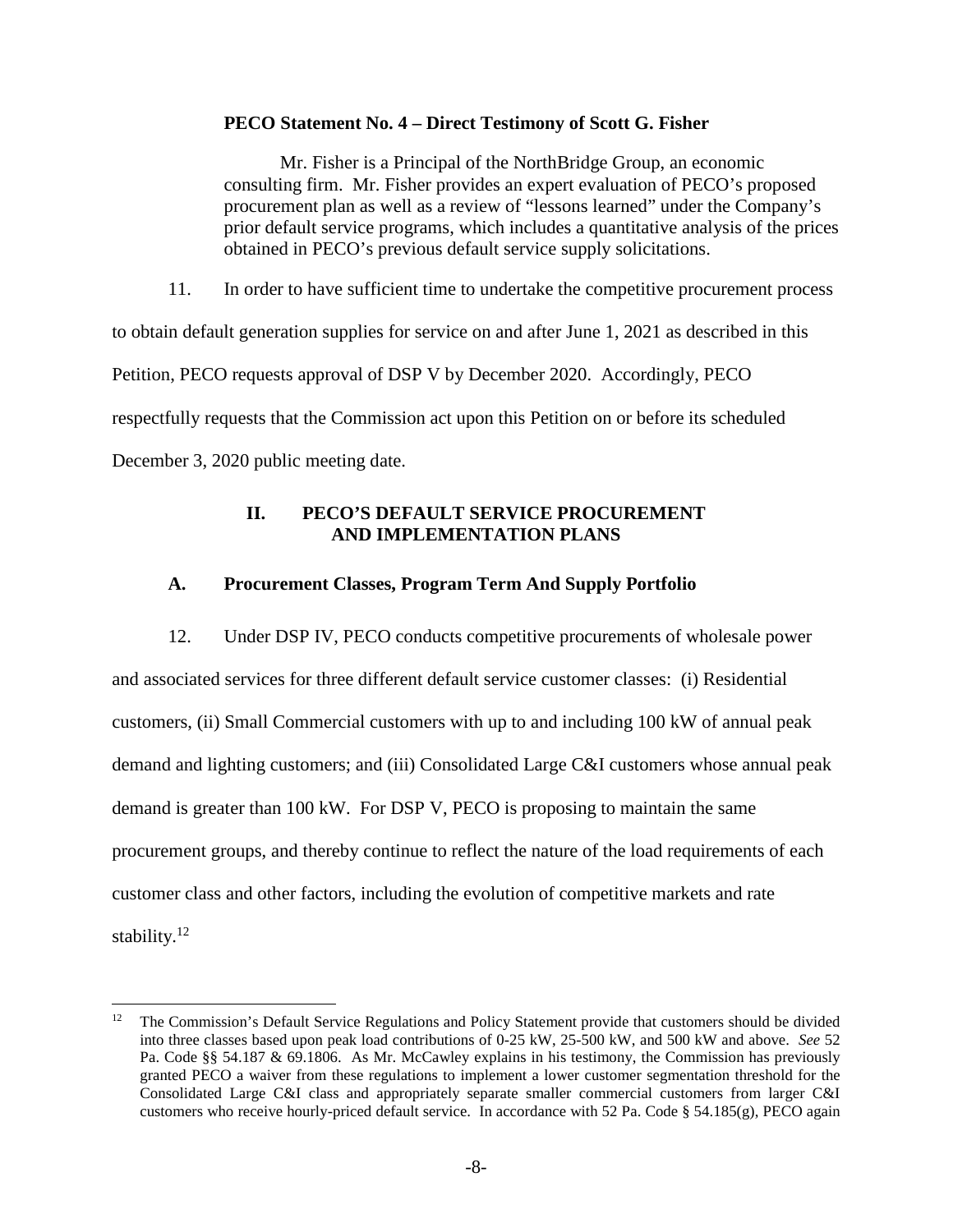13. PECO's DSP V encompasses default service procurement for the above classes for the period beginning June 1, 2021 through May 31, 2025. A four-year term for default service programs is permitted under the Commission's Default Service Policy Statement, which states that default service programs should be for two-year periods unless the Commission directs otherwise.<sup>13</sup> In the *DSP IV Order* (p. 35), the Commission noted that a four-year term would minimize future litigation expenses and reduce administrative costs.

14. In light of its favorable experience to date, PECO proposes to maintain the procurement strategy established in prior default service programs, which utilizes full requirements, load-following products, as well as short time periods between the solicitation and delivery of supply products.

15. A full requirements, load-following contract requires a supplier to provide energy, capacity, ancillary services, and all other services or products necessary to serve a specified percentage of default service load continuously over the term of the contract. Because the contract is load-following, the amount of energy and other services and products a supplier must provide will vary depending upon PECO's actual default service load.

16. For the Residential Class, under DSP V, PECO proposes to continue to procure a mix of one-year (approximately 38%) and two-year (approximately 61%) fixed-price full requirements, load-following products. The remaining Residential Class load will be supplied directly by PJM's spot energy, capacity and ancillary service markets (approximately  $1\%$ ).<sup>14</sup> As

requests a waiver of the applicable provisions of the Default Service Regulations to continue combining default service procurement for PECO's former "medium" commercial customers (101 kW to 500 kW peak demand) and "large" C&I customers (over 500 kW).

<sup>13</sup> 52 Pa. Code § 69.1804.

<sup>&</sup>lt;sup>14</sup> As explained by Mr. McCawley, PECO also receives an allocation of five megawatts of low-cost hydropower from the New York Power Authority ("NYPA") for residential customers in PECO's service territory under a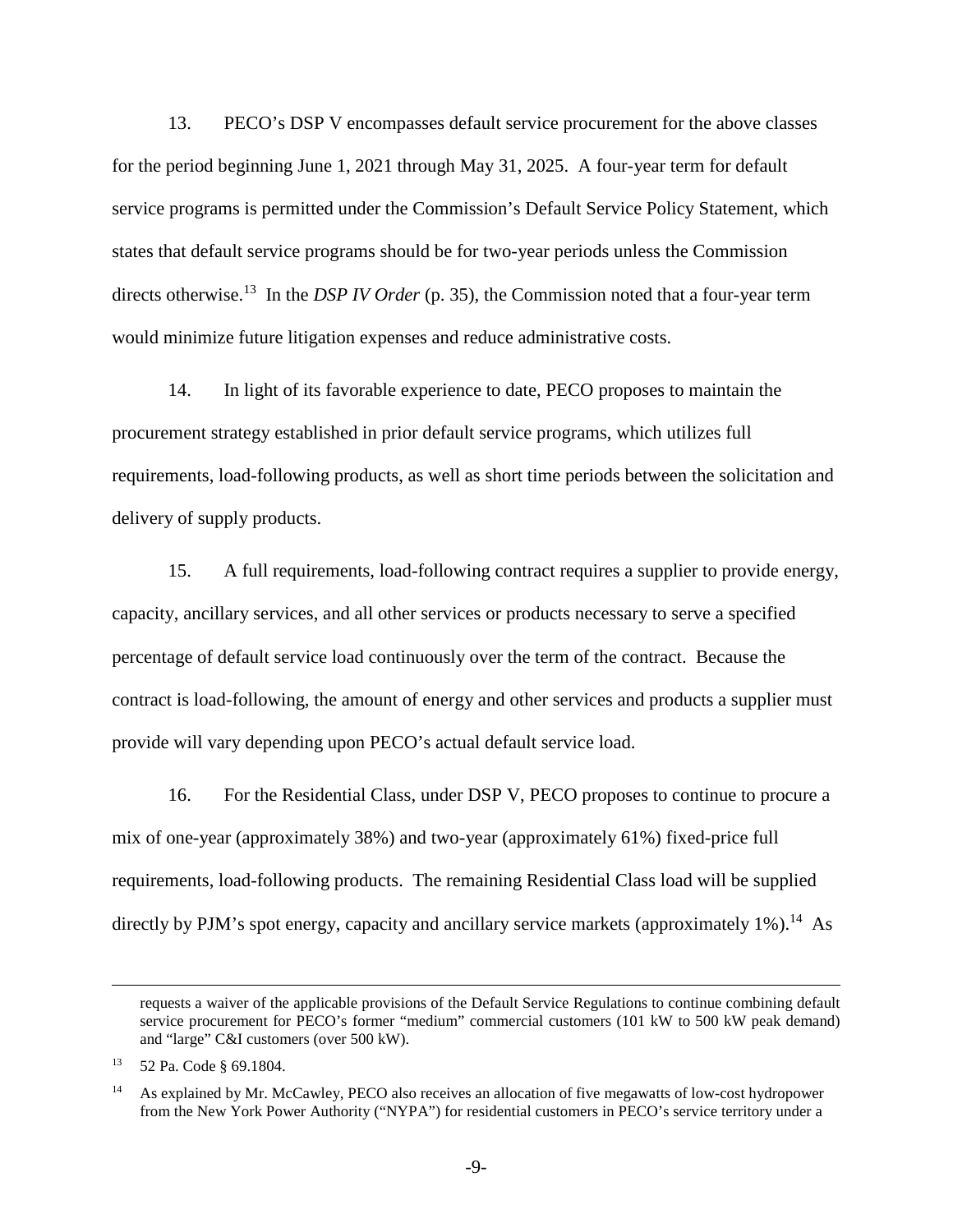in DSP IV, each of the Residential Class products will be procured approximately two months prior to the beginning of the applicable delivery period.

17. PECO proposes to continue to serve the Small Commercial class with equal shares of one-year and two-year fixed-price full requirements products procured approximately two months prior to delivery of the energy. As Mr. Fisher explains in PECO Statement No. 3, this procurement strategy for the Small Commercial class provides price stability benefits for all small non-residential customers who may not have the knowledge or resources to elect a competitive EGS offering that provides the price stability they seek.

18. With respect to the Consolidated Large C&I class, PECO proposes to continue to procure all default service supply through hourly-priced full requirements products on an annual basis.

19. DSP V includes some Residential and Small Commercial class supply products with delivery periods that extend beyond May 31, 2021 (the end of the DSP V period). The extension of contracts beyond the term of a default service program is permitted by the Commission's regulations and is consistent with the procurement design approved by the Commission in DSP II, DSP III and DSP IV. *See* 52 Pa. Code § 54.186(b)(4) ("Procurement plans may include solicitations and contracts whose durations extend beyond the program period."). The laddering of contract delivery periods (extending beyond May 31, 2021) will better ensure that customers are not fully exposed to the potential wholesale price volatility associated with replacing a large portion of default service supply in a short period.

multi-state agreement administered in Pennsylvania by Allegheny Electric Cooperative, Inc. This amount corresponds to 0.2% of PECO's Residential default service load. Under DSP V, PECO will continue to use the NYPA allocation to offset the amount of Residential default service supply provided by wholesale suppliers.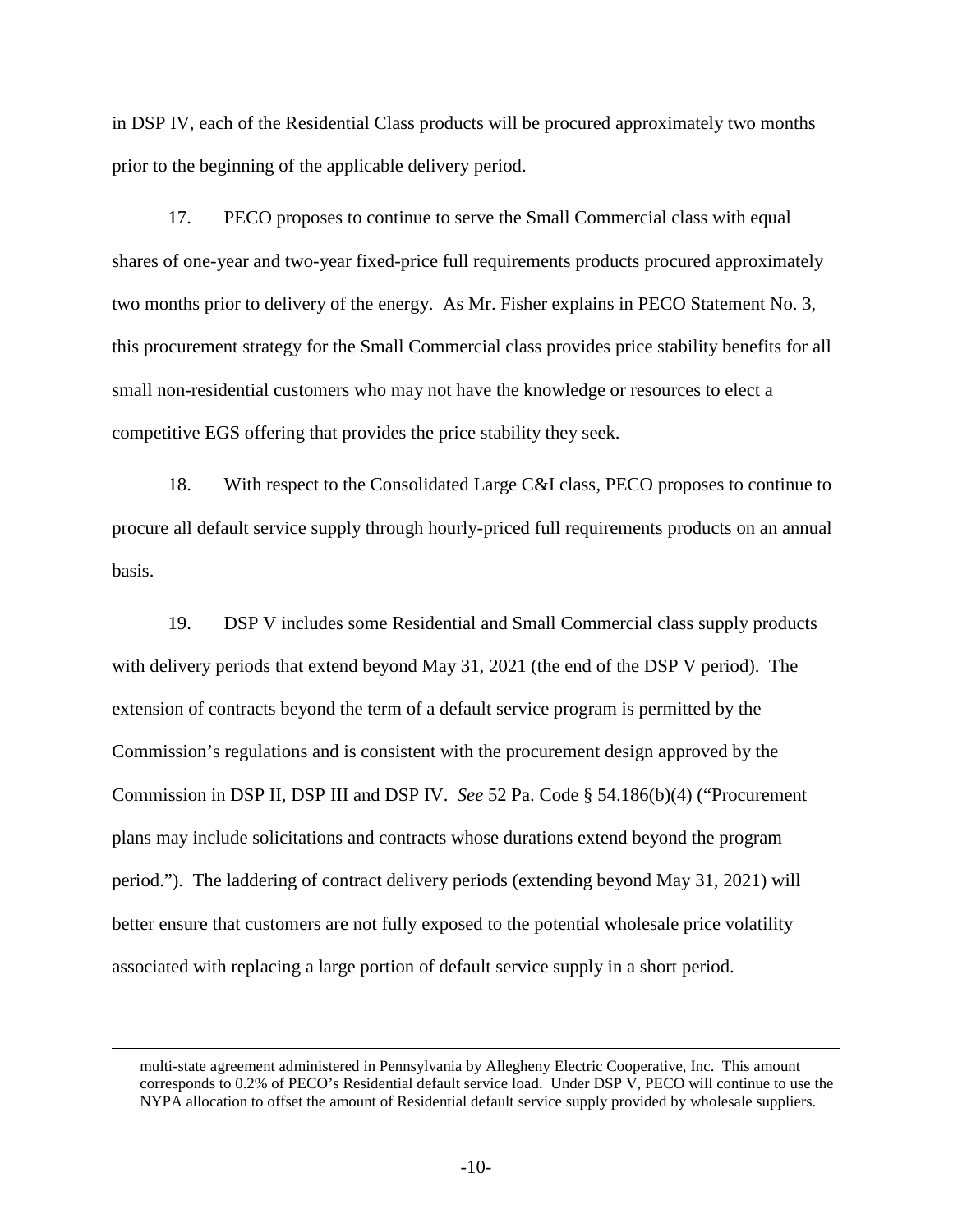20. During PECO's first two default service programs, load serving entities ("LSEs"), including EGSs, were responsible for transmission costs charged by PJM Interconnection, L.L.C. ("PJM"), including Generation Deactivation/Reliability Must Run ("RMR") charges, Expansion Cost Recovery charges and Transmission Enhancement (a/k/a Regional Transmission Expansion Plan or "RTEP") charges. In approving PECO's third default service program, the Commission concluded that certain PJM transmission-related charges should be recovered from customers on a non-bypassable basis.<sup>15</sup> Consistent with that finding, on June 1, 2015, PECO implemented a Non-Bypassable Transmission Charge ("NBT") to recover the following PJM charges from all distribution customers in PECO's service territory: Generation Deactivation/RMR charges (PJM bill line 1930) set after December 4, 2014; RTEP charges (PJM bill lines 1108 and 1115); and Expansion Cost Recovery charges (PJM bill line 1730). During DSP V, PECO will also continue to be responsible for and will recover Network Integration Transmission Service and Non-Firm Point-to-Point Transmission costs through its unbundled, bypassable TSC.

21. As Mr. Fisher explains, the overall mix of products for each procurement class shown in the table below satisfies the Public Utility Code's "prudent mix" requirement.

<sup>15</sup> *See Petition of PECO Energy Co. for Approval of Its Default Serv. Program for the Period from June 1, 2015 through May 31, 2017*, Docket No. P-2014-2409362 (Order entered Dec. 4, 2014), p. 46.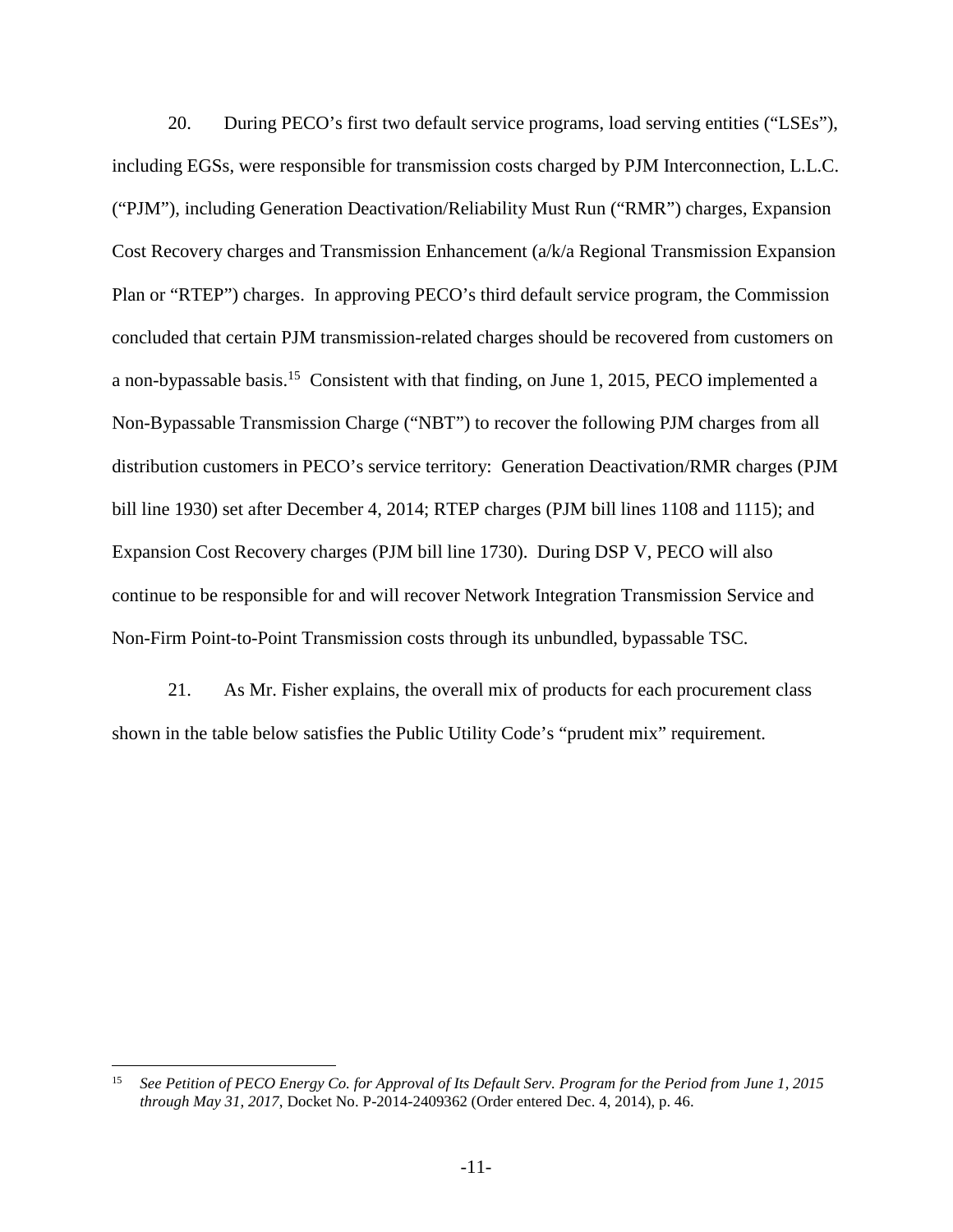- Approximately 99% of the load is supplied by a mix of products in the following proportions:
	- o Approximately 38% 1-year fixed-price full requirements ("FPFR") products with delivery periods that overlap on a semiannual basis
	- o Approximately 61% 2-year FPFR products with delivery periods that overlap on a semi-annual basis
- The other approximately 1% of the load will be supplied by spot purchases
- All products are procured approximately two months before delivery of the product begins

#### **Residential Small Commercial**

- 50% 1-year FPFR products
- 50% 2-year FPFR products
- Delivery periods overlap on a semiannual basis
- All products are procured approximately two months before delivery of the product begins

#### **Consolidated Large Commercial and Industrial**

- 100% spot-priced full requirements products, with 1 year delivery periods
- All products are procured approximately two months before delivery of the product begins

22. Each seller of full requirements default service supply will deliver a percentage of PECO's default service load pursuant to the terms of the SMA. As envisioned by the Commission in the *End State Order*, PECO is proposing to continue to use the uniform SMA developed through the Office of Competitive Market Oversight ("OCMO") SMA stakeholder process, which has functioned well during DSP IV, with one modification described by Mr. McCawley. Specifically, PECO is proposing to require each wholesale supplier to submit the information required in PECO's annual report to the PUC on default service<sup>16</sup> to the Company for the energy supplied under the SMA.

# **B. Competitive Bid Solicitation Process And Independent Evaluator**

23. As described by Mr. McCawley, PECO intends to solicit bids for default service supply beginning in February 2021. PECO's proposed solicitations extend over the DSP V term

<sup>16</sup> 52 Pa. Code § 54.39; *see also id.* at § 54.6 (requiring default service providers to file the annual licensing report required by Section 54.39 of the Commission's EGS licensing regulations that provides information on default supply generation sources).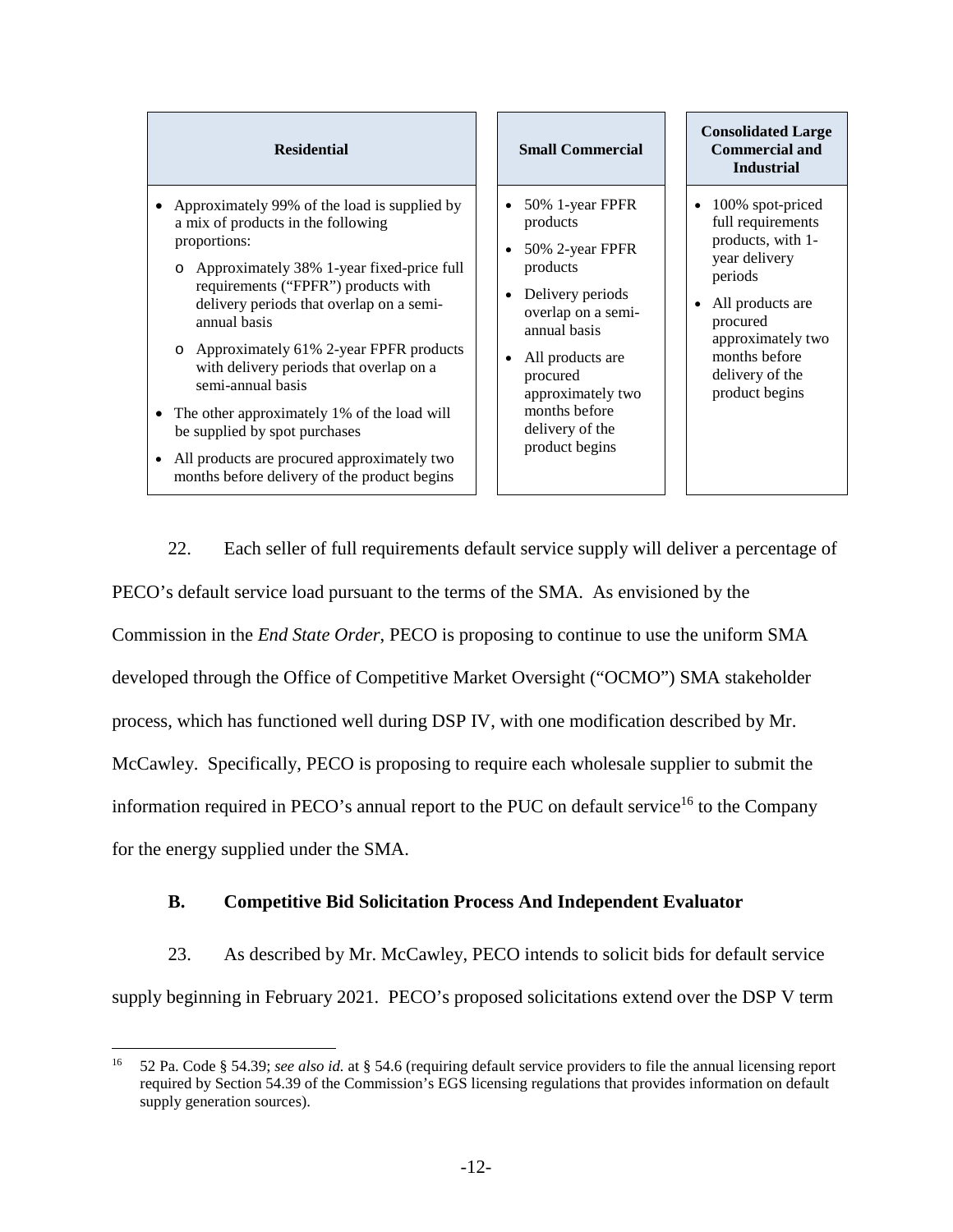and are intended to avoid problems associated with procuring significant amounts of supply at a single point in time when prices may be highest.

24. Consistent with DSP IV, all bids for default service supply will be obtained through a fair, non-discriminatory, and competitive request for proposals ("RFP") process conducted by an independent third-party evaluator, and PECO proposes to retain NERA in this independent evaluator role for DSP V. In his testimony, Mr. McCawley describes the RFP rules for DSP V developed by NERA, which are the same as those now used by PECO in its DSP IV procurements.<sup>17</sup> Mr. McCawley also discusses PECO's proposal to maintain the DSP IV "load cap" so that no supplier will be permitted to provide more than 50% of the default supply for any one of PECO's procurement classes at any point in time during DSP V.

25. As Mr. McCawley explains, PECO's proposed competitive procurement process complies with the Commission's codes of conduct and includes protocols to ensure that PECO's wholesale generation affiliates do not receive an advantage in the bidding process or any other aspect of PECO's default service implementation plan. As with PECO's prior default service programs and in order to permit the participation of wholesale generation affiliates of PECO in its default supply competitive procurements (as allowed by Section 54.186(b)(6) of the Default Service Regulations, 52 Pa. Code § 54.186(b)(6)), PECO also respectfully requests that the Commission approve the revised uniform SMA as an affiliated interest agreement under 66 Pa.C.S. § 2102.

<sup>&</sup>lt;sup>17</sup> The RFP Rules proposed by PECO include non-material modifications suggested by the Independent Evaluator over the course of the DSP IV procurement cycle to facilitate competition and improve bidder participation in accordance with Section I.1.12 of the RFP Rules.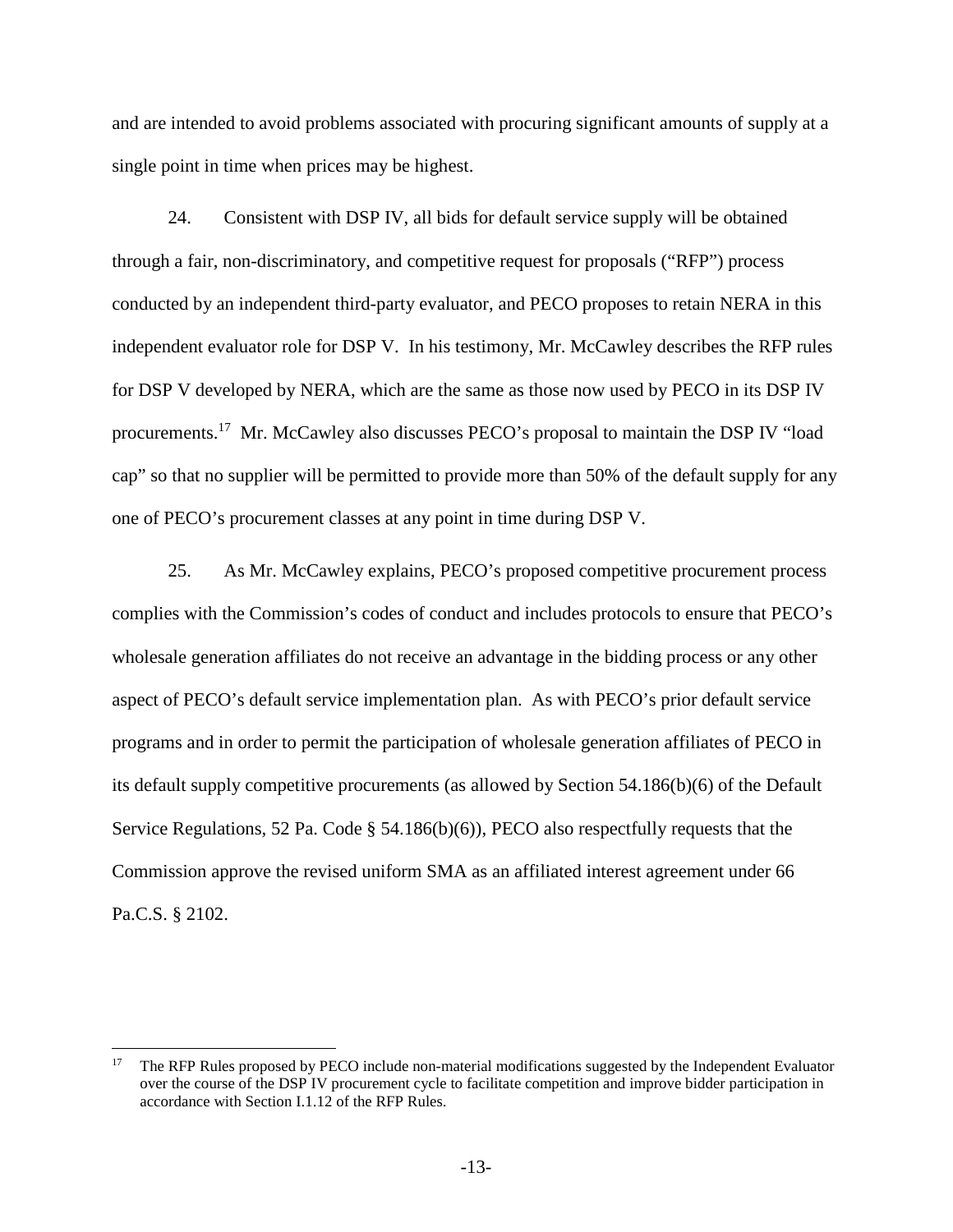### **C. Consistency With Regional Transmission Organization Requirements**

26. In accordance with the Default Service Regulations, PECO's DSP V is also "consistent with the legal and technical requirements pertaining to the generation, sale and transmission of electricity of the [regional transmission organization] in whose control area the DSP is providing service." 52 Pa. Code § 54.185(e)(4). As explained by Mr. McCawley, PECO's SMA will continue to impose requirements on both PECO and its suppliers to maintain specific qualifications under applicable PJM agreements and rules, as well as all other regulatory authorizations (including those of the Federal Energy Regulatory Commission) necessary to perform all contractual obligations. Furthermore, suppliers seeking to bid to provide default service generation must be able to establish that they can fulfill all technical and regulatory requirements of the SMA, including demonstrating that there is no impediment to becoming an LSE under PJM's rules.

#### **D. AEPS Compliance**

27. As Mr. McCawley describes in his testimony, PECO will continue to satisfy its AEPS obligations with respect to sales to default service customers by requiring each full requirements default service supplier to transfer Tier I (including solar PV) and Tier II AECs to PECO corresponding to PECO's AEPS obligations associated with the amount of default service load served by that supplier. In addition, PECO will continue to allocate AECs obtained through its AEC procurements to suppliers in accordance with the peak load of each customer class and the percentage of load served by each supplier.

28. In DSP IV, all procurement classes are allocated Solar Tier I AECs from PECO's long-term ten-year Solar AEC purchase agreements. In total, PECO has been purchasing 8,000 Solar Tier I AECs annually from various agreements that will expire on May 31, 2020 or May

-14-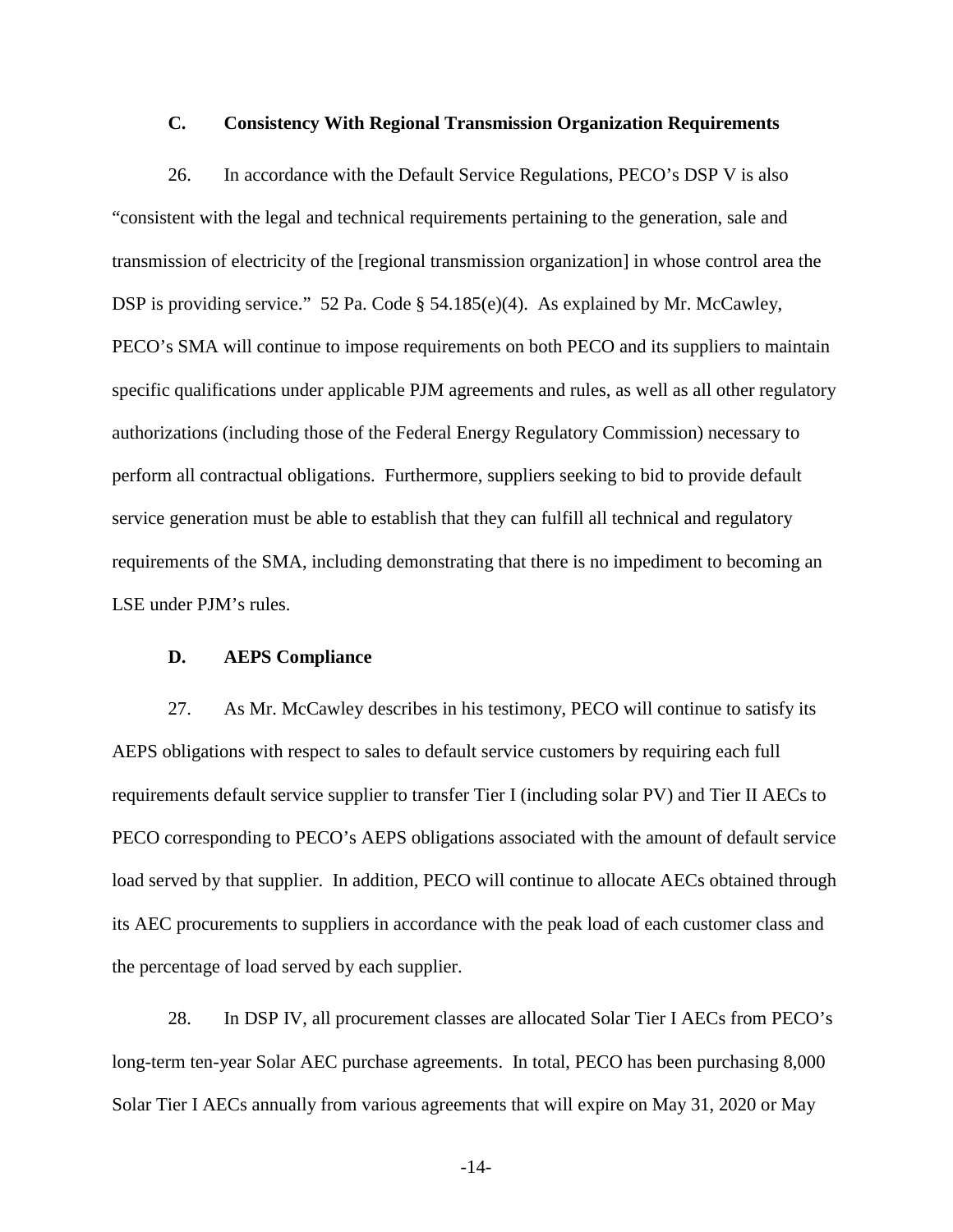31, 2021. In light of PECO's prior successful Solar AEC procurement in 2009 and potential future supply shortfalls related to Act 40's in-state requirements, PECO is proposing two annual solicitations in the first two years of the DSP V term for delivery of a total of 16,000 Solar AECs (i.e., 8,000 Solar AECs in each solicitation in 2021 and 2022). This amount of Solar AECs is expected to meet approximately 25% of PECO's increased solar AEPS requirements under DSP V. PECO is also proposing to procure up to half of each year's Solar AEC amount from solar generating facilities located within its service territory consistent with a variety of stakeholder goals, including the City of Philadelphia.

29. As explained by Mr. McCawley, the first stage of the RFP will consist of a competitive procurement where the winning bidders will be determined by lowest Solar AEC prices offered. The second stage will be a Standard Offer to Purchase ("SOTP") Solar AECs at a competitive price determined by the first stage RFP, with the requirement that the Solar AECs from stage two bidders come from solar generation resources located in the PECO service area. All bidders must be owners of solar PV systems, or own the rights to Solar AECs generated by such systems, and such systems must be physically located within Pennsylvania. Both existing solar PV systems that have achieved commercial operation and solar PV projects under development are eligible to participate. These include grid-connected and net-metered solar PV systems. All systems must be qualified as Tier I solar PV alternative energy systems and all deliveries of Solar AECs to PECO must be made through the Generation Attribute Tracking System operated by PJM Environmental Information Services, Inc. Entities who can aggregate Solar AECs from multiple parties ("Aggregators") will be permitted to participate in both the RFP and SOTP.

-15-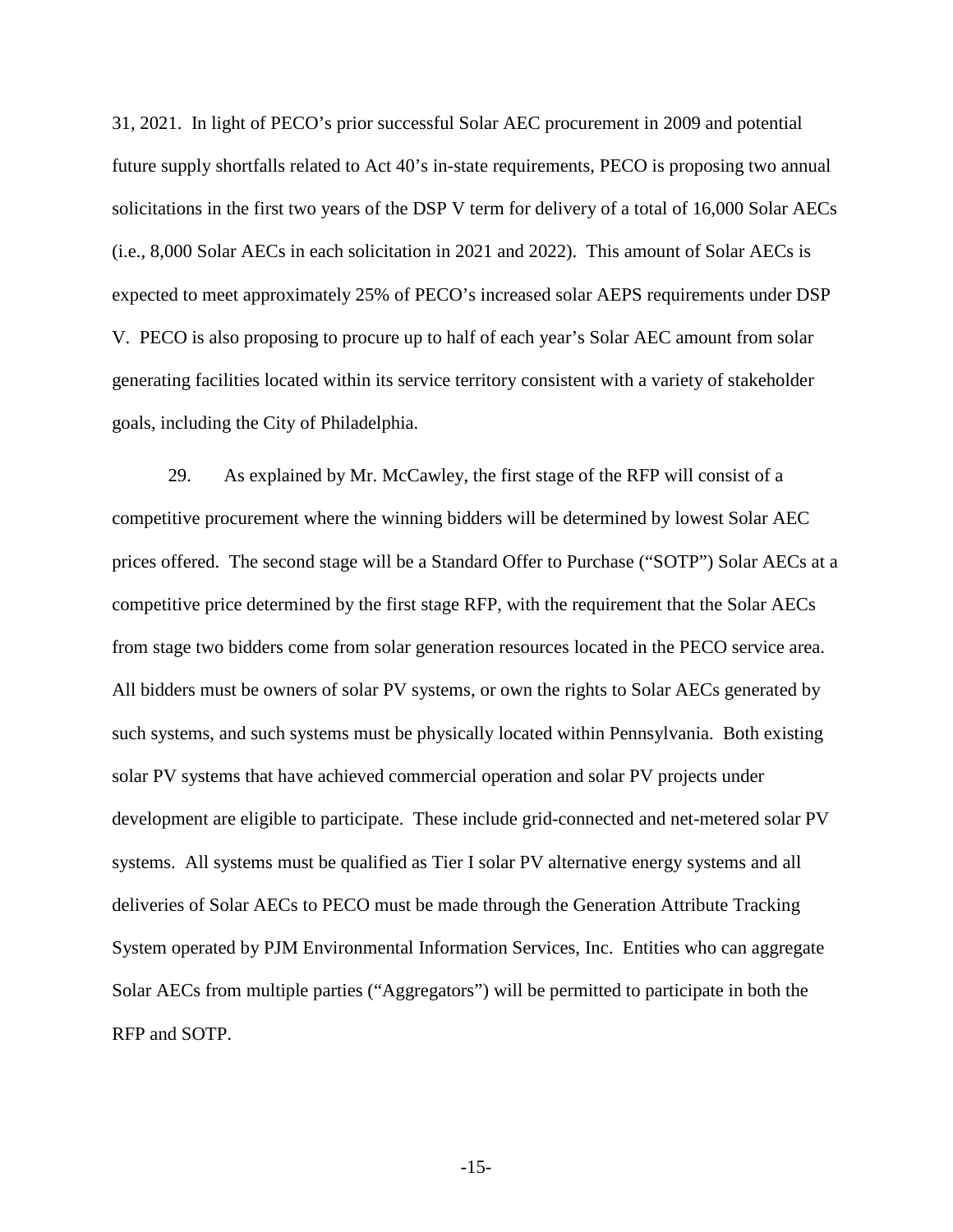30. For both the RFP and SOTP stage, PECO will use a two-part, competitive bid process in which bidders are first qualified and then permitted to submit a bid with an offer to deliver a specific amount of Solar AECs annually, subject to a minimum bid amount (200 AECs per year). Consistent with the competitive procurement process PECO is currently using for Solar Tier I AECs, an independent, third-party RFP monitor ("RFP Monitor") will participate throughout the entire procurement process. The Commission will have ten days for review and approval of the final results for each stage one RFP. If an RFP bid is accepted and approved, the winning bidder will be required to enter into the Solar AEC Purchase and Sale Agreement with  $PECO.<sup>18</sup>$ 

31. Upon completion of the first solar RFP each year, PECO will publish the average winning bid received in the RFP. This average winning bid price will be the price for the SOTP procurement stage. For the SOTP procurement, the RFP Monitor will accept bidder applications on a first-come, first-served basis and qualify each bidder. Once the RFP Monitor has a sufficient list of companies, or after 90 days (whichever comes first), the RFP Monitor will submit the list of bidders with their qualifications to the Commission for a 10-day review period. PECO will execute a purchase agreement with each qualified and approved bidder up to the numerical limit of Solar AECs for that procurement.

## **III. CONTINGENCY PLANS**

32. In accordance with the Default Service Regulations (52 Pa. Code § 54.185(e)(5)), PECO is proposing to use the same contingency plan approved by the Commission in DSP IV to address the possibility that PECO does not obtain sufficient supply through its procurement

<sup>&</sup>lt;sup>18</sup> The Solar RFP includes two forms of the Solar Alternative Energy Credit Purchase and Sale Agreement that PECO will execute with each successful bidder (a Project Version and an Aggregator Version).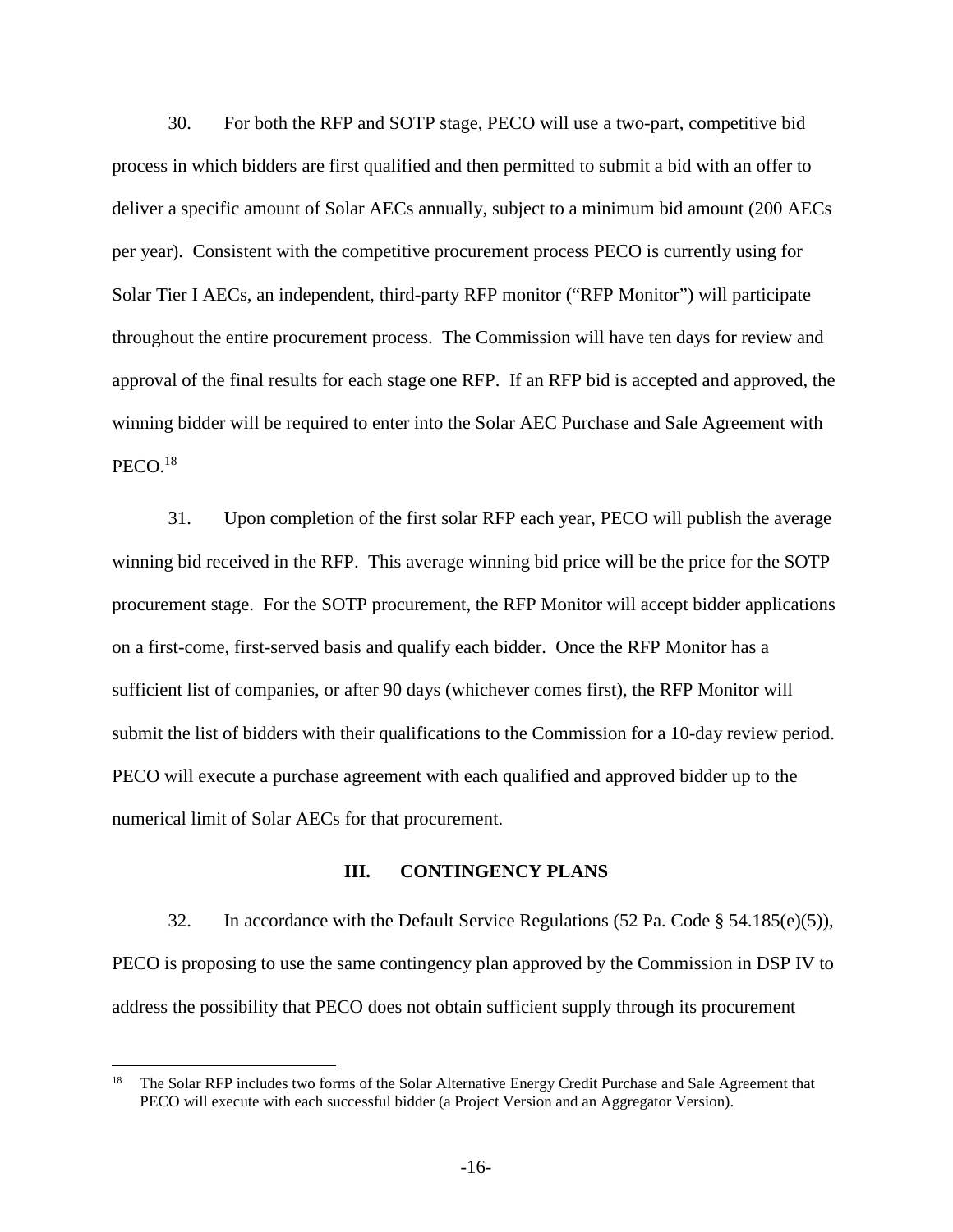processes or experiences a supplier default under the SMA. In the event PECO fails to obtain approved bids for all offered tranches in a solicitation, the unfilled tranches will be included in PECO's next scheduled default supplier solicitation for that product. If necessary, PECO will supply any unserved portion of its default service load from the PJM-administered markets for energy, capacity and ancillary services. If the supplier default occurs within a reasonable time before a scheduled procurement, the load served by the defaulting supplier will be incorporated into that next procurement. Otherwise, PECO will file a plan with the Commission proposing alternative procurement options and a request for approval on an expedited basis.

33. In the event that PECO's proposed 2021 procurement for Solar AECs is unsuccessful or there is insufficient participant interest, the amount of solar AECs not under contract will be added to the amount procured in the 2022 procurement process. If PECO is unable to obtain its full 16,000 Solar AECs after completing the 2021 and the 2022 procurements, any shortfall will be met by wholesale suppliers who are obligated to transfer enough Solar AECs to meet AEPS requirements for the percentage of default service load that they supply under the SMA.

#### **IV. RATE DESIGN AND COST RECOVERY**

#### **A. Generation Supply Adjustment**

34. The default service rate for each of PECO's procurement classes consists of a generation (GSA) and transmission (TSC) component. The GSA currently recovers generation supply costs, AEPS compliance costs, and ancillary service costs. The GSA also includes administrative cost and working capital factors. The TSC recovers certain PJM charges for transmission service PECO acquires on behalf of default service customers. The GSA and TSC

-17-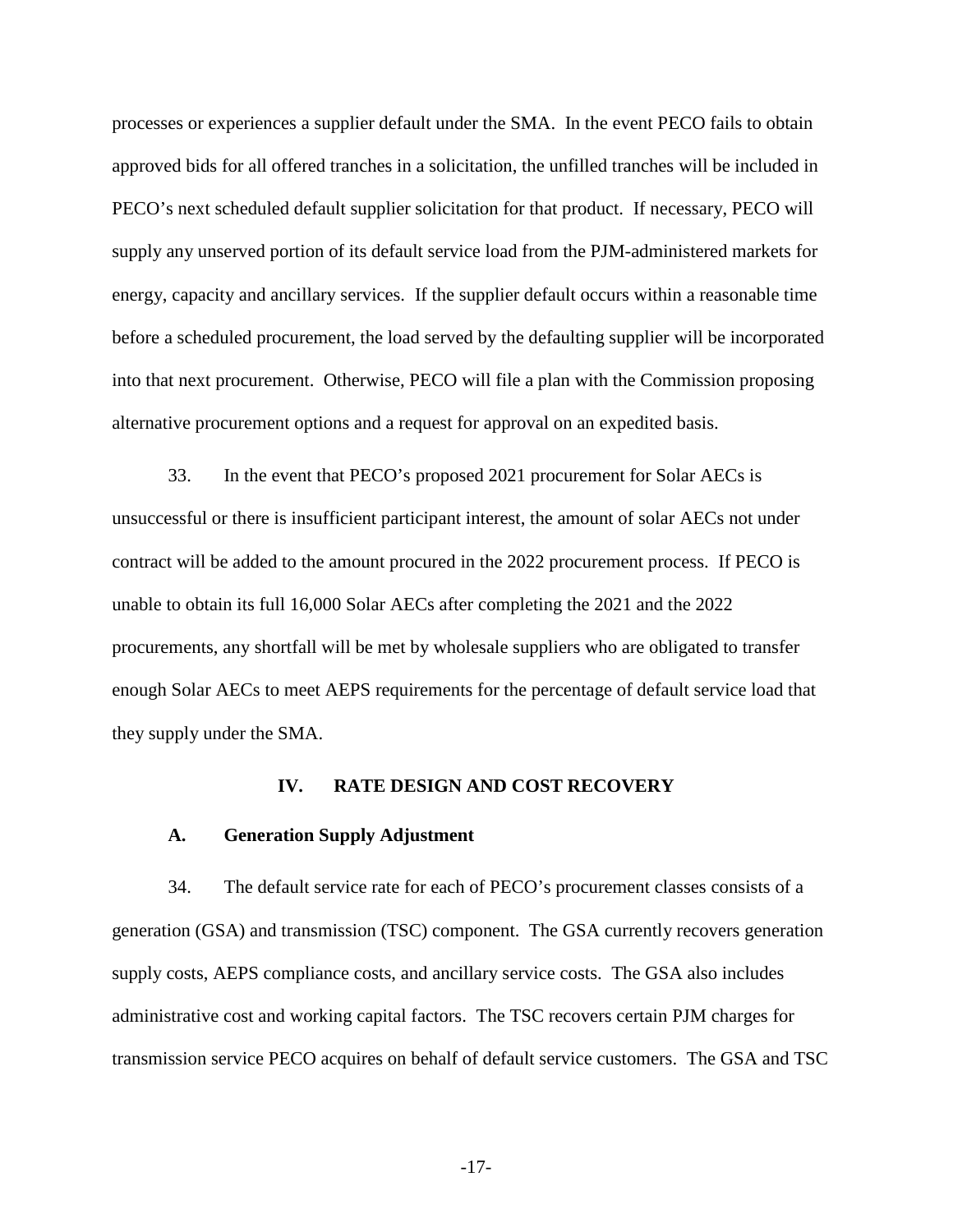form the basis of the PTC that customers may use to evaluate competitive generation service offerings.

35. Under DSP IV, PECO adjusts its default service rates each quarter, with semiannual reconciliation of the over/undercollection component of the GSA (the "E-Factor"). In accordance with the January 2020 Secretarial Letter, PECO assessed the benefits presented by both a three-month and six-month default supply price projection period in the context of the Company's PTC history. Based on this assessment, PECO believes its current approach appropriately balances the responsiveness of the PTC to current market conditions and fluctuations caused by billing cycle lag.

36. In DSP V, PECO proposes to maintain the same rate design approved by the Commission in DSP IV with the addition of new, optional TOU Rates for the Residential and Small Commercial Classes described in Section IV.B. below.

37. PECO also requests that the Commission expressly affirm PECO's right to full and current recovery of all costs to implement DSP V in accordance with 66 Pa.C.S. § 2807(e)(3.9).

## **B. Time-Of-Use Rate Options**

38. In 2014, PECO offered a TOU generation rate through a PUC-approved one-year pilot program known as the "PECO Smart Time Pricing Pilot" ("Pilot") described by Mr. Bisti.<sup>19</sup>

<sup>19</sup> *Petition of PECO Energy Co. for Approval of its Initial Dynamic Pricing and Customer Acceptance Plan,*  Docket No. M-2009-2123944, (Order entered Apr. 15, 2011) ("Dynamic Pricing Order"); *Petition of PECO Energy Co. for Expedited Approval of its Dynamic Pricing Plan Vendor Selection and Dynamic Pricing Plan Supplement*, Docket No. P-2012-2297304 (Opinion and Order entered Sept. 26, 2012) (approving modifications to the commodity supply, dynamic rate structure, size and term of the pilot approved in the Dynamic Pricing Order to enable an EGS to provide TOU supply in lieu of PECO).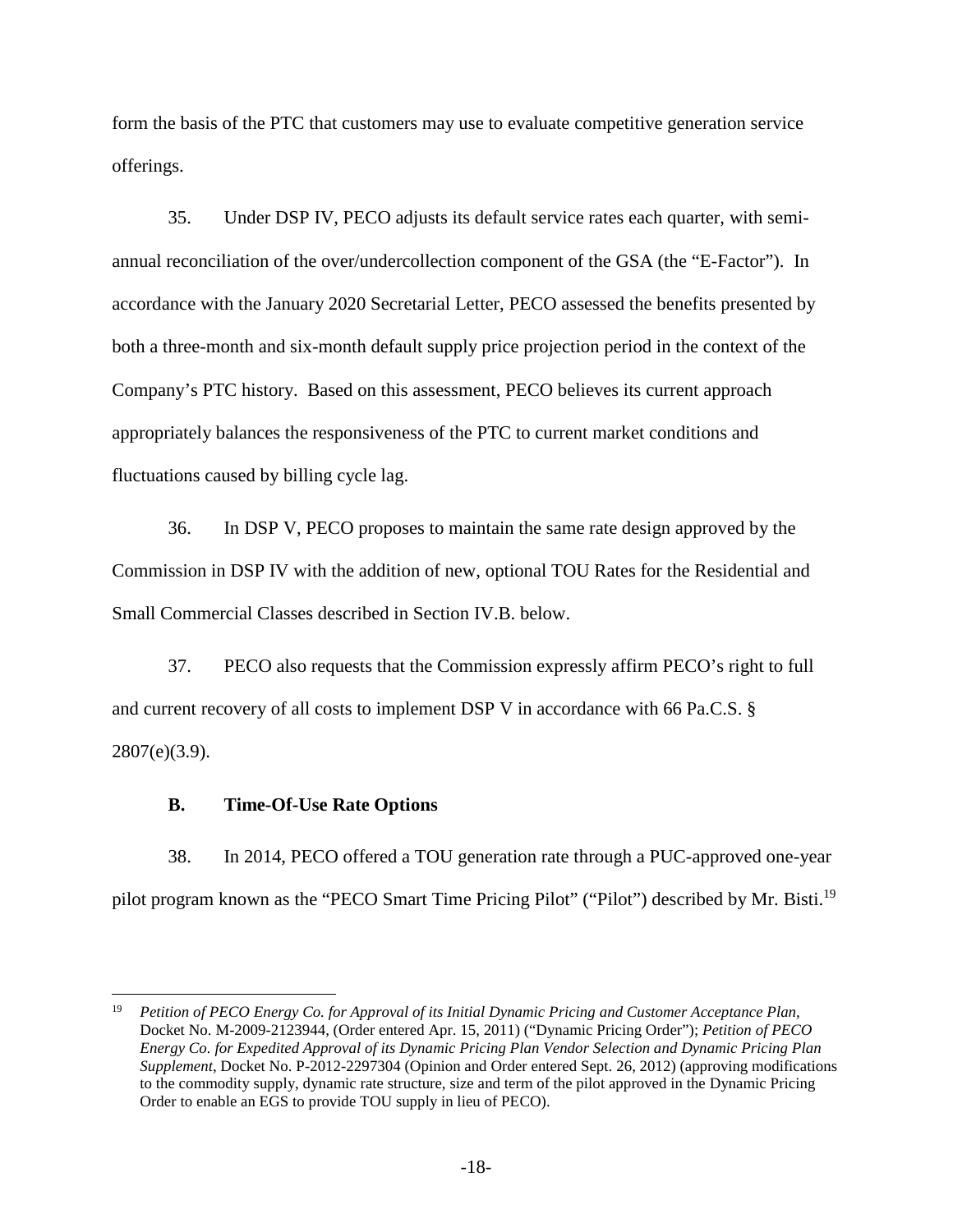For DSP V, PECO is proposing new TOU Rates for the Residential and Small Commercial Classes consistent with Commission guidance on TOU rate design.<sup>20</sup>

39. As described by Mr. Bisti, the Company's TOU Rates reflect a balance of the following objectives: (1) simplicity and the value proposition for customer enrollment; (2) costcausation principles to connect the TOU pricing structure to wholesale markets and PECO's standard, non-time varying GSA; and (3) incentives for customer EV adoption. The key features of PECO's proposed TOU Rates are discussed below and in more detail in Mr. Bisti's direct testimony.

### **1. TOU Product Structure and Rate Design**

40. The TOU Rates will differentiate prices across three periods (peak, off-peak and super off-peak) that are constant throughout the year based on price multipliers designed to motivate shifting of usage from the higher-cost peak period to lower-cost off-peak periods. Under the Company's proposed rate design, eligible default service customer will pay a discounted rate for off-peak usage and a higher rate for peak usage relative to PECO's standard fixed-price GSA.

<sup>20</sup> Since the conclusion of the Pilot, the scope of an EDC's obligation to offer TOU rates to default service customers was the subject of litigation before the Commission and Commonwealth Court. *See Petition of PPL Elec. Utils. Corp. for Approval of a New Pilot Time-of-Use Program*, Docket No. P-2013-2389572 (Order entered Sept. 11, 2014) (holding that Act 129 did not require PPL Electric Utilities Corp. ("PPL") to offer TOU rates directly to customer-generators); *Dauphin Cty. Indus. Dev. Auth. v. Pa. P.U.C.*, 123 A.3d 1124, 1136 (Pa. Cmwlth. 2015) ("*DCIDA*") (holding that Act 129 does not authorize default service providers to delegate the obligation to offer TOU rates to customers with smart meters to EGSs); *Petition of PPL Elec. Utils. Corp. for Approval of a New Pilot Time-of-Use Program*, Docket Nos. P-2013-2389572 and M-2016-2578051 (Secretarial Letter issued Apr. 6, 2017) ("April 2017 Secretarial Letter") (proposing a TOU design for PPL in accordance with the *DCIDA* decision and noting that the proposed TOU design "may provide future guidance to all EDCs" for incorporation into their own TOU proposals in their individual default service proceedings).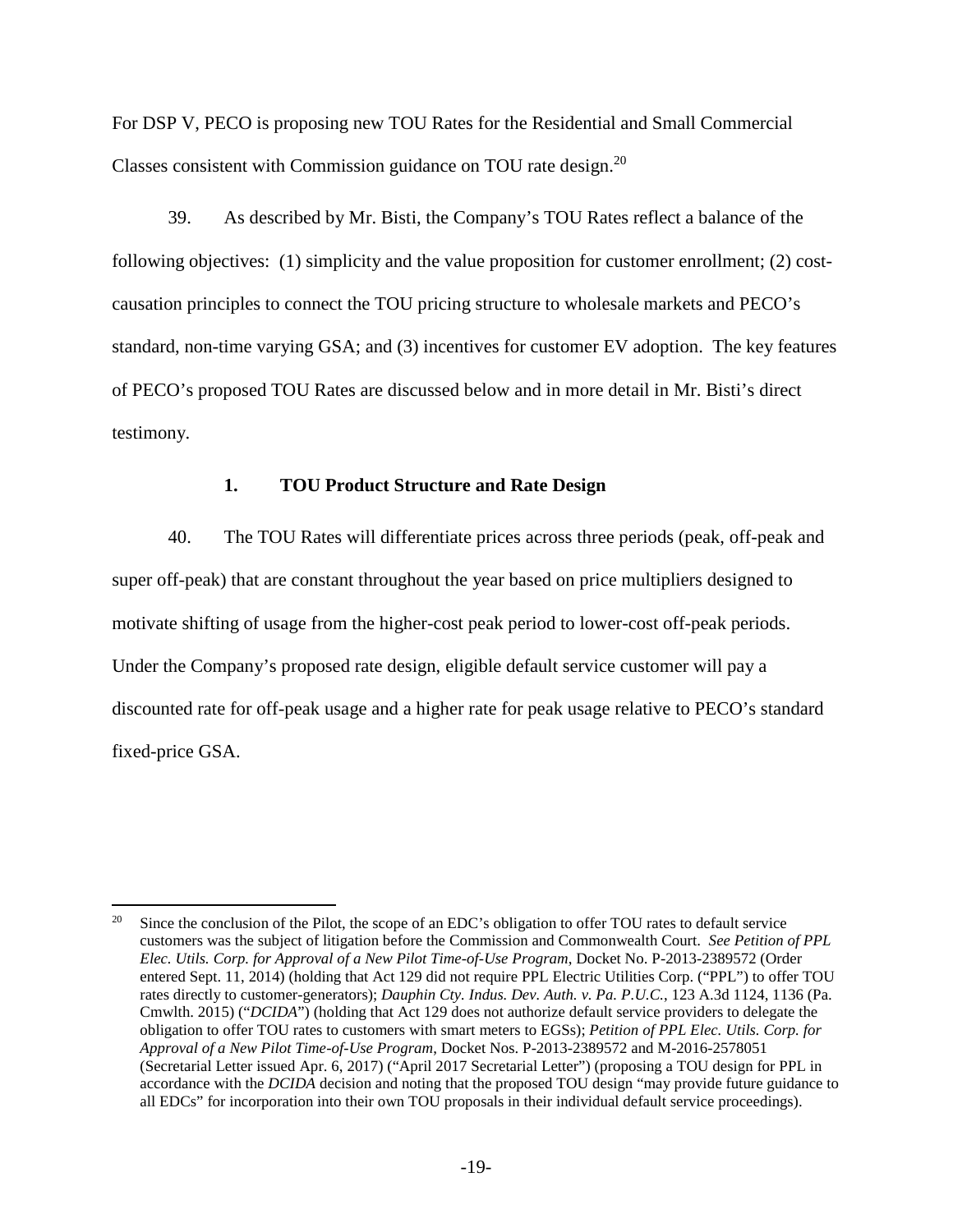41. PECO's proposed time-differentiated pricing usage periods shown in Table 1 below reasonably encompass the Company's expected system peak usage times and take into account the need for simplicity to encourage customer enrollment.

| <b>TOU Pricing Period</b> | Year-Round                                       |
|---------------------------|--------------------------------------------------|
|                           | Days/Hours Included                              |
|                           |                                                  |
| Peak                      | $2 p.m. - 6 p.m.$                                |
|                           | Monday Through Friday,<br>excluding PJM holidays |
| Super Off-Peak            | Midnight $(12 a.m.) - 6 a.m.$                    |
|                           | Every day                                        |
| Off-Peak                  | All other hours                                  |

**Table 1** 

PECO defined the peak period as 2 p.m. to 6 p.m. on non-holiday weekdays based on PJM's PECO zonal load data and energy prices over a five-year historic period (2014-2018). Consistent with the January 2020 Secretarial Letter, PECO's proposed TOU Rates include a super off-peak pricing period from 12 a.m. to 6 a.m. every day to encourage EV charging during overnight low-priced energy hours based on PECO's system load patterns. These TOU pricing periods will be identical for the Residential and Small Commercial Classes.

42. PECO is proposing to set the TOU price multipliers for each procurement class shown in Table 2 below. These multipliers will remain constant during the DSP V term. As explained by Mr. Bisti, these multipliers reflect the ratios calculated from average PJM PECO zone spot market prices as well as the cost of capacity during peak and off-peak hours. PECO is proposing to allocate the cost of capacity to peak and off-peak hours only to send cost-based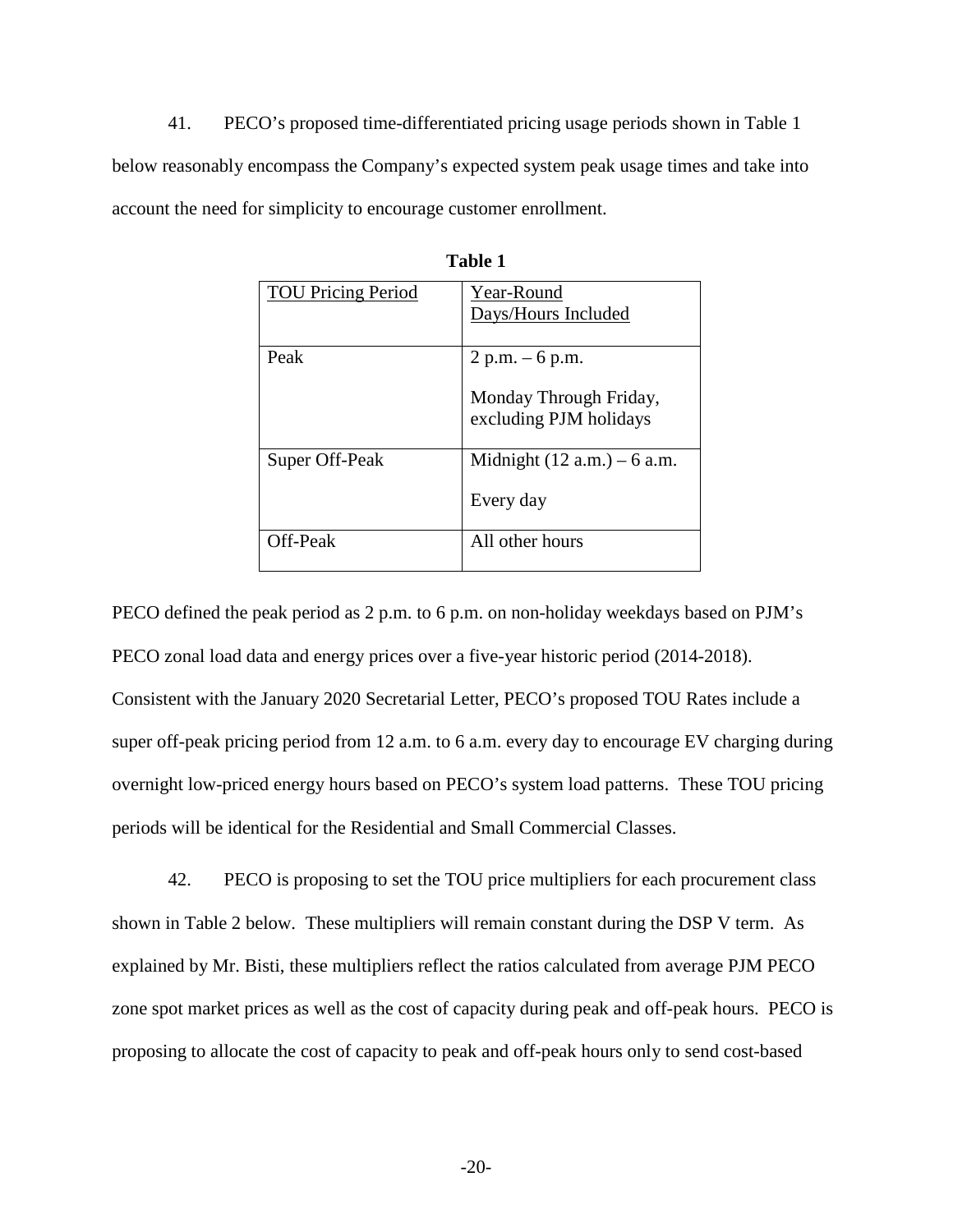price signals and create larger price differentials that are more likely to motivate customers to adjust the time of day they use electricity.

| <b>TOU Pricing</b><br>Period | <b>GSA-1 TOU</b><br>Pricing Multipliers* | GSA-2 TOU<br>Pricing Multipliers* |
|------------------------------|------------------------------------------|-----------------------------------|
| Peak                         | 6.5                                      | 5.1                               |
| Super Off-Peak               |                                          |                                   |
| Off-Peak                     | 1.5                                      | 17                                |

| ۱<br>П<br>L<br>. . |  |
|--------------------|--|
|--------------------|--|

*\**Ratio to super off-peak TOU price

43. PECO will source both the standard and TOU default service for residential and small commercial customers from the same supply portfolio for each procurement class. As Mr. McCawley and Mr. Fisher explain, any effects of TOU default service on supplier prices should be small given the expected small level of participation relative to the overall default service customer base and the lack of revenue risk to suppliers (who will be paid the same price for a megawatt-hour of default service supply for customers on standard default service and those on TOU default service). PECO will use the standard GSA as the reference price for PECO's TOU rate calculations.

44. PECO will calculate the super off-peak price to provide a discount from the standard GSA price in a way that offsets the higher peak and off-peak period prices and ensures revenue neutrality. The revenue neutral super off-peak price for each procurement class will be derived from the portion of total system kWh usage attributable to each TOU pricing period. PECO determined these percentages based on PJM energy market settlements over the most

-21-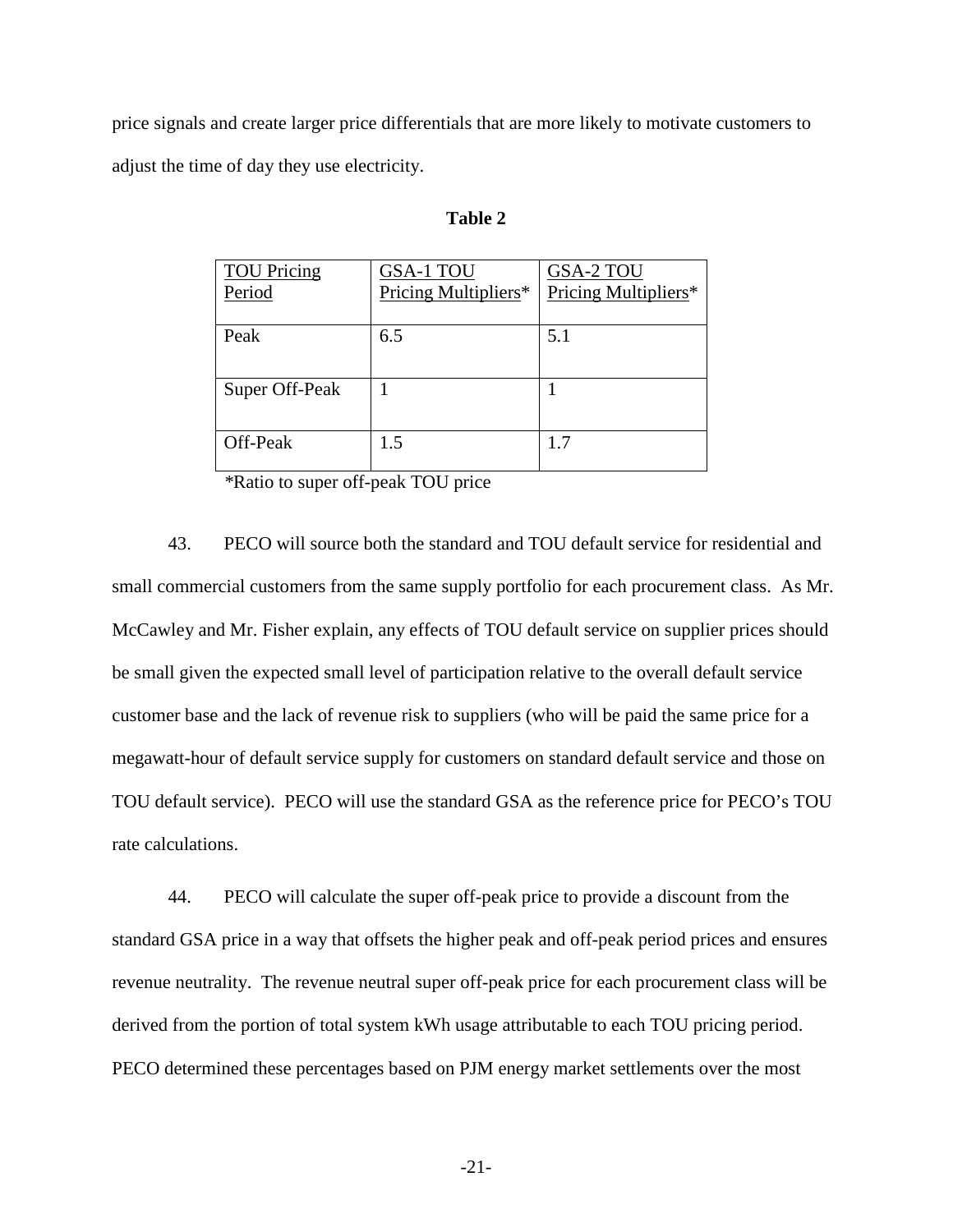recent historical five-year period (2014-2018). The peak and off-peak TOU prices are a factor of multiplying the super off-peak price by the multiplier for the applicable procurement class and TOU pricing period.

45. The TOU Rates will be calculated on a quarterly basis, synchronized with the GSA adjustment periods for the Residential and Small Commercial Classes, using PECO's proposed pricing methodology. TOU customer kWh sales and costs will be included in the semiannual reconciliation of the over/undercollection component of the GSA for the entire procurement class (i.e., Residential or Small Commercial). PECO's proposed reconciliation process using a single E-Factor for each procurement class will help mitigate potential large swings in GSA over/undercollections that could arise if customers switch between PECO's standard default service rate and TOU default service rate.

### **2. Customer Eligibility**

46. Consistent with the April 2017 Secretarial Letter, PECO's TOU Rates will be available to residential and small commercial default service customers with smart meters configured to measure energy consumption in watt-hours. However, PECO is proposing to exclude CAP customers from the residential TOU Rate at this time to avoid potential adverse impacts on CAP benefits.

47. Eligible default service customers may enroll in PECO's TOU Rates online or through the Company's care center. Participating customers will remain on the TOU Rate until they affirmatively elect to return to PECO's standard default service rate, switch to an EGS or otherwise become ineligible.

-22-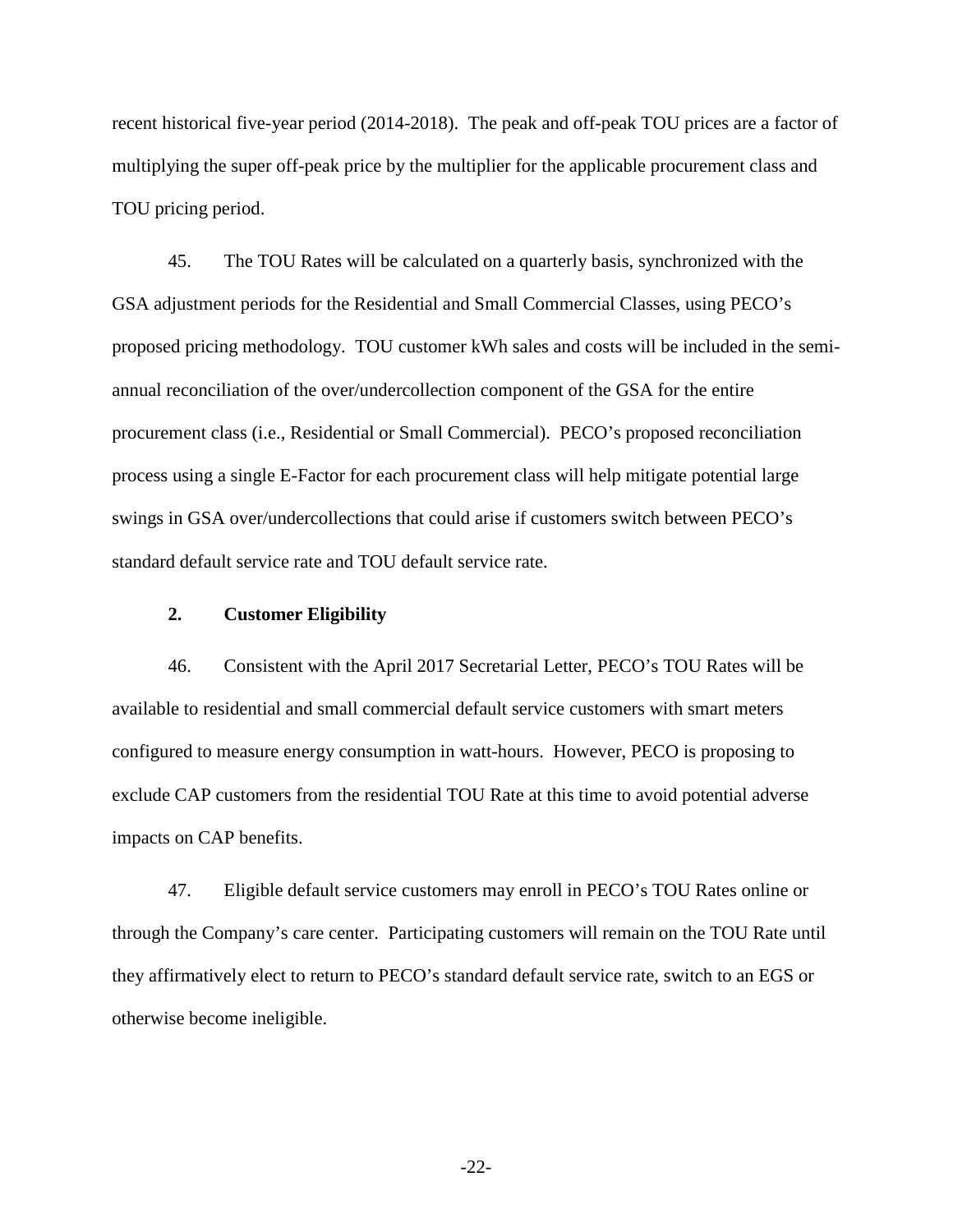48. Customers who select the TOU Rate may leave at any time without incurring related penalties or fees. However, if those customers subsequently leave the TOU Rate for any reason, they may not re-enroll for twelve billing months after switching off the TOU Rate.

#### **3. Net Metering Customers**

49. In accordance with the April 2017 Secretarial Letter, customer-generators, with the exception of virtual net metering customers, will be eligible for the TOU Rates.

50. As explained by Mr. Bisti, PECO will separately track net excess generation created by TOU net metering customers within the TOU peak, off-peak and super off-peak periods. During any month when a TOU net metering customer consumes more power than it generates, the excess generation in the applicable TOU rate period will be used to reduce or offset the customer's bill at the full retail rate, including the current TOU prices for generation, consistent with the Commission's guidance in the April 2017 Secretarial Letter. At the end of the PJM planning period on May 31 of each year, PECO will compensate TOU net metering customers for accumulated excess generation based on the applicable TOU rate and TSC in effect at the time the excess electricity was generated.

## **4. Implementation Plan and Cost Recovery**

51. Mr. Bisti's testimony discusses PECO's communications plan to inform customers about the new TOU Rates and update enrolled TOU customers about the opportunity for bill savings. This plan includes a webpage dedicated to the TOU Rates, a variety of other customer education materials, and monthly e-mail communications to enrolled TOU customers.

52. PECO estimates that it will require at least twelve months to implement the final TOU rate design approved by the PUC in this proceeding. PECO proposes to recover the costs

-23-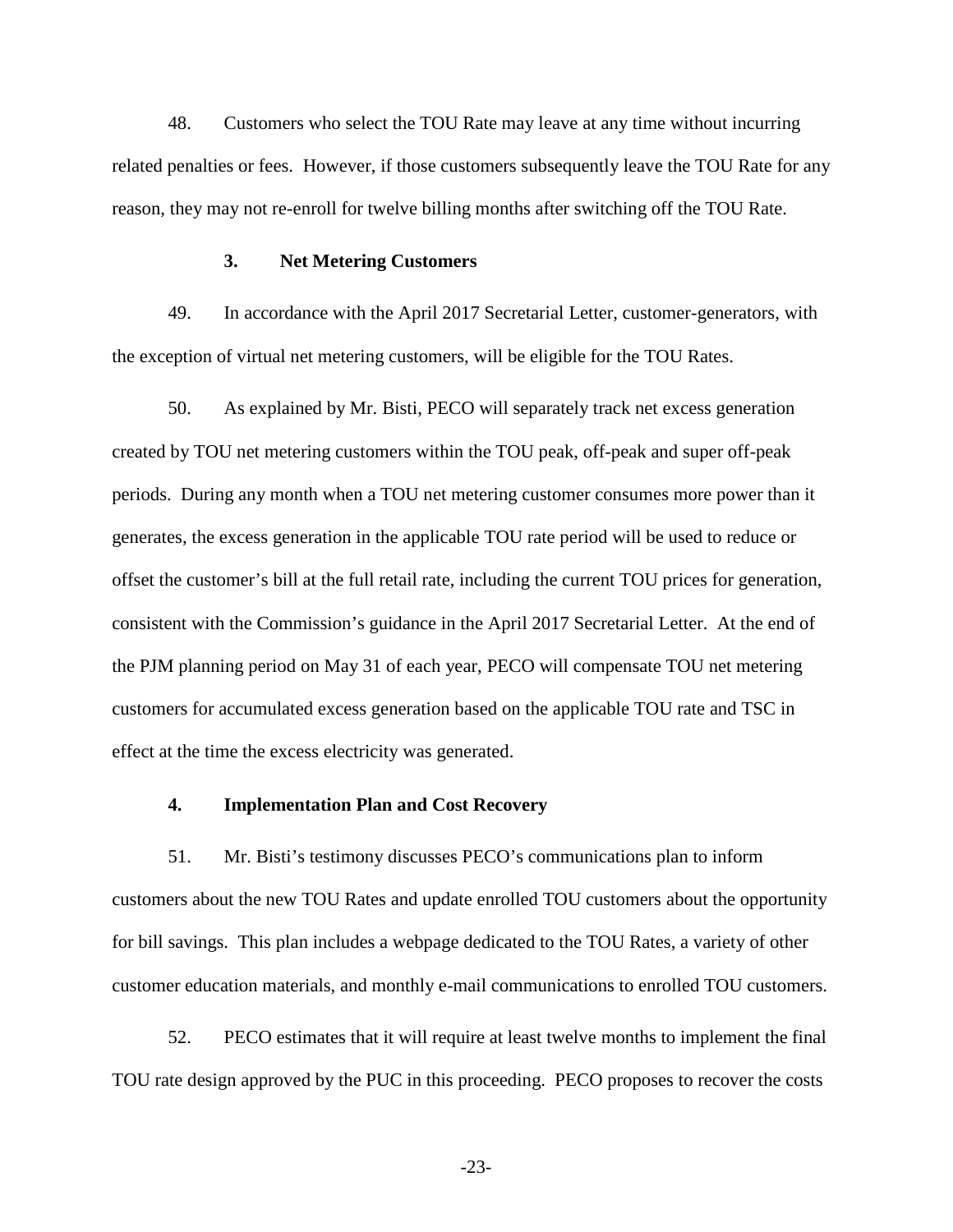to implement the new TOU rates totaling approximately \$3.8 million from customers through the administrative cost factor of the GSA as described by Mr. Bisti.

## **V. RETAIL MARKET ENHANCEMENTS**

53. During DSP II, DSP III and DSP IV, PECO implemented a variety of programs to support EGSs and expand retail choice. These programs include PECO's EGS purchase of receivables program, the Company's Standard Offer Program, enhanced customer account number access for EGSs, and accelerated (three-day) switching.

#### **A. Standard Offer Program**

54. As described by Ms. Reilly, since June 1, 2017, the Standard Offer Program has resulted in over 26,000 residential customer and 500 small commercial customer referrals to EGSs that have voluntarily chosen to offer customers a twelve-month contract priced at 7% below PECO's default service rate at the time of the offer. Consistent with the January 2020 Secretarial Letter (p. 10), PECO reviewed its current SOP customer scripts produced from the PUC-approved settlement of the DSP IV proceeding and concluded that the scripts reasonably present the SOP to customers and incorporate appropriate customer protections.

55. PECO proposes to continue offering its existing Standard Offer Program from June 1, 2021 through May 31, 2025. Consistent with PECO's current tariff, the Company further proposes to continue to recover Standard Offer Program costs through an EGS participant fee of \$30 per enrolled customer, with any remaining costs recovered in the following manner: (1) fifty percent from EGSs through a Purchase of Receivables discount; and (2) fifty percent from residential and small commercial default service customers via the GSA.

-24-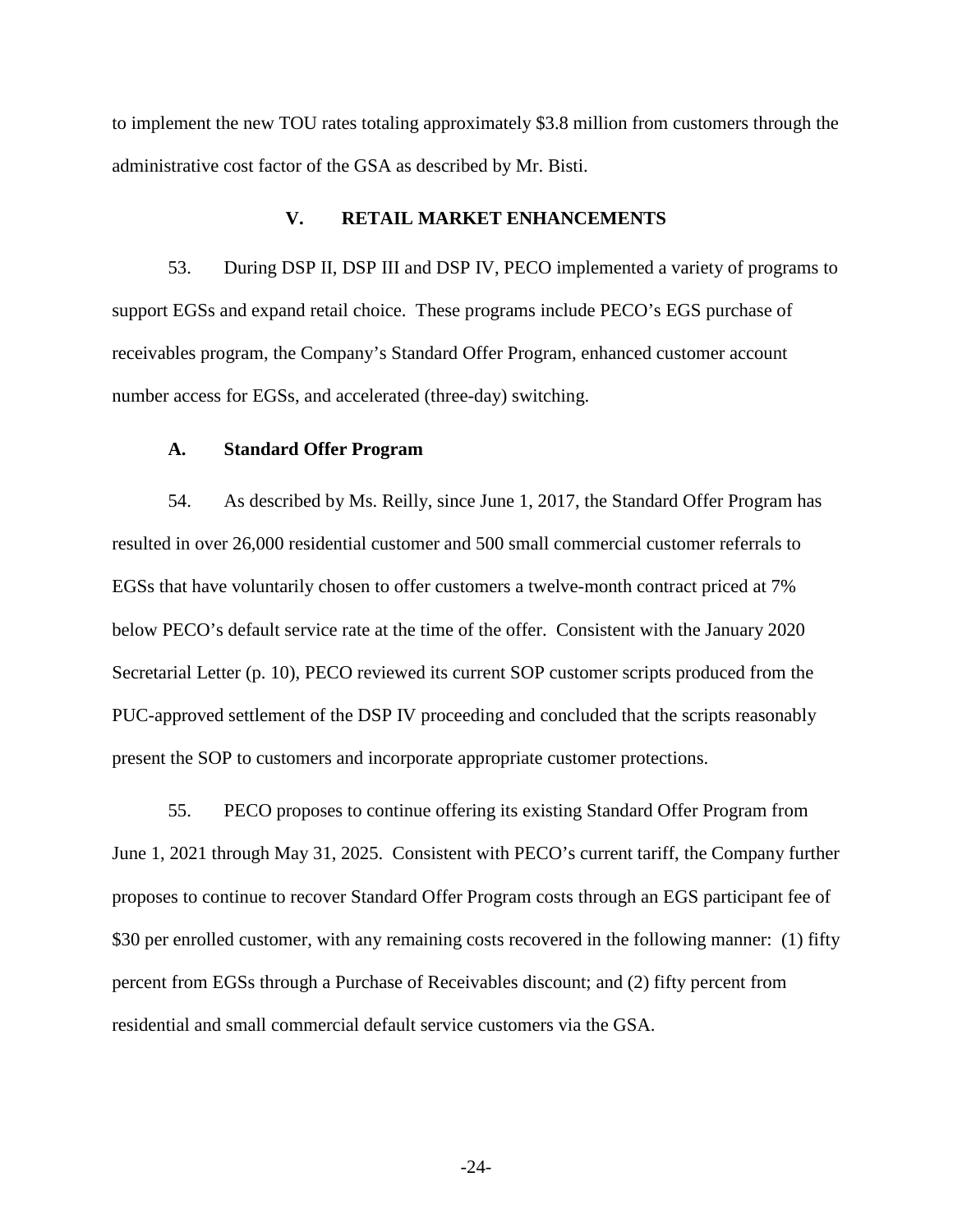#### **B. CAP Shopping Plan**

56. In accordance with the universal service obligations set forth in the Public Utility Code, PECO's CAP assists low income customers in PECO's service territory through discounted energy bills. PECO's CAP is a special rate rider for customers with an annual household gross income level at or below 150% of the poverty level established under Federal law. Approximately 111,000 residential customers in PECO's service territory – almost 7% of all PECO residential electric customers – participate in the CAP. CAP customers receive a fixed bill credit each year for the utility service they receive based on their ability to pay regardless of the actual amount of their utility bill. The annual cost of the fixed credits provided to CAP customers not recovered in base rates (referred to as the "CAP shortfall") is recovered from all residential customers through PECO's Universal Service Fund Charge ("USFC").

57. PECO's CAP customers are not currently eligible to purchase electric generation supply from an EGS. In accordance with the Commission's direction in its *Proposed Policy*  Statement Order,<sup>21</sup> PECO's Plan will facilitate shopping by CAP customers during DSP V.

58. An EGS serving residential customers in PECO's service territory will have the opportunity to enroll CAP customers and provide them with electric generation service, subject to the Plan requirements summarized below and discussed in detail in Ms. Reilly's direct testimony.

<sup>21</sup> The CAP shopping requirements outlined in the *Proposed Policy Statement Order* (pp. 5, 9-10) include: (1) a CAP shopping product rate at or below the EDC's PTC for the duration of the contract; (2) a prohibition in EGS-CAP customer contracts against fees unrelated to the provision of electric generation service, including early termination and cancellation fees; and (3) the following options for CAP customers upon expiration of the current contract period: enter into another contract with their existing EGS with the same CAP protections, switch to another supplier offering a contract with the same CAP protections, or return to default service.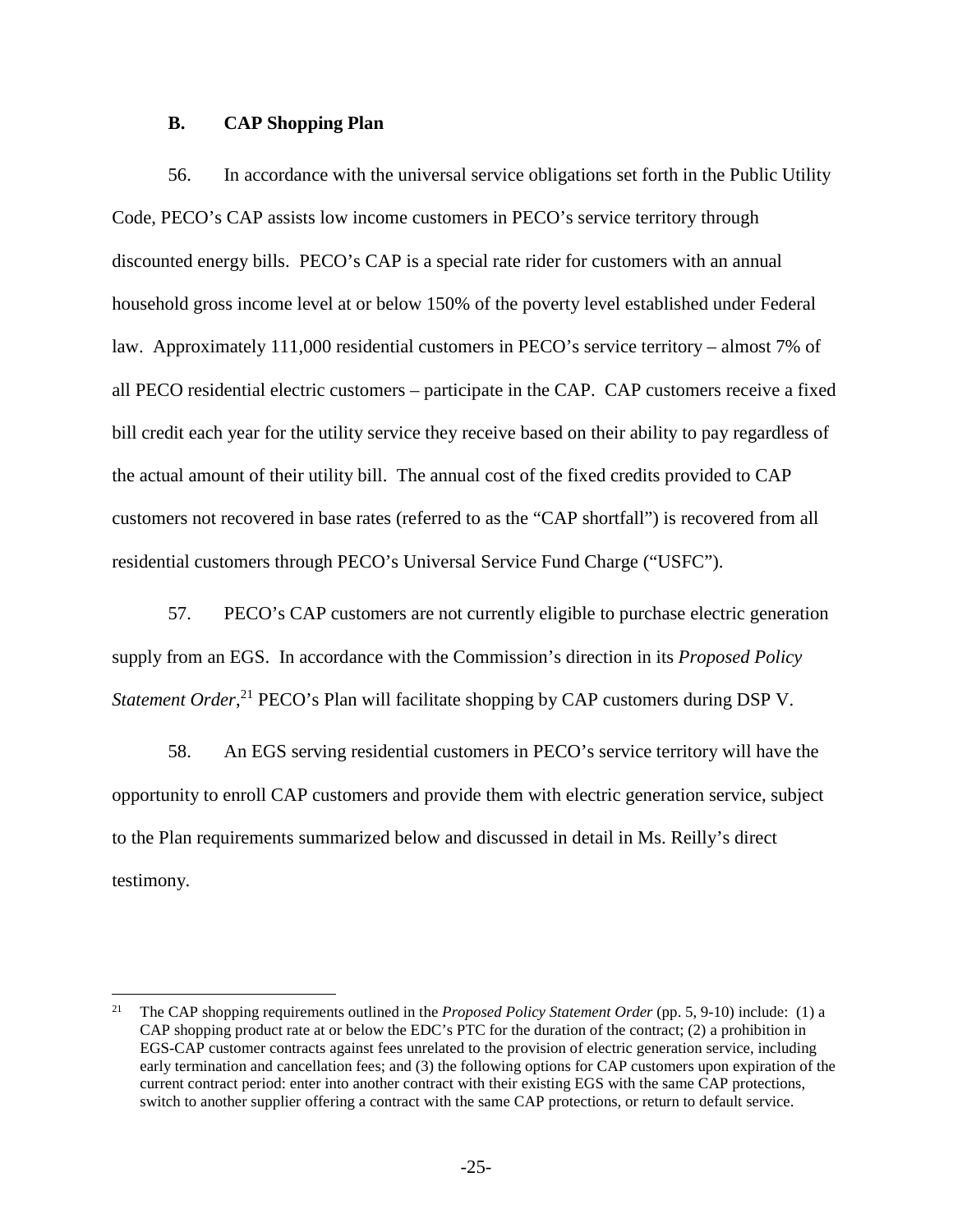59. First, consistent with the *Proposed Policy Statement Order*, a participating EGS (a "CAP Supplier") must charge CAP customers a rate for generation service that is at or below the PECO PTC for residential customers. This will ensure that the affordability of service will be preserved and avoids higher costs for the residential customers that fund the program. EGSs serving CAP customers also may not enter into contracts that impose early cancellation and termination fees or other fees unrelated to generation service. This prohibition ensures that the overall rate charged to a CAP customer does not exceed PECO's PTC.

60. Second, EGSs must electronically submit a notice of intent to participate or discontinue participation as a CAP Supplier (a "CAP Notice"), at least ten days before the start of the calendar month. EGSs that execute a CAP Notice must agree to comply with all Plan requirements, including pricing limitations for CAP customers.

61. Third, CAP Suppliers must use PECO's "bill-ready" EDC consolidated billing for all shopping CAP customers. The use of EDC consolidated billing will allow the Company to ensure that each customer's CAP benefits are properly applied to customer charges and track information regarding CAP customers to meet its on-going obligations to the Commission with respect to universal service programs, including reporting on cost effectiveness and affordability.

62. Fourth, CAP Suppliers must publish their CAP rates on PAPowerSwitch.com and in a customer mailing (upon a customer's request via EGS call centers) to promote rate transparency and help simplify the shopping process for CAP customers.

63. Finally, CAP Suppliers must comply with the Plan's contract expiration and change notice procedures described by Ms. Reilly. In accordance with the *Proposed Policy Statement Order*, CAP customers will have the following options at the end of the contract term:

-26-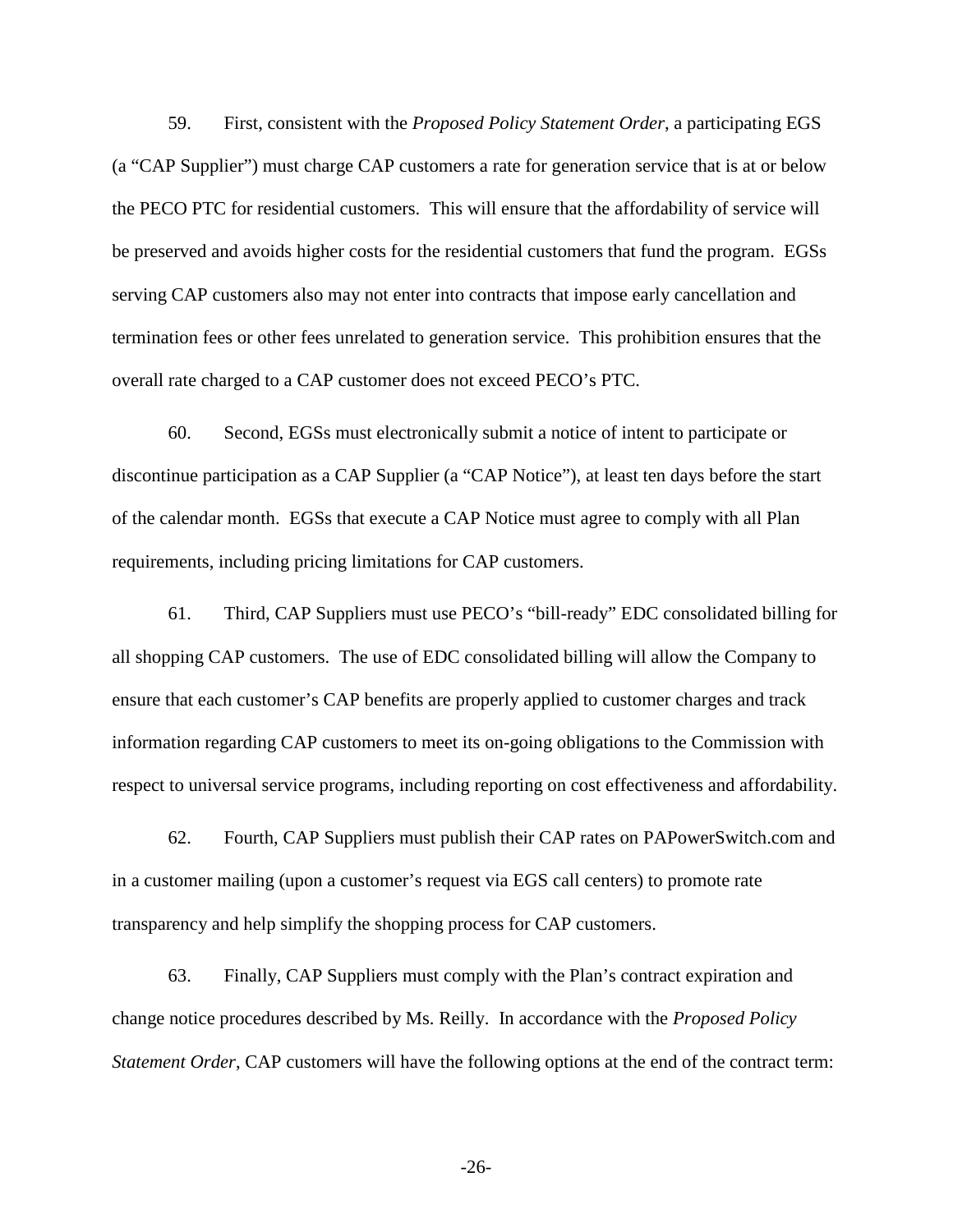renew the contract with their existing EGS at a new Plan-compliant CAP rate, switch to another supplier offering a Plan-compliant CAP rate or return to default service.

64. As part of the Plan, the Company will implement a variety of customer education initiatives focused on the CAP rate protections that must be included in CAP customer-EGS contracts, the impact of shopping on CAP benefits, and tools to help CAP customers understand and manage their energy bills. As described by Ms. Reilly, these initiatives will utilize a broad range of communication methods, including PECO's call center, mailings, customer outreach efforts, web support, community workshops and advocate-sponsored events for low income customers.

65. PECO's existing electronic data interchange protocol includes data elements that identify PECO's CAP customers that will allow EGSs to tailor products and service options for those customers in accordance with the Plan. Under the Plan, PECO will continue its current communication practices related to quarterly changes to the residential PTC and will provide information regarding Plan rules and procedures through PECO's supplier bulletins and EGS coordination web portal.

66. After Plan implementation, PECO will continue its Commission-approved method of calculating the CAP credit amount using a twelve-month look-back period. During the initial year that the CAP customer shops, the CAP credit will be calculated using PECO's PTC in effect for the twelve-month period being examined. Thereafter, the fixed bill credit for shopping CAP customers will be calculated based on EGS charges.

67. The Company will require one year to implement the proposed Plan. PECO estimates that the Plan implementation costs will approximate \$1.2 million. The costs fall into two categories. The first category (i.e., approximately \$500,000) is related to the customer

-27-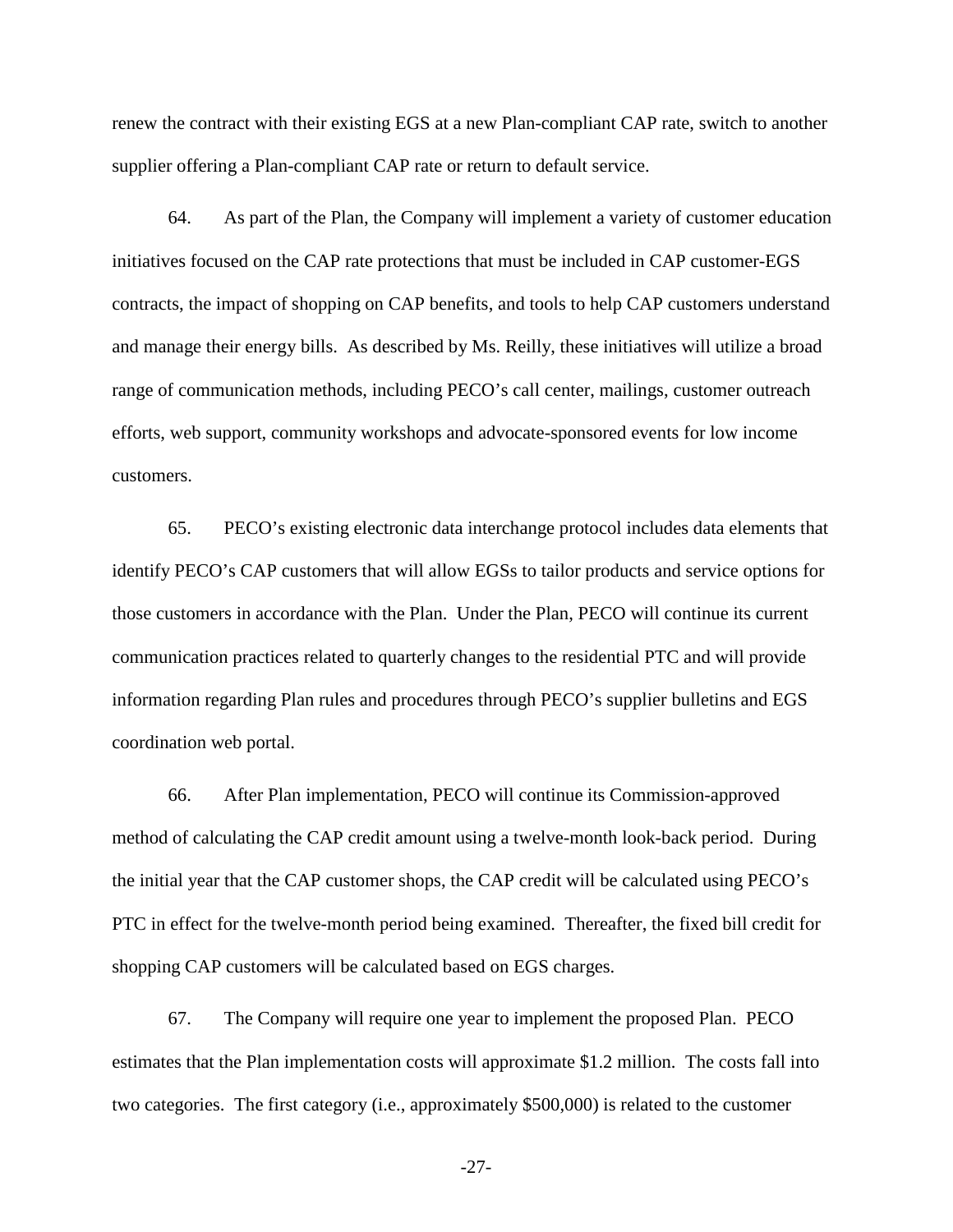education initiatives described above. PECO is proposing to recover the costs associated with the customer education initiatives from residential customers in the current Customer Education Charge ("CEC") approved by the Commission in Docket No. P-2011-2279773. The second category (i.e., approximately \$0.7 million) is related to training and IT changes to the Company's billing and customer information system to facilitate CAP shopping and to appropriately calculate the CAP fixed credit amount. Those costs will be recovered in a subsequent base rate case.

68. Considering the projected expense and outreach to CAP customers, PECO proposes to begin the one-year implementation period after approval of the Plan and following receipt of CAP Notices from at least five EGSs. While CAP Notices are not binding, the receipt of at least five CAP Notices will ensure that there is verifiable EGS interest in serving CAP customers in PECO's service territory.

#### **VI. PROCEDURAL ISSUES AND COMMISSION APPROVAL**

69. In accordance with the nine-month period for approval of a default service plan under Section 2807(e)(3.6) of the Public Utility Code, PECO proposes the following schedule for this proceeding:

| March 13, 2020 | <b>Petition Filing</b>                               |
|----------------|------------------------------------------------------|
| April 23, 2020 | <b>Prehearing Conference</b>                         |
| June 4, 2020   | <b>Other Parties' Direct</b><br><b>Testimony Due</b> |
| June 25, 2020  | <b>Rebuttal Testimony Due</b>                        |
| July 9, 2020   | <b>Surrebuttal Testimony Due</b>                     |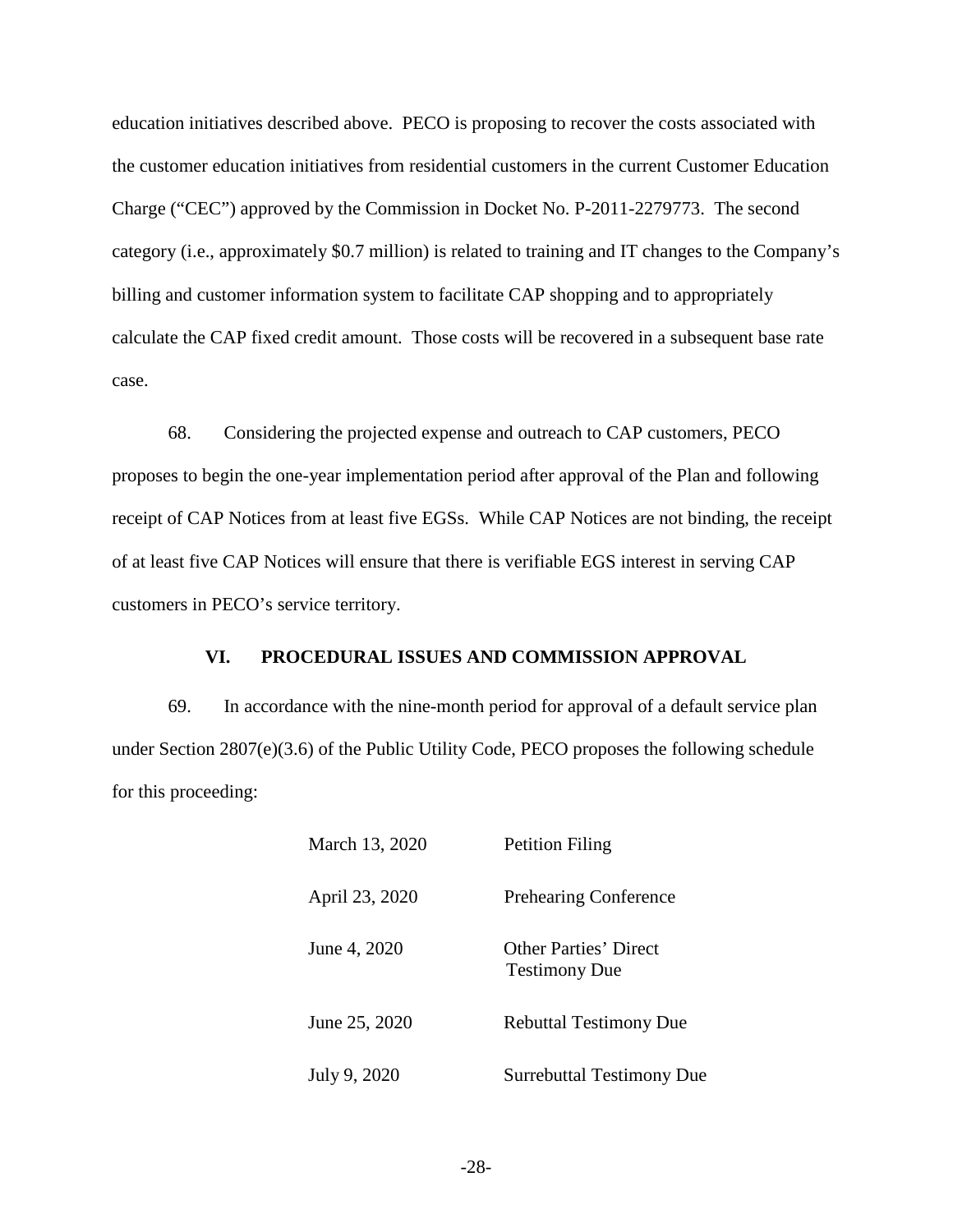| July 15-16, 2020 | Oral Rejoinder and Hearings |
|------------------|-----------------------------|
| August 6, 2020   | <b>Initial Briefs</b>       |
| August 25, 2020  | Reply Briefs                |
| October 6, 2020  | <b>Recommended Decision</b> |
| December 3, 2020 | <b>Commission Order</b>     |

## **VII. NOTICE**

70. In accordance with Section 54.188 of the Commission's Default Service Regulations, PECO is providing public notice of this filing to its customers in several ways. First, PECO will include a stand-alone insert in all customer bills over a thirty-day period beginning on April 1, 2020. This stand-alone bill insert will notify customers of this filing, where they may obtain copies of the filing, and how they may participate in this proceeding by filing comments or complaints with the Commission. In addition, PECO will publish notices containing similar information in all of the major newspapers serving its service territory. Finally, all notices will refer to PECO's website, (peco.com/rates), where a copy of the entire filing will be maintained.

71. In addition to the above notices, PECO is also serving copies of this filing on the Pennsylvania Office of Consumer Advocate, the Pennsylvania Office of Small Business Advocate, the Commission's Bureau of Investigation and Enforcement, the Coalition for Affordable Utility Services and Energy Efficiency in Pennsylvania, PJM, the Philadelphia Area Industrial Energy Users Group, the Retail Energy Supply Association, and all EGSs registered in PECO's service territory.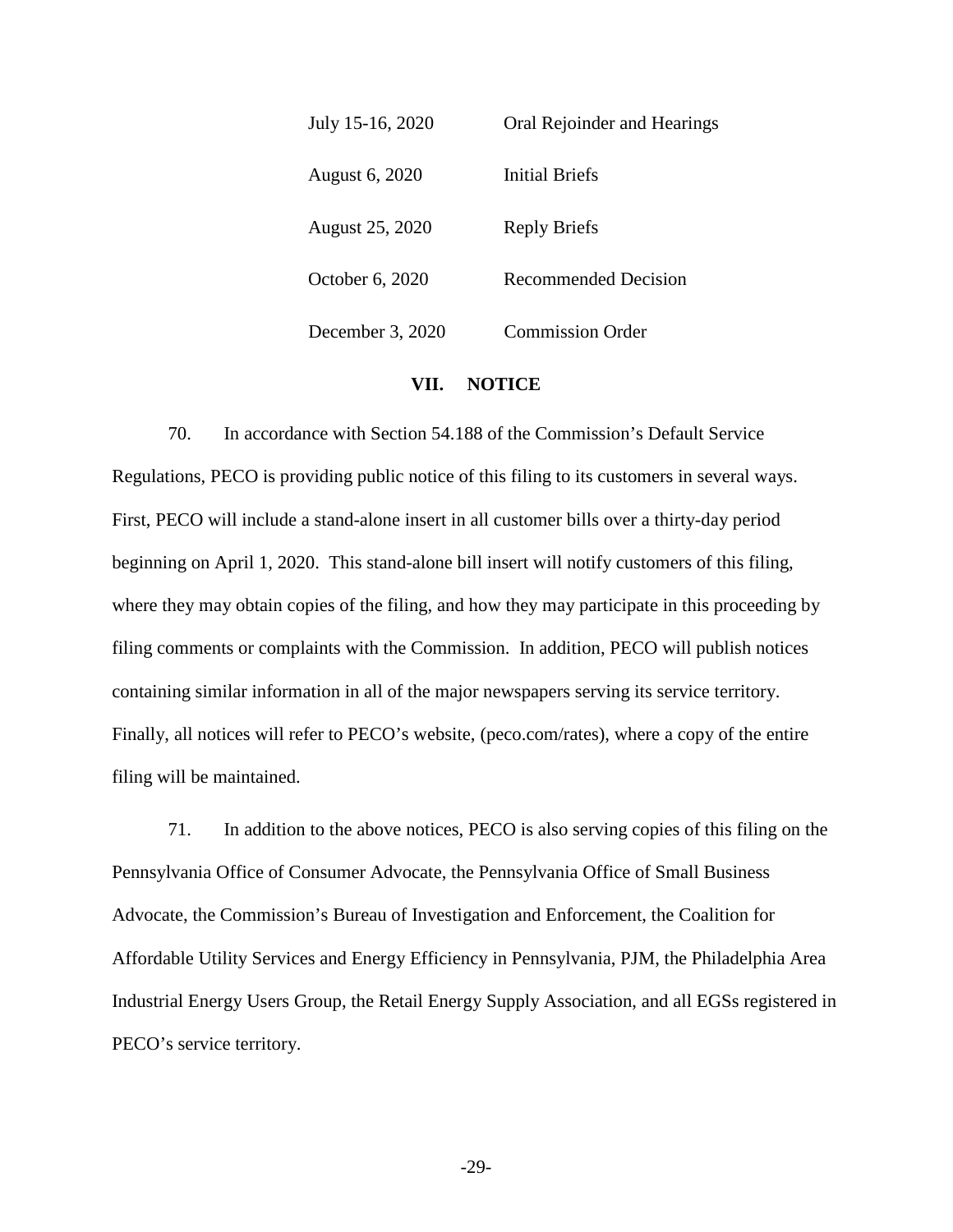72. PECO respectfully requests that the Commission publish notice of this filing in the *Pennsylvania Bulletin*, with a reasonable deadline for intervention in this proceeding in light of the above notice PECO is providing and PECO's proposed schedule. Should the Commission conclude that further notice of this filing is appropriate, PECO will provide such additional notice as directed by the Commission.

#### **VIII. CONCLUSION**

Based upon the foregoing, including the attached testimony and exhibits, PECO respectfully requests that the Commission grant this Petition and enter an order, pursuant to the requirements of 66 Pa.C.S.  $\S 2807(e)(3.7)$ :

(1) Approving PECO's proposed DSP V, including its default service procurement plan, implementation plan, contingency plan and related bidder rules, SMA, credit documents, and other associated agreements, for all PECO customers who do not take generation service from an alternative electric generation supplier or who contract for energy with an alternative electric generation supplier which is not delivered;

(2) Approving PECO's proposal to procure up to 16,000 Tier I Solar AECs per year in 2021 and 2022 as set forth herein and the related procurement documents;

(3) Approving NERA Economic Consulting, Inc. to continue as the independent third-party evaluator for PECO's default supply procurements;

(4) Finding that DSP V includes prudent steps necessary to negotiate favorable generation supply contracts;

(5) Finding that DSP V includes prudent steps necessary to obtain least-cost generation supply on a long-term, short-term and spot market basis;

(6) Finding that neither PECO nor its affiliates have withheld from the market

-30-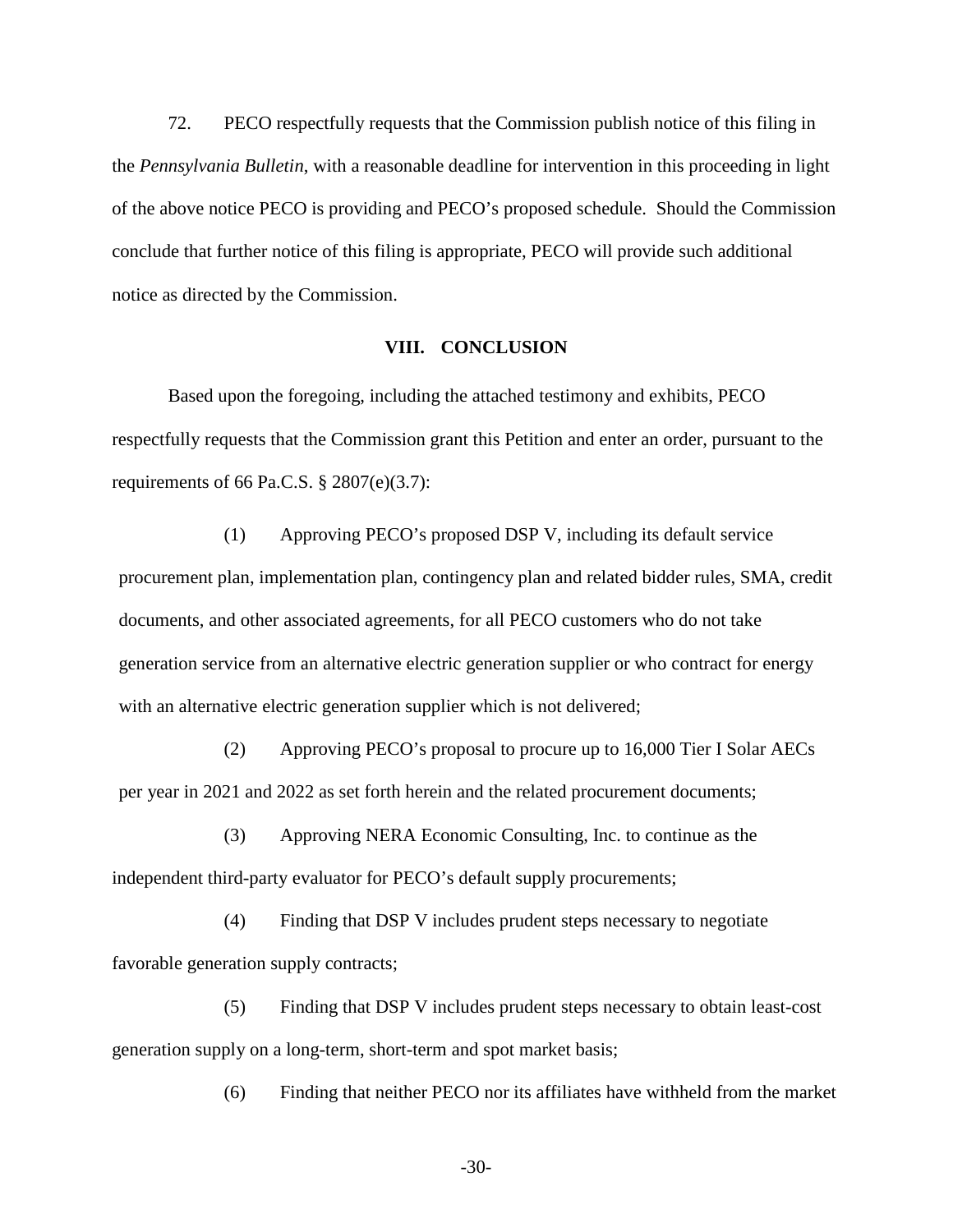any generation supply in a manner that violates federal law;

(7) Finding that PECO's proposed TOU rate options for the Residential and Small Commercial Classes satisfy PECO's obligations under 66 Pa.C.S. § 2807(f)(5);

(8) Granting a waiver of the rate design provisions of 52 Pa. Code § 54.187 to permit PECO to continue: (a) to procure generation for three procurement classes, (b) quarterly filing of hourly-priced default service rates, and (c) semi-annual reconciliation of the over/under collection component of the GSA for all default service customers;

(9) Approving PECO's proposed tariff changes related to the introduction of the TOU Rates for residential and small commercial default service customers, and affirming PECO's right to recover all of its default service costs in accordance with 66 Pa.C.S. § 2807(e)(3.9);

(10) Approving continuation of PECO's Standard Offer Program and the associated cost recovery mechanism;

(11) Approving PECO's CAP Shopping Plan as set forth herein and proposed Supplier Tariff changes to implement the Plan; and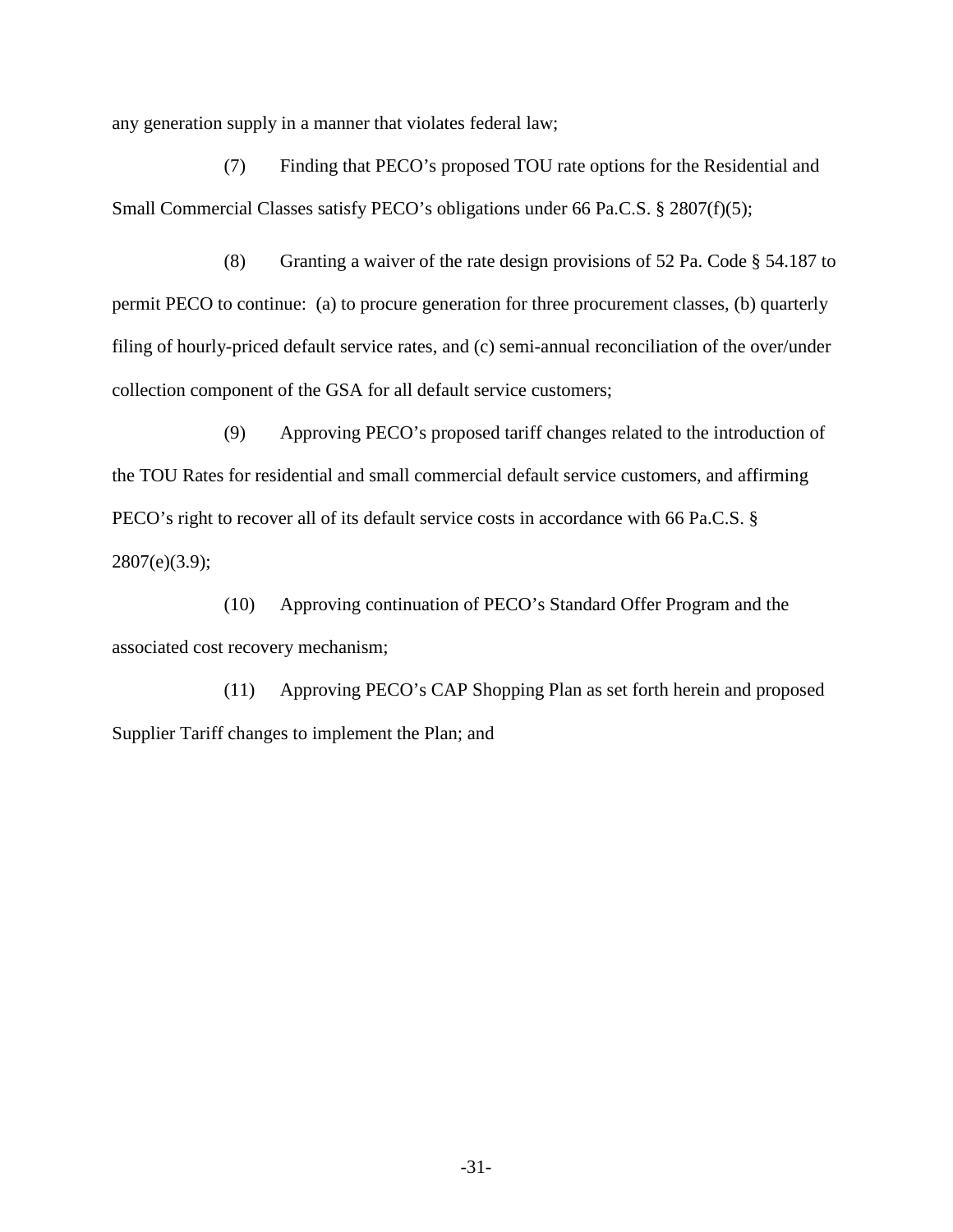(12) Approving PECO's proposed revised uniform Supply Master Agreement (12) Approving PECO's proposed revised uniform Supply Master Agreement

and both forms of the proposed Solar AEC Purchase and Sale Agreement under 66 Pa.C.S. § and both forms of the proposed Solar ABC Purchase and Sale Agreement under 66 Pa.C.S. § 2102. 2102.

Respectfully submitted, Respectfully submitted,

Respectfully submitted,<br>
Car W<br>
Anthony P. Gay (Pa. No. 74624)

Jack R. Garfinkle (Pa. No. 81892) Jack R. Garfinkle (Pa. No. 81892) W. Craig Williams (Pa. No. 306405) W. Craig Williams (Pa. No. 306405) PECO Energy Company PECO Energy Company 2301 Market Street 2301 Market Street P.O. Box 8699 P.O. Box 8699 Philadelphia, PA 19101-8699 Philadelphia, PA 19101-8699 Phone: 215.841.5974 Phone: 215.841.5974 Fax: 215.568.3389 Fax: 215.568.3389 E-mail: Craig.Williams@Exeloncorp.com E-mail: Craig.Williams@Exeloncorp.com

Kenneth M. Kulak (Pa. No. 75509) Kenneth M. Kulak (Pa. No. 75509) Brooke E. McGlinn (Pa. No. 204918) Brooke E. McGlinn (Pa. No. 204918) Morgan, Lewis & Bockius LLP Morgan, Lewis & Bockius LLP 1701 Market Street 1701 Market Street Philadelphia, PA 19103-2921 Philadelphia, PA 19103-2921 Phone: 215.963.5384 Phone: 215.963.5384 Fax: 215.963.5001 Fax: 215.963.5001 E-mail: ken.kulak@morganlewis.com

Dated: March 13, 2020 Counsel For PECO Energy Company Dated: March 13,2020 *Counsel For PECD Energy Company*